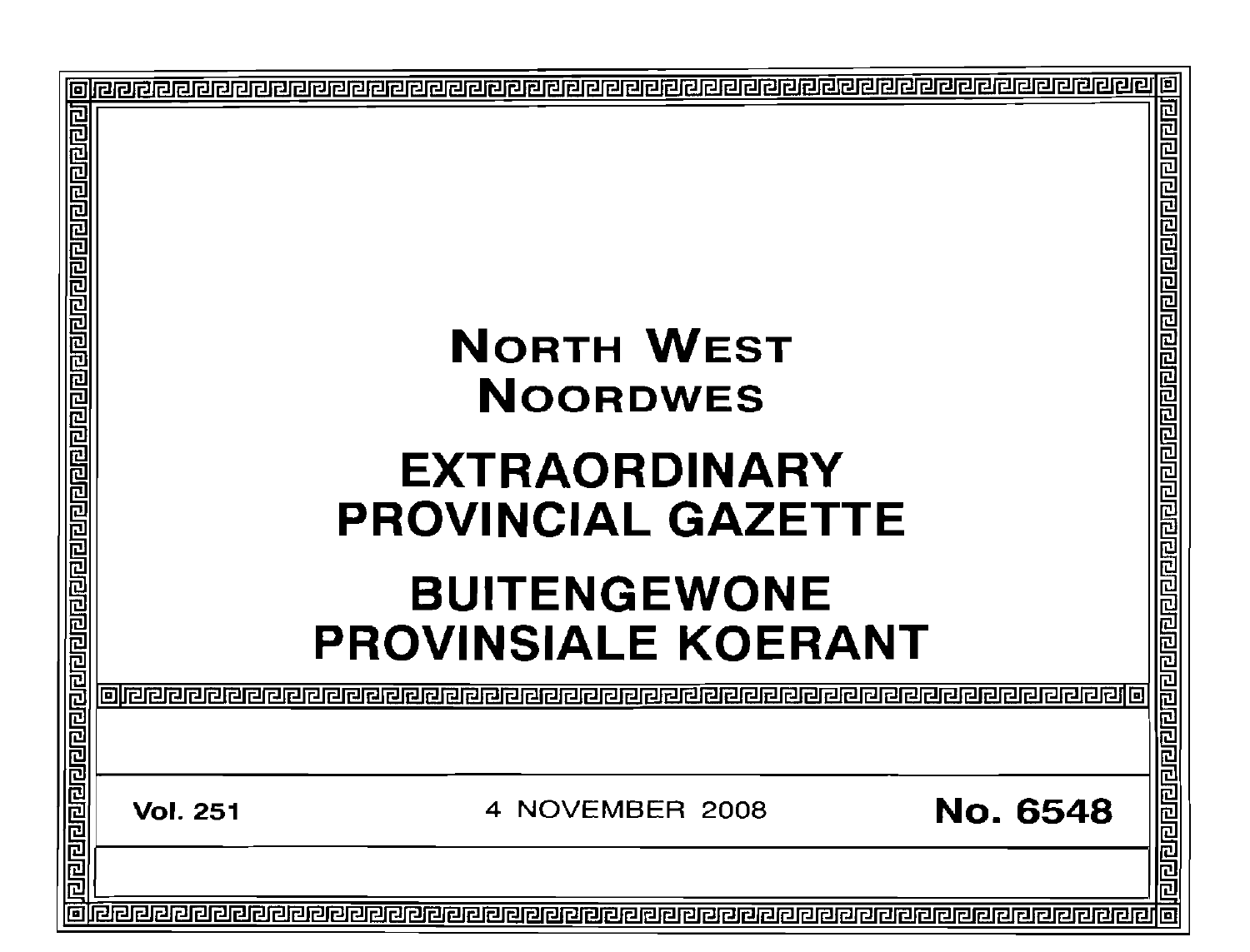# **CONTENTS • INHOUD**

No. **LOCAL AUTHORITY NOTICES** Page Gazette No. No. 463 Local Government: Municipal Property Rates Act (6/2004): Mafikeng local Municipality: Rates By-law . 464 Local Government Municipal Systems Act (32/2000): Mafikeng Local Municipality: By-law relating to the Keeping of Animals . 465 do.: do.: By-law relating to the Keeping of animals . 466 do.: do.: By-law relating to the Prevention of Nuisances .. 467 do.: do.: Bylaw relating to Open Spaces .. 468 do.: do.: By-law in respect of the Control of Temporary Advertisements . 3 6548 16 6548 25 6548 31 6548 38 6548 51 6548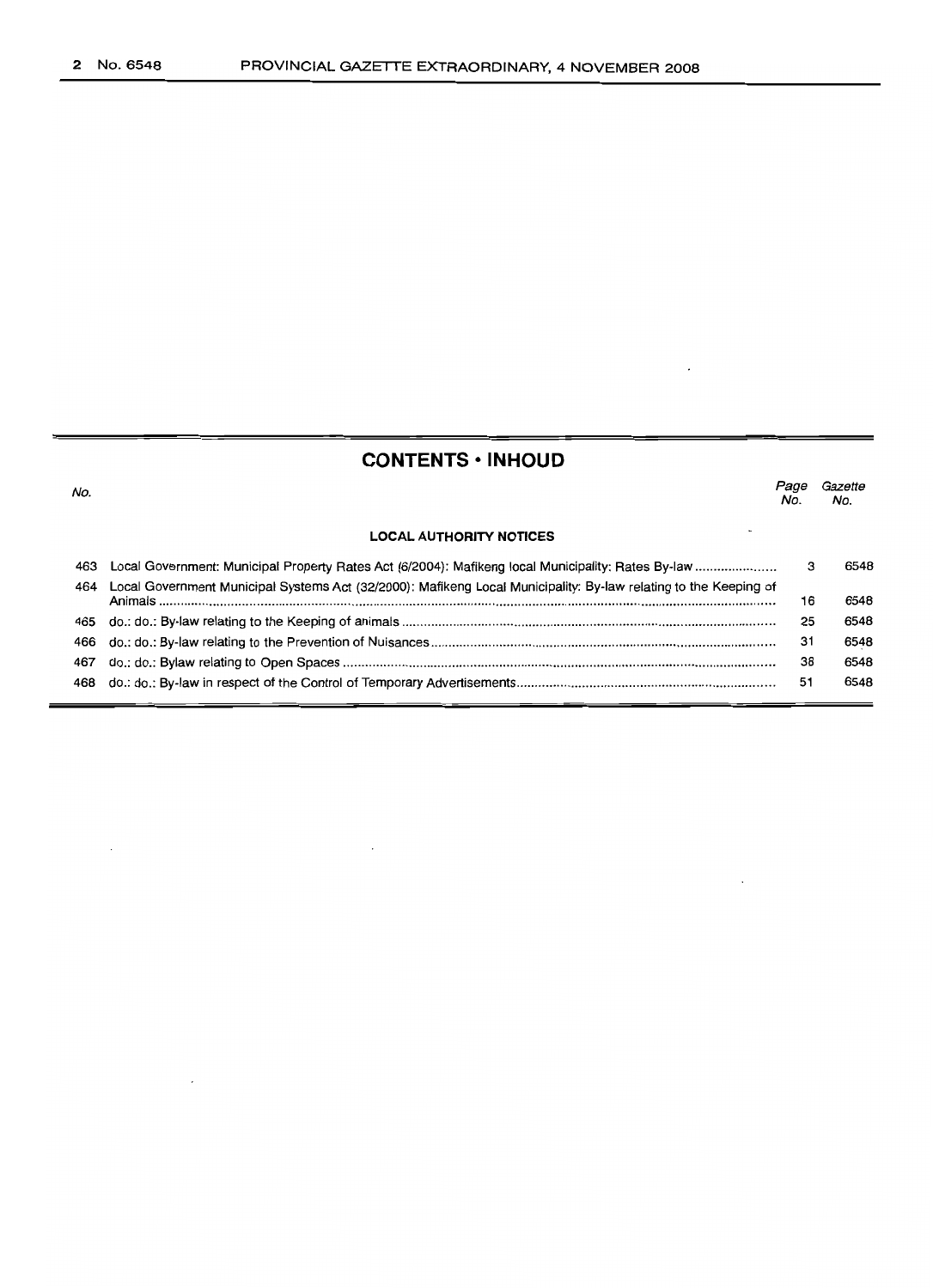# **LOCAL AUTHORITY NOTICES**

# **LOCAL AUTHORITY NOTICE 463**

# **MAFIKENG LOCAL MUNICIPALITY**

# **RATES BY-LAW**

Whereas Section 6 of the Local Government: Municipal Property Rates Act, 2004 (No.6 of 2004) requires a municipality to adopt by-laws to give effect to the implementation of its rates policy.

Now therefore the Mafikeng Local Municipality approves and adopts the following rates by-law.

# 1. **Definitions**

For the purpose of this by-law any word or expression to which a meaning has been assigned in the Local Government: Municipal Property Rates Act, 2004 (No.6 of 2004) shall bear the same meaning in this by-law and unless the context indicates otherwise-

"act" means the Local Government: Municipal Property Rates Act, 2004 (No.6 of 2004).

**"municipality"** means Mafikeng Local Municipality.

# 2. **Rating of property**

In terms of section 2(3) of the Act the power of the municipality to levy rates on property is subject to-

- (a) Section 229 and other applicable provisions of the **Constitution**
- (b) The provisions of the Act
- (c) The municipality's rates policy; and
- (d) This by-law

# 3. **General principles**

- (1) Rates are levied as an amount in the rand based on the market value of all rateable property contained in the municipality's valuation roll
- (2) Criteria are provided for the determination of categories of property and owners and for the purpose of levying different rates on categories of property and owners.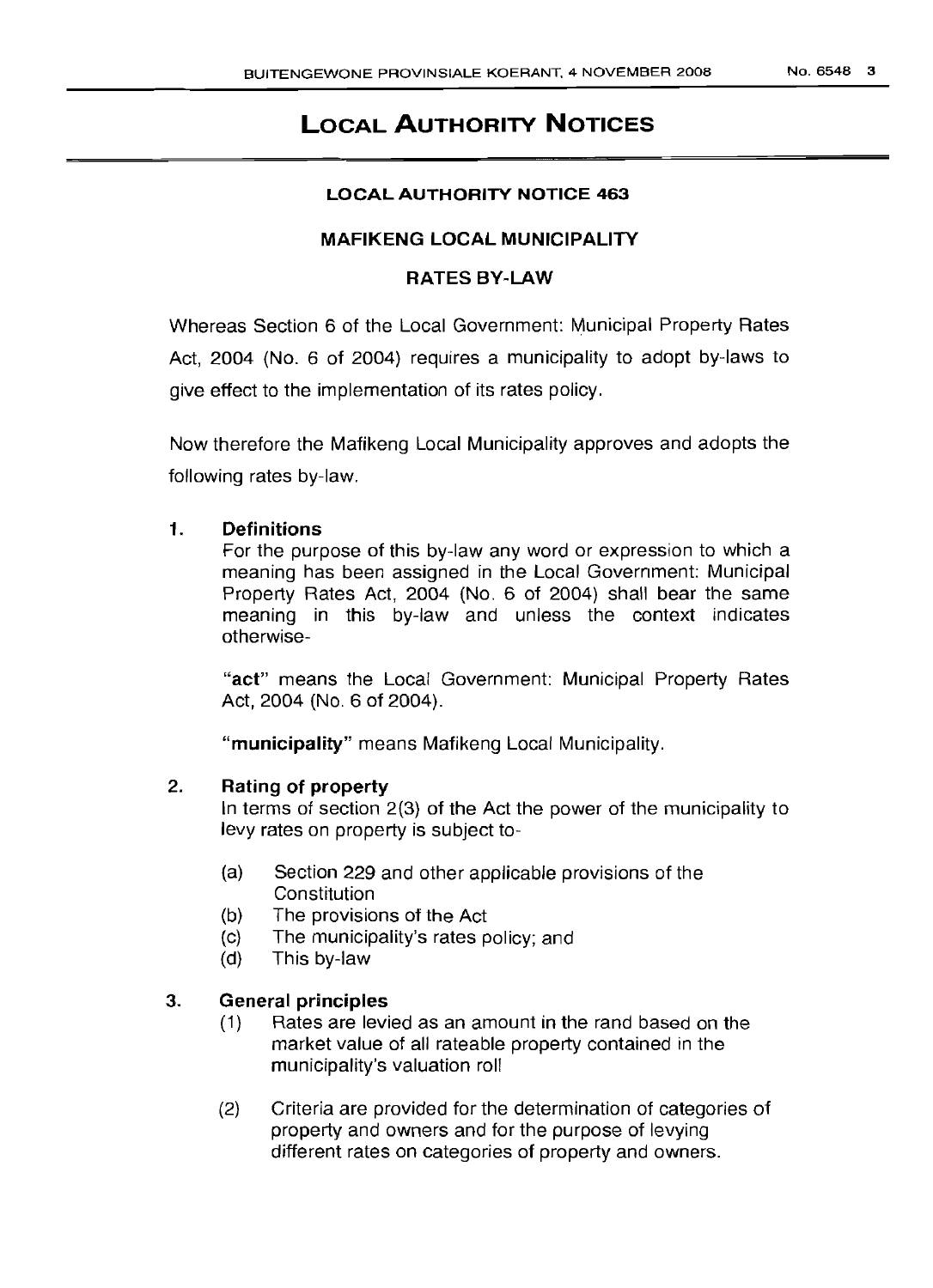- (3) Different rates will be levied for different categories of rateable property.
- (4) Relief measures in respect of payment for rates will not be granted to any category of property or owners on an individual basis, other than by way of an exemption, rebate or reduction.
- (5) All ratepayers with similar properties will be treated the same.
- (6) The ability of a person to pay rates will be taken into account.
- (7) Provision will be made for the promotion of local social development and sustainable local government.
- (8) Rates will be based on the value of all rateable property and the amount required by the municipality to balance the operating bUdget.

# 4. **Classification of services and expenditure**

- (1) The municipal manager or his/her nominee subject to the guidelines provided by the National Treasury and Executive Mayor or Committee and principles contained in the rates policy will classify services, categorise expenditure and create cost centres to prevent that property rates subsidise trading and economic services
- (2) Trading and economic services will be ringfenced and financed from service charges while community and subsidised services will be financed from profits on trading and economic services, regulatory fees and rates and rates related income.

# 5. **Categories of properties and owners**

(1) In terms of Section 3(3) of the Act the municipality must determine the criteria for the determination of categories of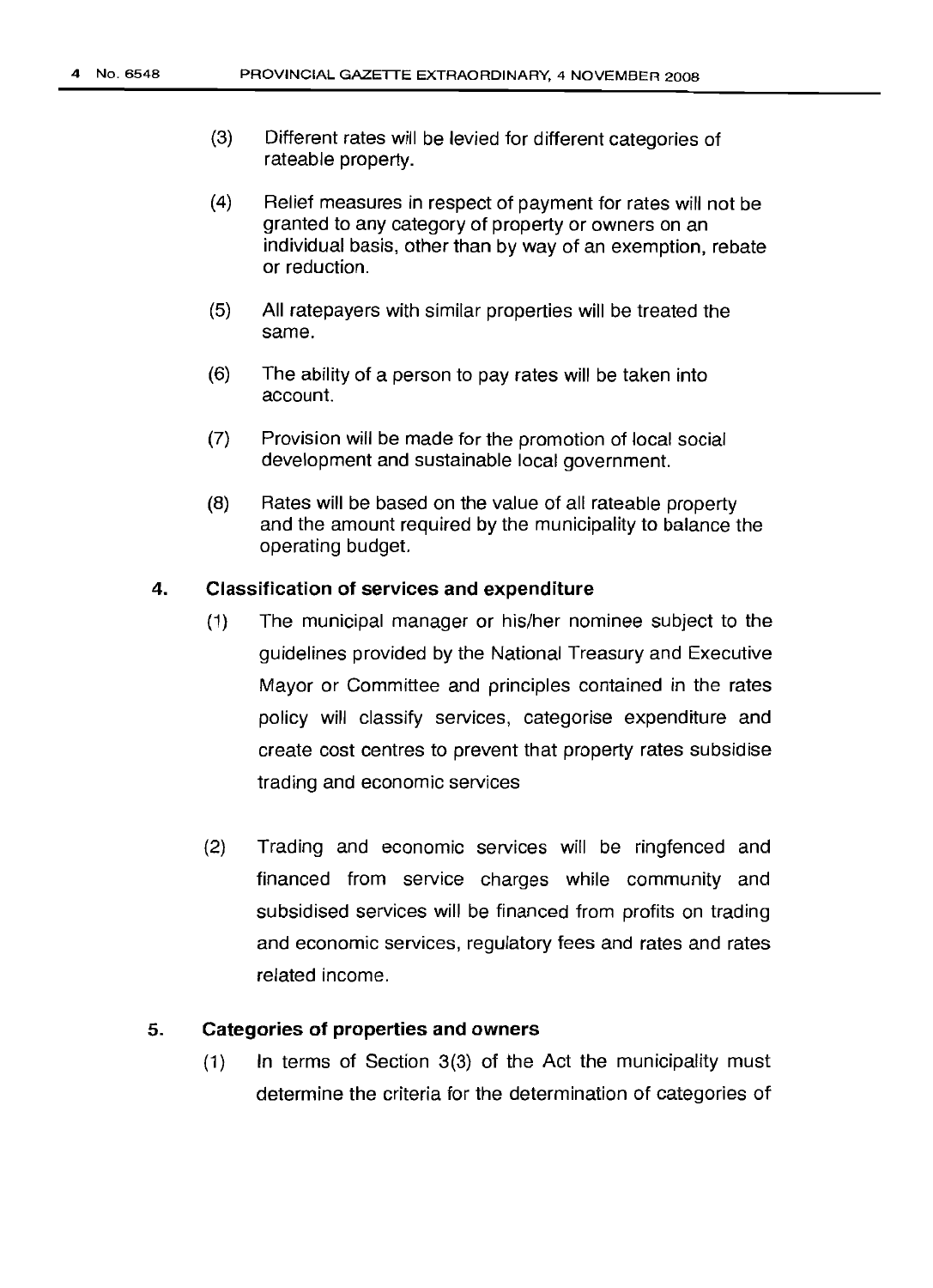property and owners for granting exemptions, reductions and rebates and criteria if it levies different rates for different categories of property.

- (2) In terms of sections  $8(1)$  and  $15(1)$  read in conjunction with section 19 of the Act the municipality may exempt a category of owner of property from rates or grant a rebate or reduction in the rates.
- (3) The criteria for categories of property and owners and the different categories of property and owners are reflected in the municipality's rates policy and adjusted annually, if required, during the budget process.

# 6. Properties used for multiple purposes

Rates on properties used for multiple purposes will be levied on properties used for-

- (a) a purpose corresponding with the permitted use of the property, if the permitted use of the property is regulated;
- (b) a purpose corresponding with the dominant use of the property;

or

- (c) by apportioning the market value of a property to the different purposes for which the property is used; and
- (d) applying the relevant cent amount in the rand to the corresponding apportioned market value.

# 7. **Differential rating**

- (1) Criteria for differential rating on different categories of properties in terms of section 8(1) of the Act will be according to-
	- (a) The use of the property.
	- (b) Permitted use of the property; or
	- (c) Geographical area in which the property is situated.
- (2) Differential rating among the various property categories will be done by way of setting different cent amount in the rand for each property category

and/or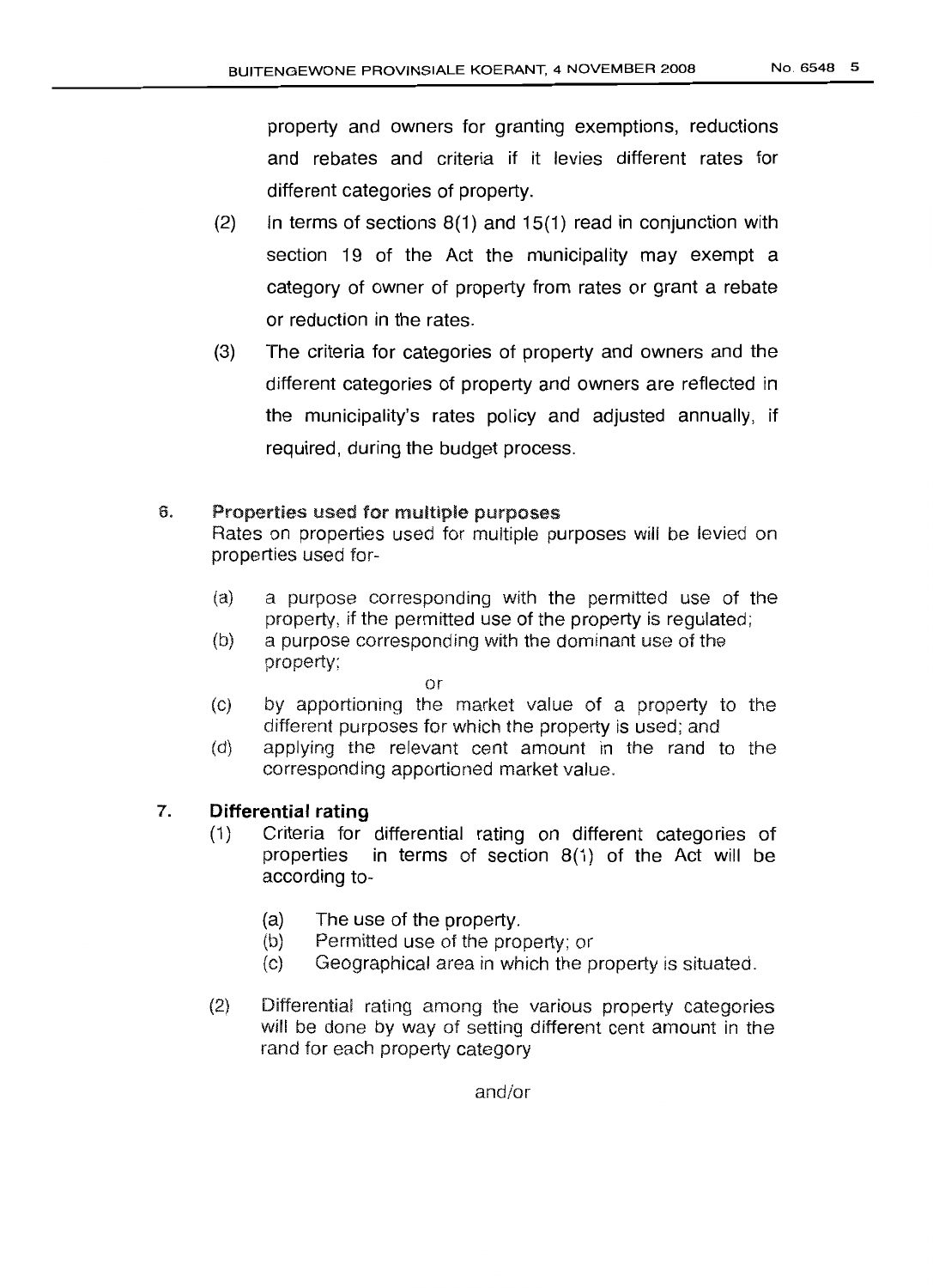# by way of reductions and rebates

# 8. Criteria for exemptions, reductions and rebates

Criteria for determining categories of owners of property for the purpose of granting exemptions, rebates and reductions in terms of section 15(2) of the Act will be according to-

- (a) indigent status of the owner of a property
- $(b)$  sources of income of the owner of a property
- (c) owners of property situated within an area affected by
	- i. a disaster within the meaning of the Disaster Management Act, 2002 (Act No. 57 of 2002); or

ii. conditions; any other serious adverse social or economic

- (d) owners of residential properties with a market value below a determined threshold; or
- (e) owners of agricultural properties who are bona fide farmers

# 9. Exemptions

(1) Over and above the exemptions provided for in sections 16 and 17 of the Act specific categories of property as indicated in the table below are exempted from the payment of rates within the meaning of section 15(1)(a) of the Act and  $9(2)$  to  $9(7)$  of this by-law.

| Description of<br>category     | of   Criteria     |
|--------------------------------|-------------------|
| property                       |                   |
| Residential                    | 9(3)              |
| Municipal properties           | 9(2)              |
| Public service infra-structure | $9(5)$ and $9(7)$ |
| Cemetaries and crematoriums    | $9(4)$ and $9(7)$ |
| Public Benefit organizations   | $9(6)$ and $9(7)$ |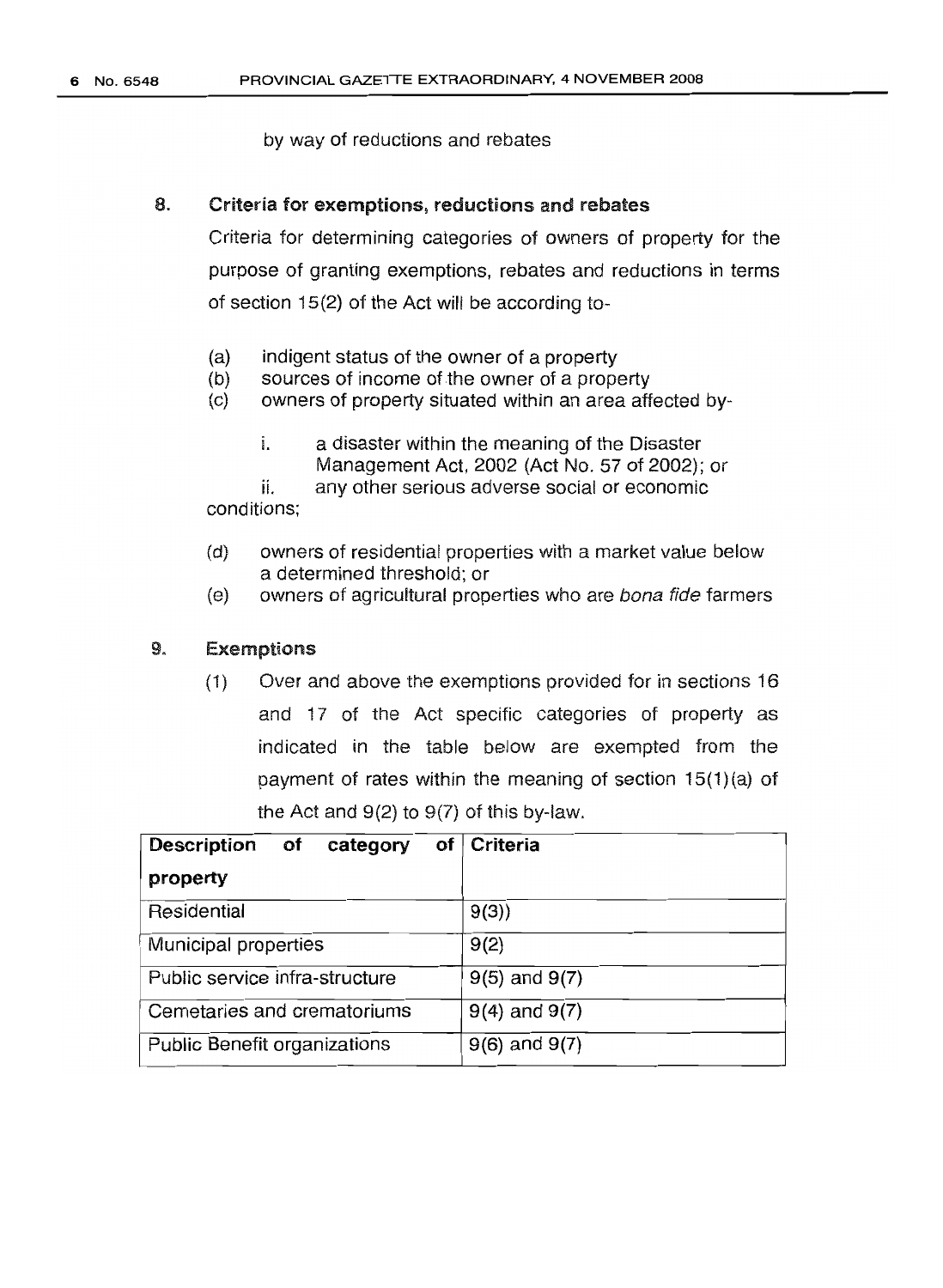- (2) Municipal properties are exempted from paying rates as it will increase the rates burden or service charges to property owners or consumers.
- (3) All residential properties with a market value of less than R 17 000 are exempted from paying rates. The R 15 000 impermissible rates contemplated in terms of section 17(1) (h) of the Property Rates Act is included in the R 17 000 amount. This is an important part of the council's indigent policy and is aimed primarily at alleviating poverty
- (4) Cemeteries and crematoriums registered in the names of private persons and operated not for gain.
- (5) Public service infrastructure Is exempted from paying rates as they provide essential services to the community
- (6) Public benefit organisations as provided for in the Rates Policy may apply for the exemption of property rates subject to producing a tax exemption certificate issued by the South African Revenue Services (SARS) as contemplated in Part 1 of the Ninth Schedule of the Income Tax Act, 1962 (No 58 of 1962):
- (7) Exemptions will be subject to the following conditions:
	- (a) all applications must be addressed in writing to the municipality;
	- (b) a SARS tax exemption certificate must be attached to all applications;
	- (c) the municipal manager or his/her nominee must approve all applications;
	- (d) applications must reach the municipality before the end of October preceding the start of the new municipal financial year for which relief is sought; and
	- (e) the municipality retains the right to refuse exemptions if the details supplied in the application form were incomplete, incorrect or false.

# 10. **REBATES**

- (1) Categories of properties
	- (a) The municipality may grant rebates within the meaning of section 15(1) (b) of the Act on the rates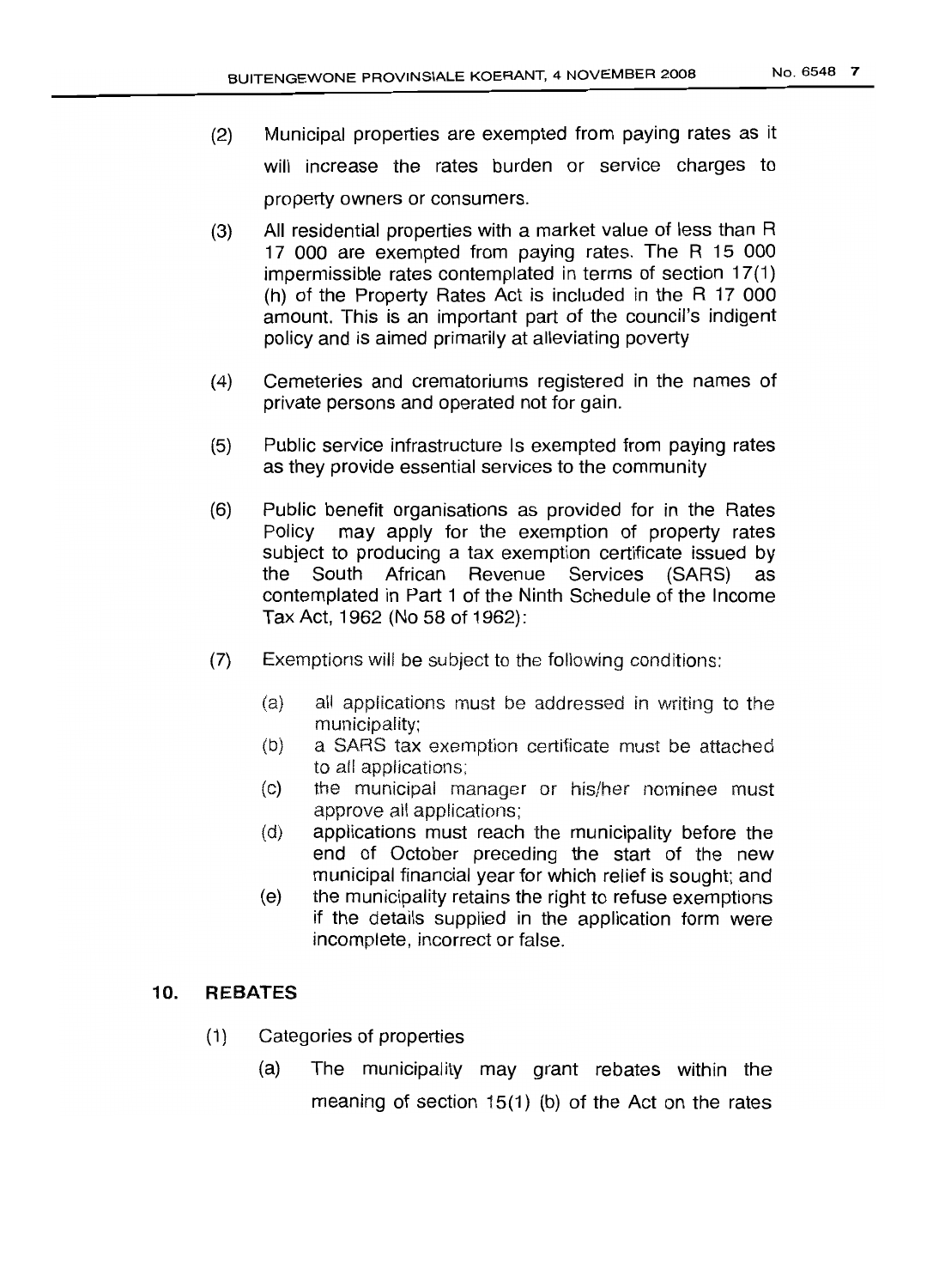to the owners of the following categories of properties and subject to the criteria and conditions contained in  $10(1)(b)$  to  $10(1)(f)$  of this by-law:

| Description of category of property              | Criteria |
|--------------------------------------------------|----------|
| (a) Residential                                  | 10(1)(d) |
| (b) Industrial                                   | 10(1)(b) |
| (c) Business/commercial                          | 10(1)(b) |
| (d) Agricultural                                 | 10(1)(e) |
| (e) state-owned properties                       | 10(1)(c) |
| (f)<br>below a prescribed $10(1)(f)$<br>Property |          |
| valuation level                                  |          |

- (b) The municipality may grant rebates to rateable enterprises that promote local, social and economic development in its area of jurisdiction, based on its Local, Social and Economic Development Policy.
	- i. The following criteria will apply:
		- a. job creation in the municipal area;
		- b. social upliftment of the local community; and
		- c. creation of infrastructure for the benefit of the community.
	- ii. Rebates will be granted on application subject to:
		- a. a business plan issued by the directors of the company indicating how the local, social and economic development objectives of the municipality are going to be met;
		- b. a continuation plan issued by the directors and certified by auditors of the company stating that the objectives have been met in the first year after establishment and how the company plan to continue to meet the objectives;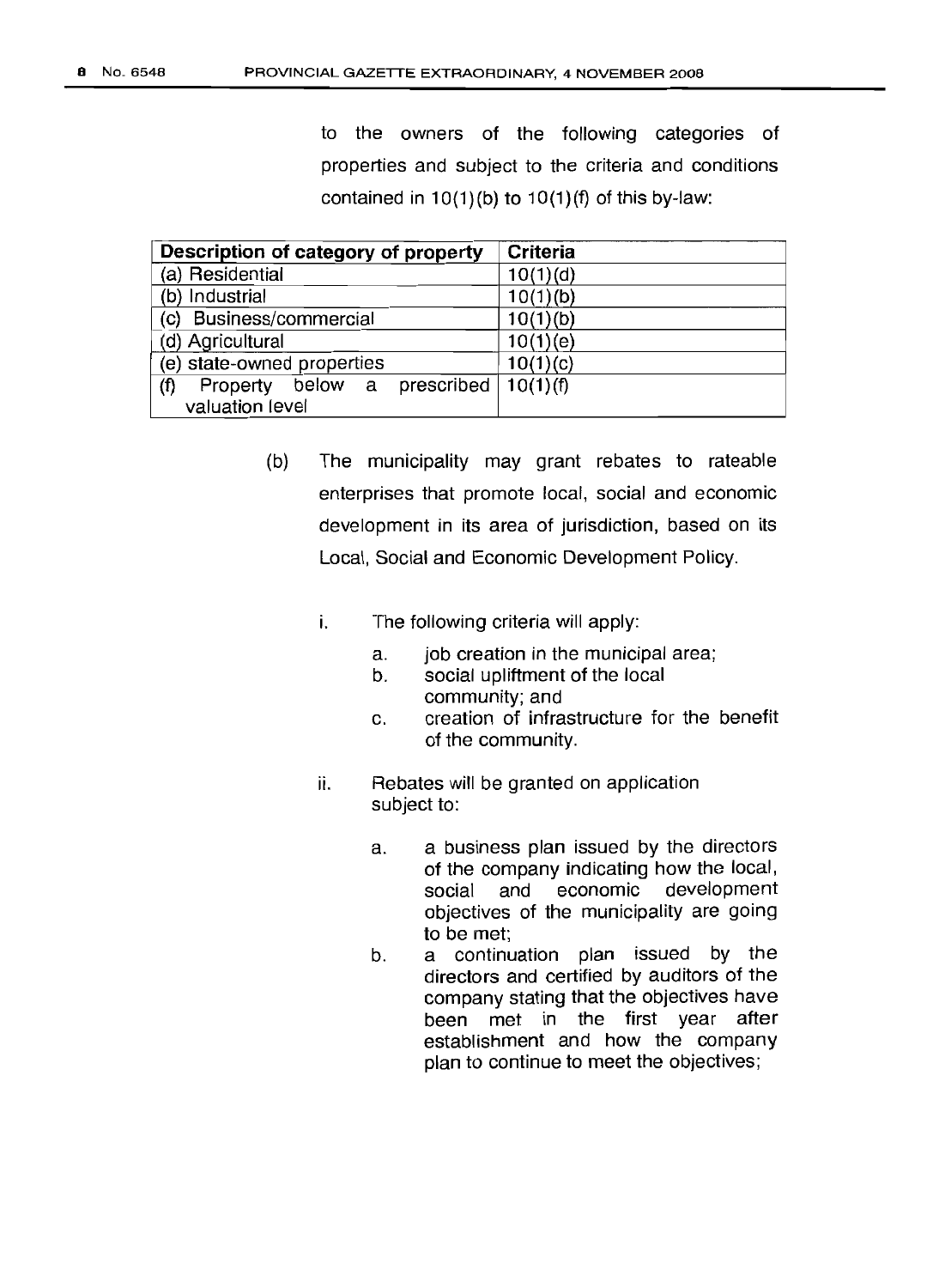- c. an assessment by the municipal manager or his/her nominee indicating that the company qualifies; and
- d. a municipal resolution.
- (c) State properties Receive a rebate of 20%.
- (d) Residential properties The municipality grants a 20 % rebate, which applies to improved residential property that is:
	- i. used predominantly for residential purposes, with not more than two dwelling units per property,
	- ii. registered in terms of the Sectional Title Act,
	- iii. owned by a share-block company,
	- iv. a rateable residence on property used for or related to educational purposes
- (e) Agricultural property rebate
	- i. Agricultural properties will be granted a rebate certain information in an affidavit by 30 September each year.
	- ii. Qualifying requirements are that the owner should be taxed by SARS as a farmer and the last tax assessment must be provided as proof,

or

- iii. where the owner is not taxed as farmer, proof is required that income from farming activities exceeds 40% of the household income.
- iv. The following rebates will apply:
	- a. 7.5% rebate, if there are no municipal roads next to the property.
	- b. 7.5% rebate, if there is no municipal sewerage to the property.
	- c. 7.5% rebate, if there is no municipal electricity to the property.
	- d. 20% rebate, if water is not supplied by the municipality
	- e. 7,5% rebate, if there is no refuse removal that is provided by the municipality.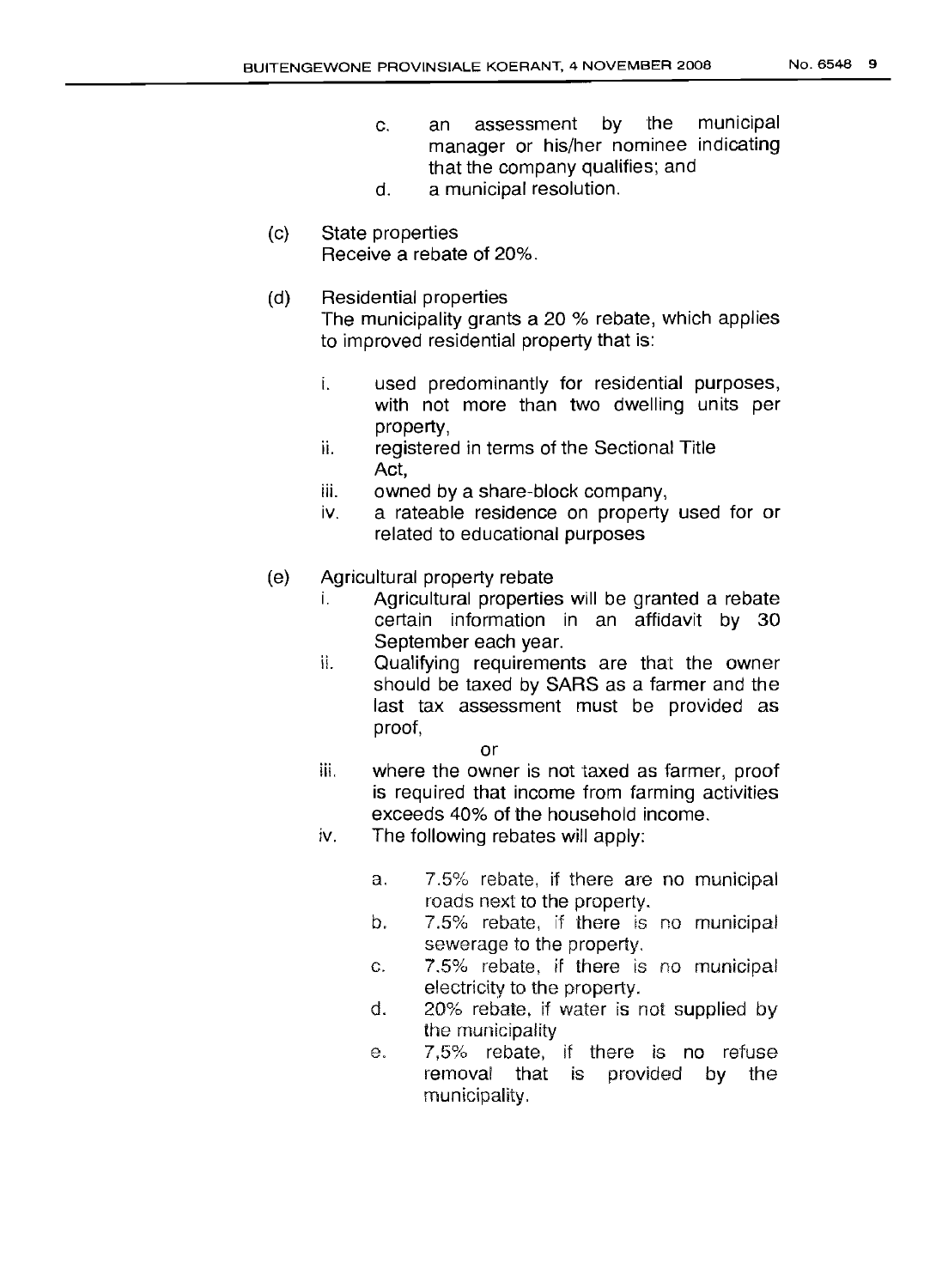- f. A rebate of 5% be will be granted to agricultural property that contributes substantially to job creation, and the salaries/wages of farm workers are reasonable, e.g. if they meet minimum standards set by government or if they are in line with the sector's average.
- g. 5% rebate, if the owner is providing permanent residential property to the farm workers and such property is registered in the name of these farm workers, proof must be provided.
- h. 5% rebate, if such residential properties are provided with potable water.
- i. 5% rebate, if the farmer for the farm workers electrifies such residential properties.
- j. 5% rebate, if the farmer is availing his land/buildings to be used for cemetery, education and recreational purposes of the farm workers' children and nearby community in general, etc.
- (f) Properties with a market value below a prescribed valuation level may instead of a rate determined on the market value may be a uniform fixed amount per property.

# **(2) Categories of owners**

(a) The following categories of owners of rateable properties may be granted a rebate on rates within the municipality within the meaning of section 15(1) (b) of the Act:

| Description of Category of Owners   Criteria |          |
|----------------------------------------------|----------|
| Retired and disabled persons                 | 10(2)(b) |

- (b) Criteria for granting rebates to category of owners
	- i. Retired and Disabled Persons Rate Rebate To qualify for the rebate a property owner must:
		- a. occupy the property as his/her normal residence;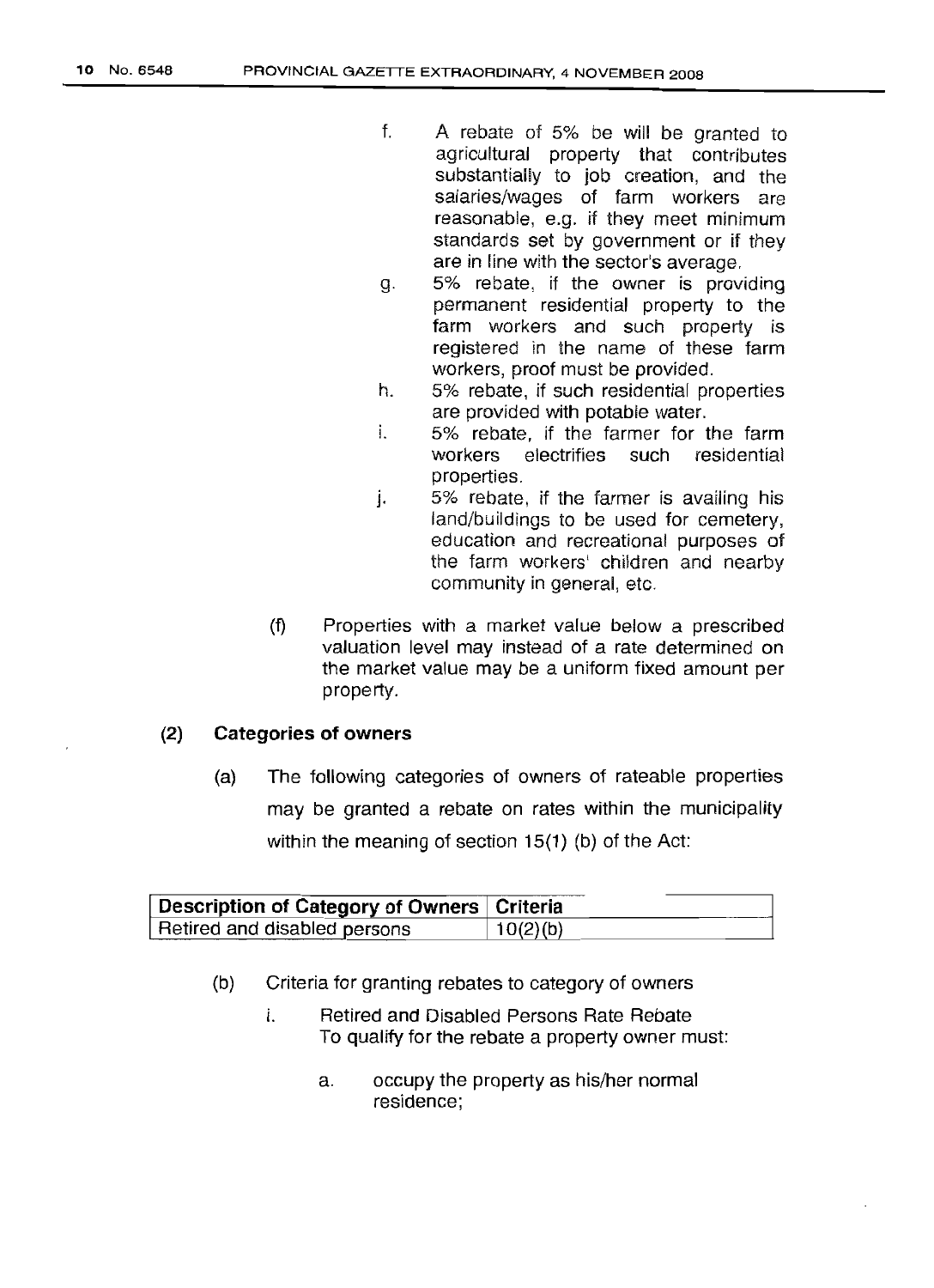- b. be at least 60 years of age or in receipt of a disability pension from the Department of Welfare and Population Development;
- c. be in receipt of a total monthly income from all sources (including income of spouses of owner) not exceeding R2 700;
- d. not be the owner of more than one property; and
- e. provided that where the owner is unable to occupy the property due to no fault of his/her own, the spouse or minor children may satisfy the occupancy requirement.
- ii. Property owners must apply on a prescribed application form for a rebate as determined by the municipality.
- iii. Applications must be accompanied by
	- a. a certified copy of the identity document or any other proof of the owners age which is acceptable to the municipality;
	- b. sufficient proof of income of the owner and his/her spouse;
	- c. an affidavit from the owner;
	- d. if the owner is a disabled person proof of a disability pension payable by the state must be supplied; and
	- e. if the owner has retired at an earlier stage for medical reasons proof thereof must be submitted.
- iv. These applications must reach the municipality before the end of October preceding the start of the new municipal financial year for which relief is sought.
- v. The municipality retains the right to refuse rebates if the details supplied in the application form are incomplete, incorrect or false.

# 11. Reductions

- (1) Categories of property and owners
	- $(a)$  A reduction in the municipal valuation as contemplated in section 15(1)(b) of the Act will be granted where the value of a property is affected by-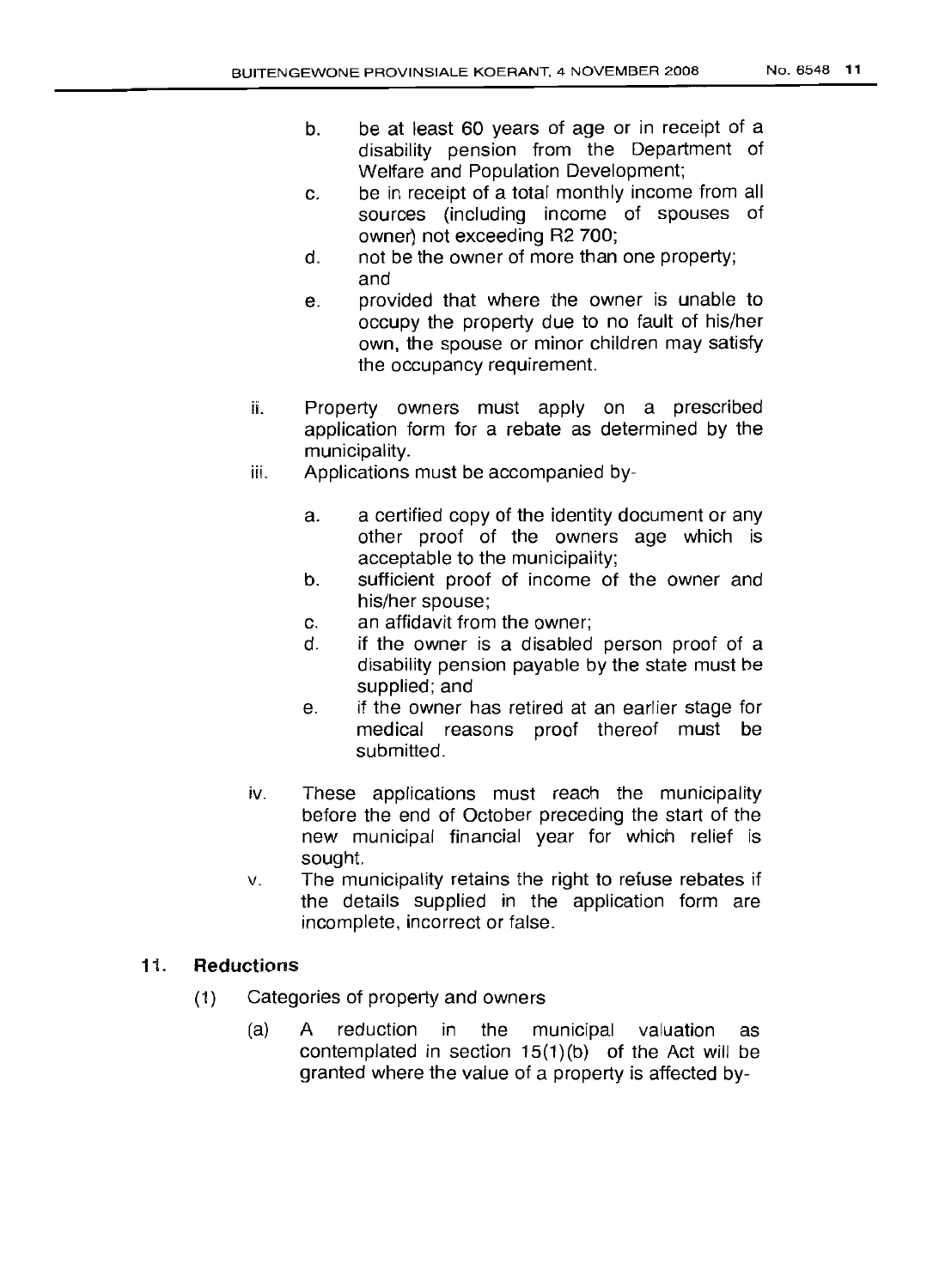- l. a disaster within the meaning of the Disaster Management Act, 2002 (Act No. 57 of 2002); or
- ii. any other serious adverse social or economic conditions
- (b) The reduction will be in relation to the certificate issued for this purpose by the municipal valuer
- (c) All categories of owners can apply for a reduction in the rates payable as described above
- (d) Owners of the following categories of rateable property situated within the municipality may be granted a reduction within the meaning of section 15(1) (b) of the Act on the rates payable in respect of their properties and subject to the conditions contained in 11(1)(e) of this by-law:

| Description of category of                 | <b>Criteria</b> |
|--------------------------------------------|-----------------|
| property                                   |                 |
| (a) Residential                            | 11(1)(e)        |
| (b) Industrial                             | 11(1)(e)        |
| (c) Business                               | 11(1)(e)        |
| (d) Agricultural                           | 11(1)(e)        |
| (e) state-owned properties                 | 11(1)(e)        |
| (f) Municipal properties                   | 11(1)(e)        |
| Public service infra-<br>$\left( 9\right)$ | 11(1)(e)        |
| structure                                  |                 |
| (h) Informal settlements                   | 11(1)(e)        |
| (i) Properties -                           |                 |
| (i) Acquired through the                   | 11(1)(e)        |
| of<br>Provision<br>Land                    |                 |
| Assistance Act, 1993,                      |                 |
| or the Restitution of                      |                 |
| Land Rights Act, 1994,                     |                 |
| or                                         |                 |
| (ii) which is subject to the               | 11(1)(e)        |
| Communal<br>Property                       |                 |
| Associations Act, 1996                     |                 |
| (i) Protected areas                        | 11(1)(e)        |
| (k) National monuments                     | 11(1)(e)        |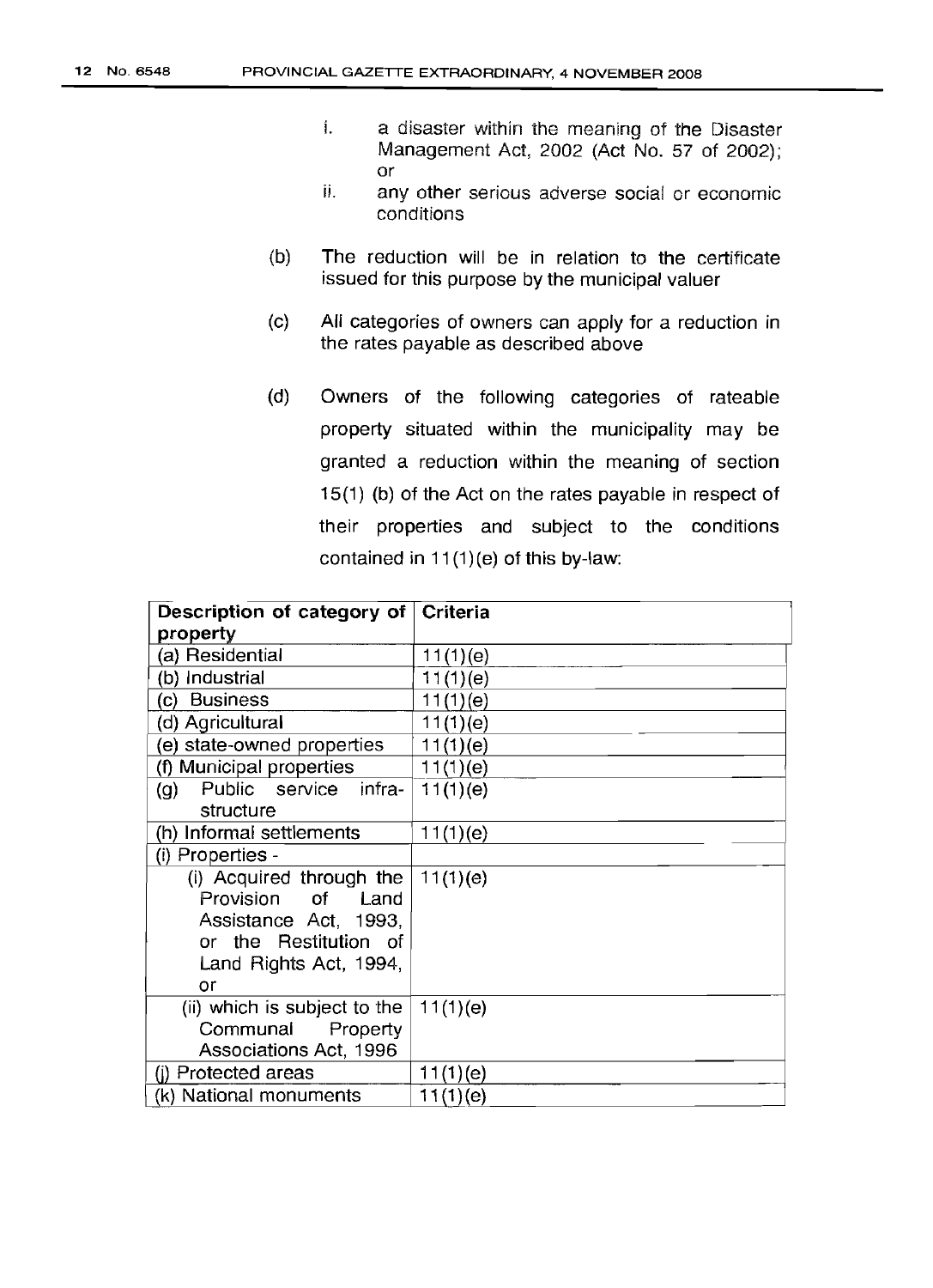| Public<br>$($ l $)$                     | benefit $\vert 11(1)(e) \vert$ |
|-----------------------------------------|--------------------------------|
| organizations (Part 1 of                |                                |
| the Ninth Schedule to the               |                                |
| Income Tax Act)                         |                                |
| (m) Multiple purposes                   | 11(1)(e)                       |
| (n) Private towns serviced $  11(1)(e)$ |                                |
| by the developers                       |                                |
| (o) private towns serviced $ 11(1)(e) $ |                                |
| and maintained by the                   |                                |
| developers                              |                                |

- **(e) Criteria for granting reductions**
	- i. **A reduction in the municipal valuation as contemplated in section 15(1 )(b) of the Act will be granted where the value of a property is affected by fire damage, demolishment or floods.**
	- **ii. The reduction will be in relation to the certificate issued for this purpose by the municipal valuer.**

# **12. Rates increases**

- (1) The municipality wiil consider increasing rates annually during the budget process in terms of the quldelines issued by National Treasury from time to time,
- $(2)$  Rate increases will be used to finance the increase in operating costs of community and subsidised services.
- (3) Relating to community and subsidised services the following annual adjustments will be made:
	- (a) All salary and wage increases as agreed at the South African Local Government Bargaining Council
	- (b) An inflation adjustment for general expenditure. repairs and maintenance and contributions to statutory funds, and
	- (c) Additional depreciation costs or interest and redemption on loans associated with the assets created during the previous financial year.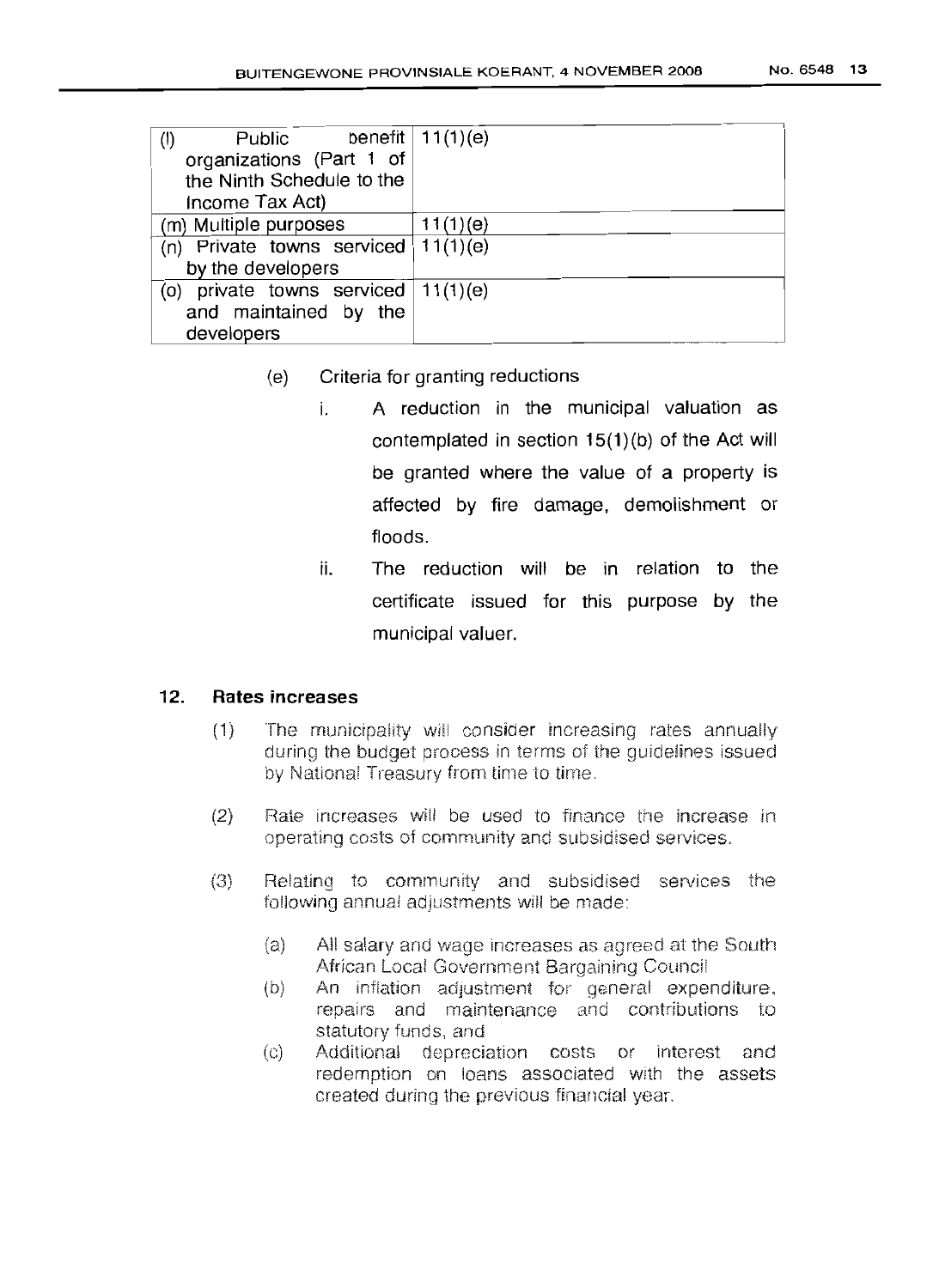- (4) Extraordinary expenditure related to community services not foreseen during the previous budget period and approved by the council during a budget review process will be financed by an increase in property rates.
- (5) Affordability of rates to ratepayers.
- (6) All increases in property rates wi!! be communicated to the local community in terms of the municipality's policy on community participation.

# **13. Notification of rates**

- (1) The municipality will give notice of all rates approved at the annual budget meeting at least 30 days prior to the date that the rates become effective. Accounts delivered after the 30 days notice will be based on the new rates.
- (2) A notice stating the purport of the municipality's resolution and the date on which the new rates become operational will be displayed by the municipality at places installed for that purpose.

# **14. Payment of rates**

- (1) Ratepayers may choose between paying rates annually in one instalment on or before 30 September or in twelve equal instalments on or before the seventh day of the month following on the month in which it becomes payable.
- (2) If the owner of property that is subject to rates, notify the municipal manager or his/her nominee not later than 31 May in any financial year, or such later date in such financial year as may be determined by the municipal manager or his/her nominee that he/she wishes to pay all rates in respect of such property in instalments, such owner shall be entitled to pay all rates in the subsequent financial year and each subsequent financial year in twelve instalments until such notice is withdrawn by him/her in a similar manner.
- (3) Interest on arrears rates, whether payable on or before 30 September or in equal monthly instalments, shall be calculated in accordance with the provisions of the credit control, debt collection and indigent policy of the Municipality.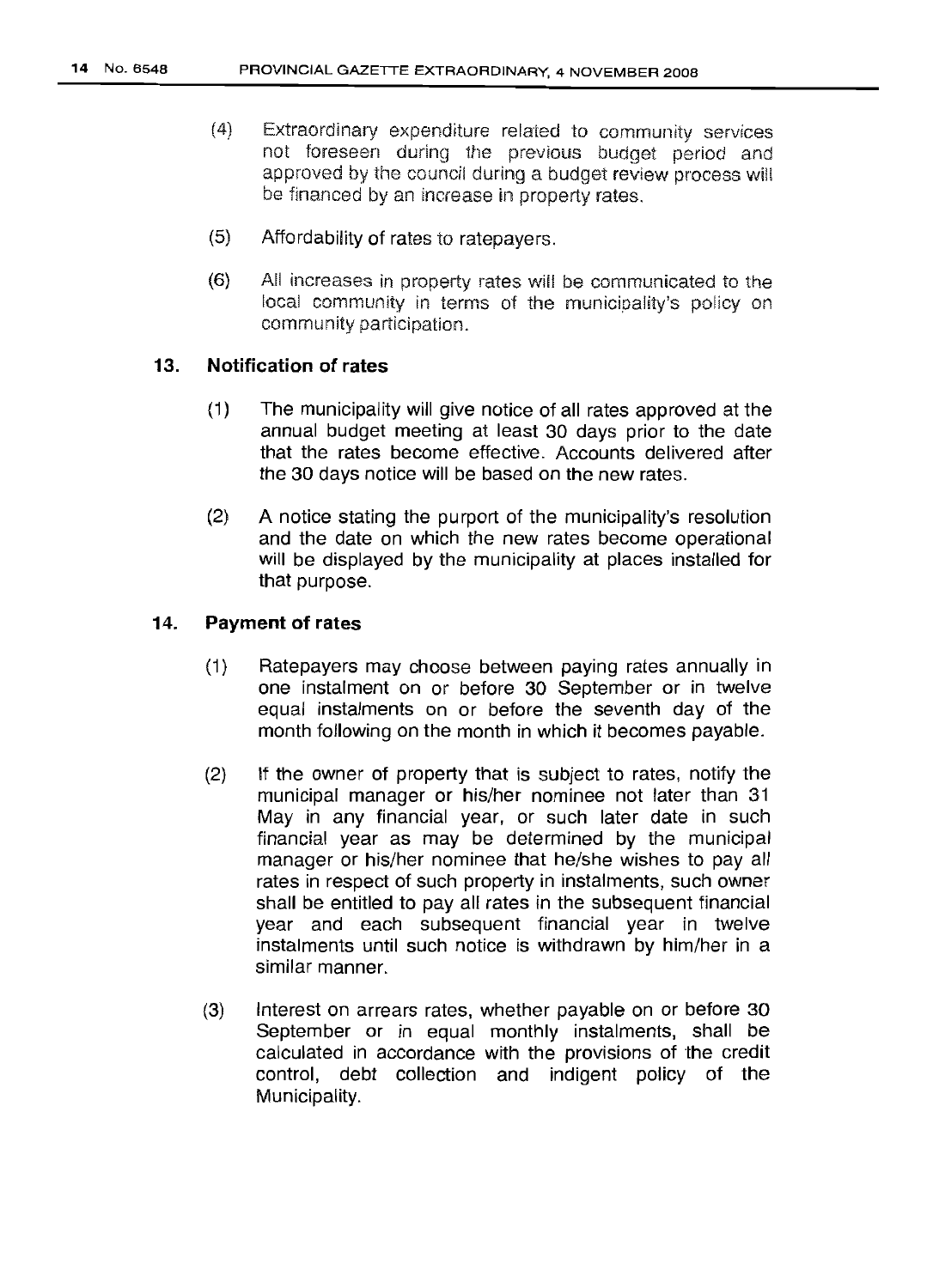- (4) If a property owner who is responsible for the payment of property rates in terms of this policy, fails to pay such rates in the prescribed manner, it will be recovered from him/her in accordance with the provisions of the Credit Control, Debt Collection and indigent policy of the Municipality.
- (5) Arrears rates shall be recovered from tenants, occupiers and agents of the owner, in terms of section 28 and 29 of the Act.
- (6) Where the rates levied on a particular property have been incorrectly determined, whether because of an error or omission on the part of the municipality or false information provided by the property owner concerned or a contravention of the permitted use to which the property concerned may be put, the rates payable shall be appropriately adjusted for the period extending from the date on which the error or omission is detected back to the date on which rates were first levied in terms of the current valuation roll.
- (7) In addition, where the error occurred because of false information provided by the property owner or as a result of a contravention of the permitted use of the property concerned, interest on the unpaid portion of the adjusted rates payable shall be levied at the maximum rate permitted by prevailing legislation.

# 15. Short title

This by-law is the rates by-law of the Mafikeng Local Municipality.

# 16. Commencement

This by-law comes into force and effect on ---------- 2008.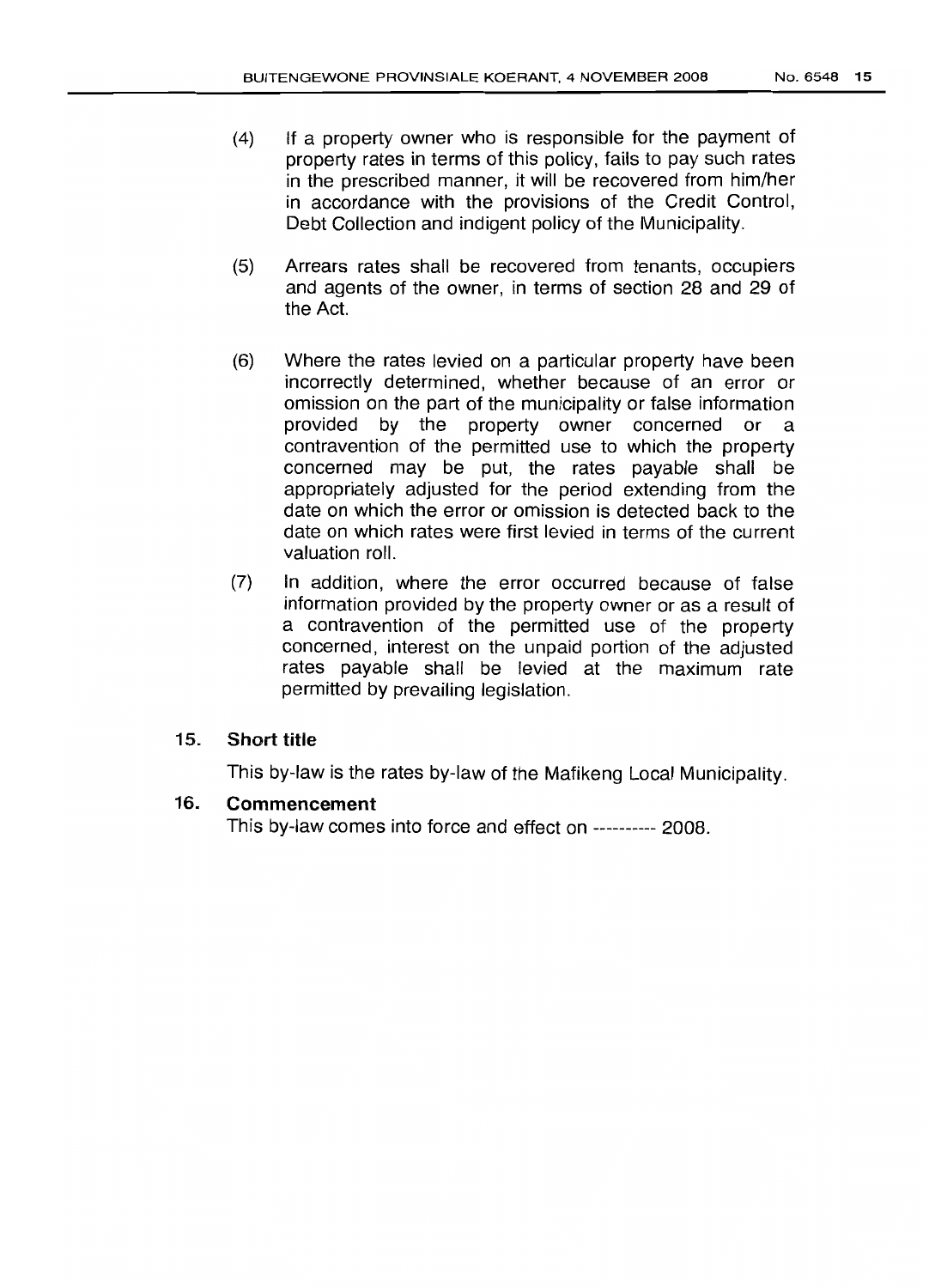# **LOCAL AUTHORITY NOTICE 464**

### **MAFIKENG LOCAL MUNICIPALITY**

#### **BY-LAW RELATING TO THE KEEPING OF ANIMALS**

The Municipal Manager hereby publishes, in terms of Section 13 of the Local Government Municipal Systems Act, 2000 [Act 32 of 2000] read with Section 162 of the Constitution of the Republic of South Africa Act 1996 [Act 108 of 1996] the By-Laws Relating to the Keeping of Animals which shall come into operation on the date of publication thereof.

#### **Purpose of By-Law**

The purposes of this by-law is to promote the interests of animals and residents by exercising control over the numbers and kinds of animals that may be kept as well as the conditions under which such animals may be kept, sheltered and cared for and to provide for the prevention of nuisances through the keeping of such animals.

#### **Definitions**

**[1]** In this by-law, words used in the masculine gender include the feminine, the singular includes the plural and vice versa and unless the context otherwise indicates: -

**"animals"** mean members of the equine family, cattle, sheep, goats, pigs, fowls, dogs, cats, or other domestic animals or birds, or any wild animal, wild bird or reptile which is in captivity or under the control of any person;

**"municipality"** means the Mafikeng Local Municipality established in terms of Section 12 of the Municipal Structures Act, 117 of 1998, and includes any political structure, political office bearer, councillor, duly authorised agent thereof or any employee thereof acting in connection with this by-law by virtue of a power vested in the municipality and delegated or sub-delegated to such political structure, political office bearer, councillor, agent or employee;

**"nuisance"** means, any act, omission or condition which is, in the opinion of the municipality, detrimental to health and/or offensive or injurious or which materially interferes with the ordinary comfort and/or convenience of the public and/or adversely affects the safety of the public and/ or which disturbs the quiet of the neighbourhood, and

**"pets"** means any dogs, cats, guinea pigs, hamsters, rabbits, chinchillas or birds not kept for breeding or business purposes;

**"premises"** means any piece of land registered in a deeds registry as an erf, lot, plot, or stand as part of a township, and includes a stand or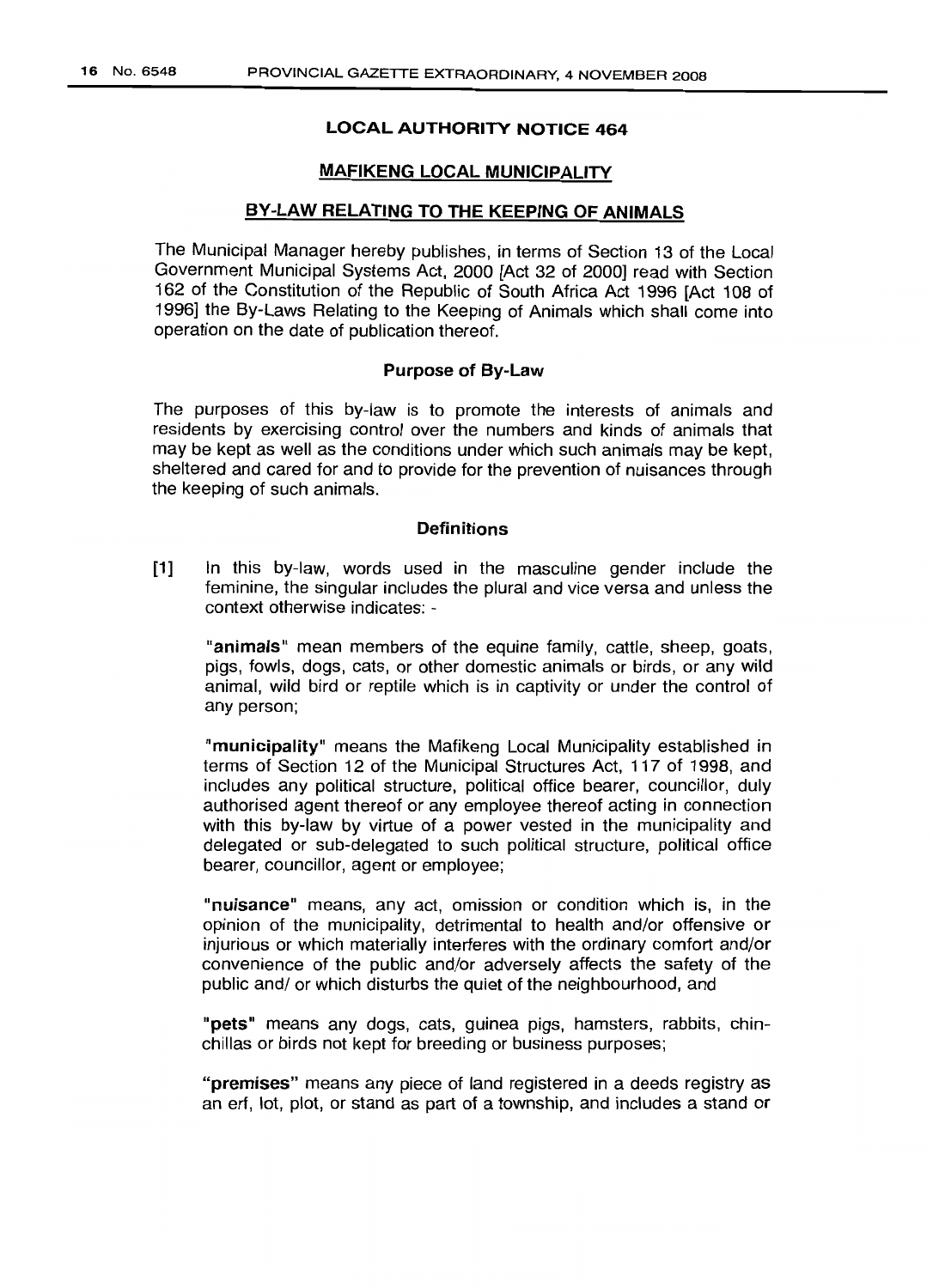lot forming part of a piece of land laid out as a township, but not yet registered, or a portion of such erf, stand or lot and includes any residential site outside townships provided by government departments, semi-government institutions or industries and, where the text so requires, buildings on such erf, stand or lot;

#### Written permission

[2] No person shall keep or permit to be kept on any premises or property any animals [excluding pets] without the written permission of the municipality, and such permission may be withdrawn if, at any time, a nuisance is caused or the requirements of this by-law are not complied with; provided that the provisions of this section shall not apply to premises or land which is zoned for agricultural purposes.

#### Number of animals

[3] For the purpose of controlling and restricting the keeping of animals within townships, the municipality may from time to time determine the number, kind and sex of animals that may be kept and the areas within which such animals shall be prohibited.

#### Plans for structures and management

- [4] [1] An application for permission to keep animals shall be accompanied by a detailed site plan indicating all structures and fences, existing and proposed, on the premises.
	- [2] Detailed plans and specifications shall be submitted to and be approved by the municipality in respect of all structures where animals are to be accommodated.
	- [3] A detailed explanation of the number, kinds, sizes and sex of animals to be accommodated on premises shall accompany the plan.
	- [4J Notwithstanding anything to the contrary contained in this by law the municipality may refuse to approve the application and plans if, in its opinion, the premises, owing to its location, siting or geographical features is unsuitable for the keeping of animals thereon.

# Structures shall comply with requirements

[5] [1J All structures housing animals shall be constructed in a workmanlike manner and of materials approved by the municipality.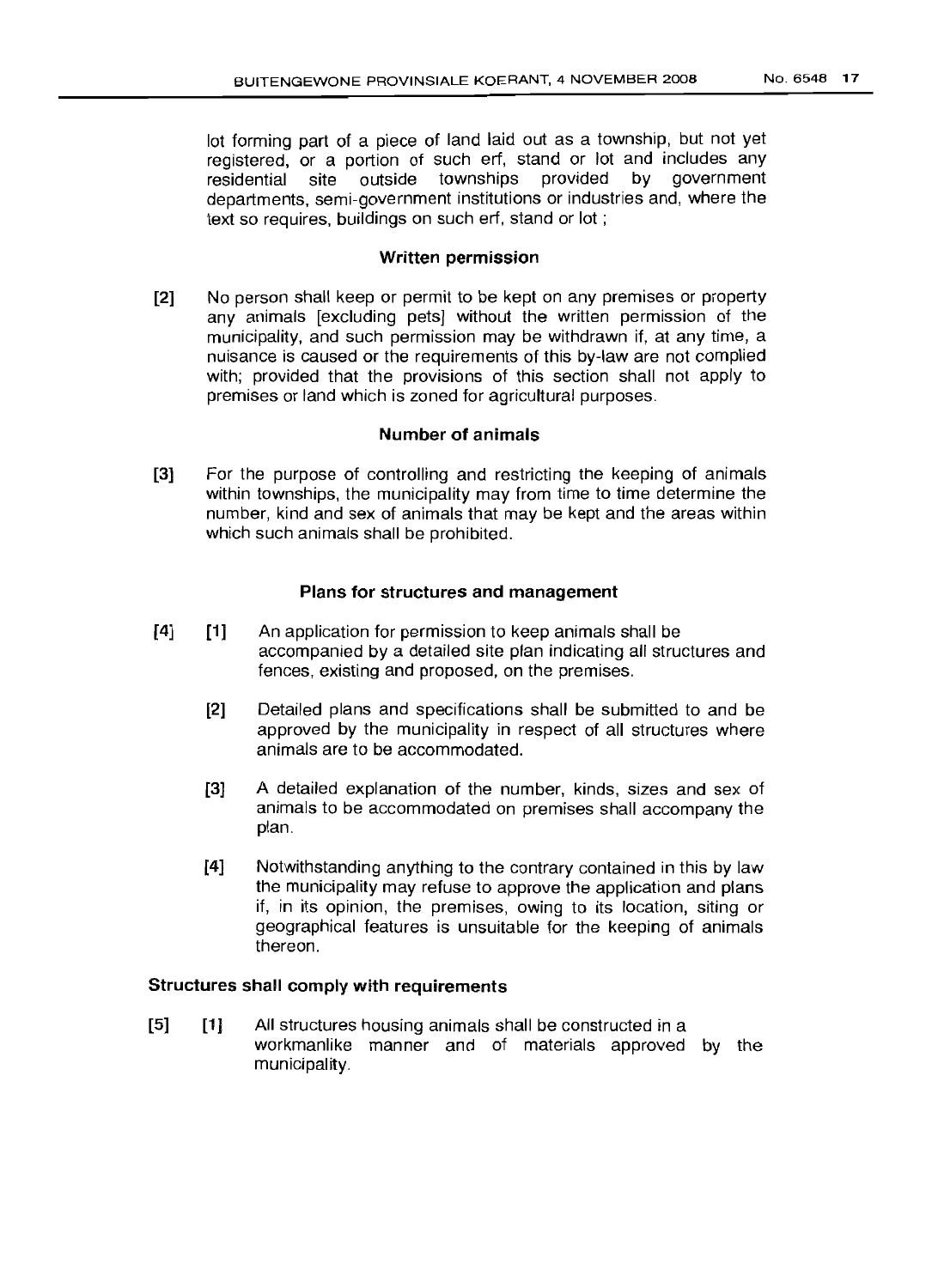- [2] No structure shall be sited within a distance of 15 m from any dwelling and staff quarters or the boundary of a residential erf and 8 m from any road boundary. The municipality may however, depending on circumstances and in its sole discretion, allow a relaxation of the said distances.
- [3] Every part of a structure in which animals will be housed shall be properly maintained and painted as often as the municipality may deem necessary.
- [4] No animals shall be kept in a structure or on land which is considered by the municipality to be undesirable or objectionable by reason of its locality, construction or manner of use.

#### Premises to be kept clean

- [6] [1] All manure from animals shall be stored in a manner approved by the municipality and disposed of on a regular basis at an approved place or disposal site so as to prevent any nuisance from being created.
	- [2] All animal feed shall be stored in a rodent-proof receptacle approved by the municipality.
	- [3] The premises in which animals are accommodated shall be kept in such condition as not to attract or provide shelter for rodents.

#### Animals and pets kept in an unsatisfactory manner

[7] Whenever, in the opinion of the municipality, any animals or pets kept on any premises, whether or not such premises have been approved by the municipality under this by-law, are a nuisance or danger to health, the municipality may by written notice require the owner or occupier of such premises, within a period to be stated in such notice but not being less than 24 hours after the date of such notice, to remove the cause of and to abate such nuisance or danger to health and to carry out such work or do such things as the municipality may deem necessary for the said purpose.

#### Stray animals and pets

- [8] [1] The municipality may seize animals or pets found on any premises, land or a public road and which are not under supervision or control of any person and which are causing a nuisance or danger to the safety and health of persons.
	- [2] Animals or pets seized in terms of sub-section [1] may be destroyed or caused to be destroyed by the municipality with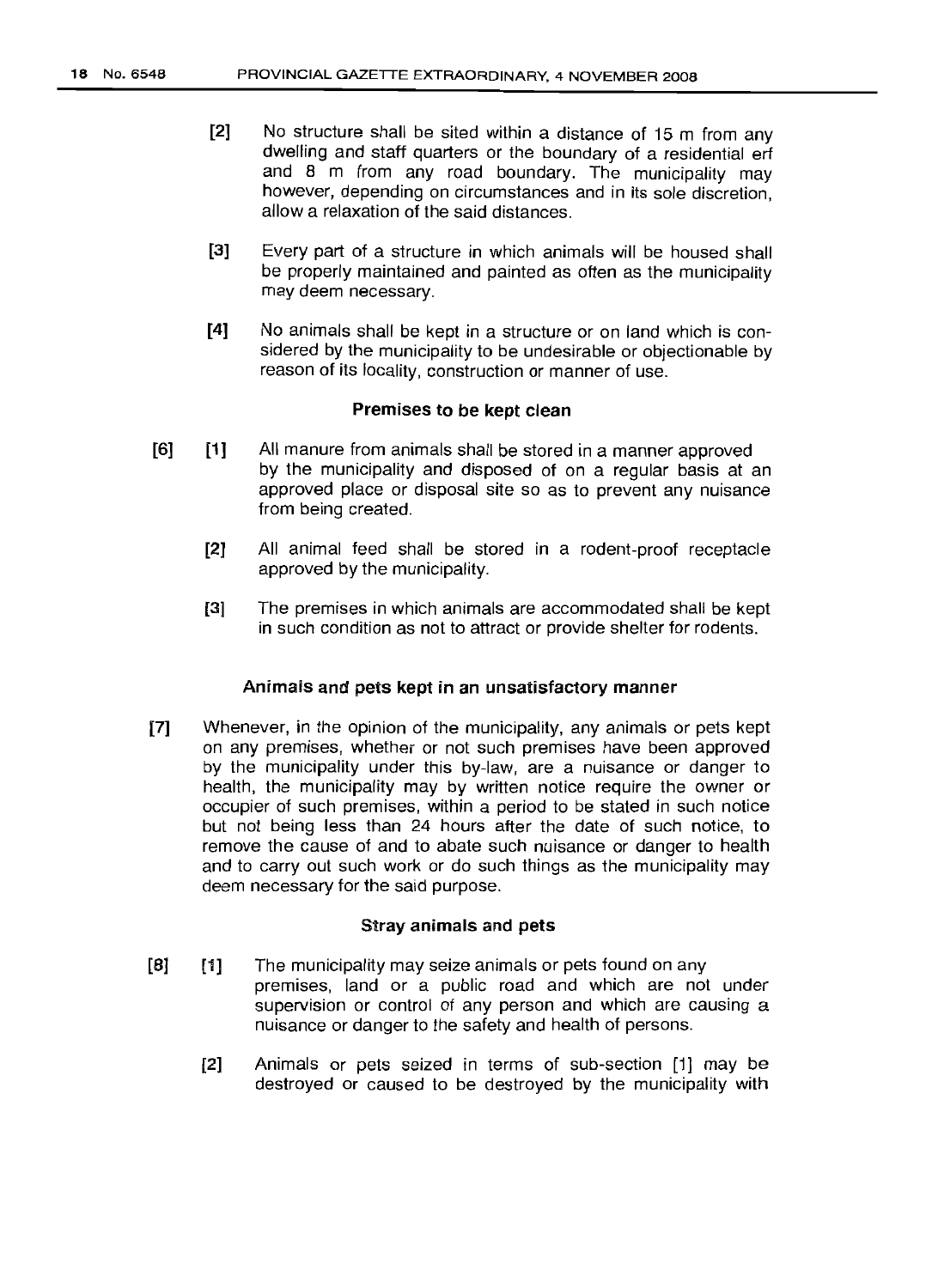such instruments or appliances and with such precautions and in such a manner as to inflict as little suffering as possible.

# **DOG KENNELS AND CATTERIES**

#### **Requirements for premises**

- **[9]** No person shall keep a kennel or cattery unless the requirements listed hereunder are complied with:
	- **[1]** Every dog or cat shall be kept in an enclosure complying with the following requirements:
		- **[a]** It shall be constructed of durable materials and the access thereto shall be adequate for cleaning purposes.
		- **[b]** The floor shall be constructed of concrete or other durable and impervious material brought to a smooth finish and graded to a channel 100 mm wide, extending over the full width of the floor and situated within the enclosure, which channel shall be graded and shall drain into a gully connected to the municipality's sewer system by means of an earthenware pipe or a pipe of any other approved material with a minimum diameter of 100 mm, or to another approved disposal system.
		- [c] A kerb 150 mm high shall be provided along the entire length of the channel referred to in sub-section [b] and on the side thereof adjacent to the surrounding outside area, to prevent storm water from such area from entering the channel.
	- [2] Every enclosure referred to in sub-section [1] shall contain a roofed shelter for the accommodation of dogs and cats and such shelter shall comply with the following requirements:
		- **[a]** Every wall shall he constructed of brick, stone, concrete or other durable material and shall have a smooth internal surface without cracks or open joints.
		- [b] The floor shall be of concrete or other impervious and durable material brought to a smooth finish without cracks or open joints and the surface between the floor and the walls of a permanent structure shall be covered.
		- [c] Every shelter shall have adequate access thereto for the cleaning thereof and for extermination of vermin.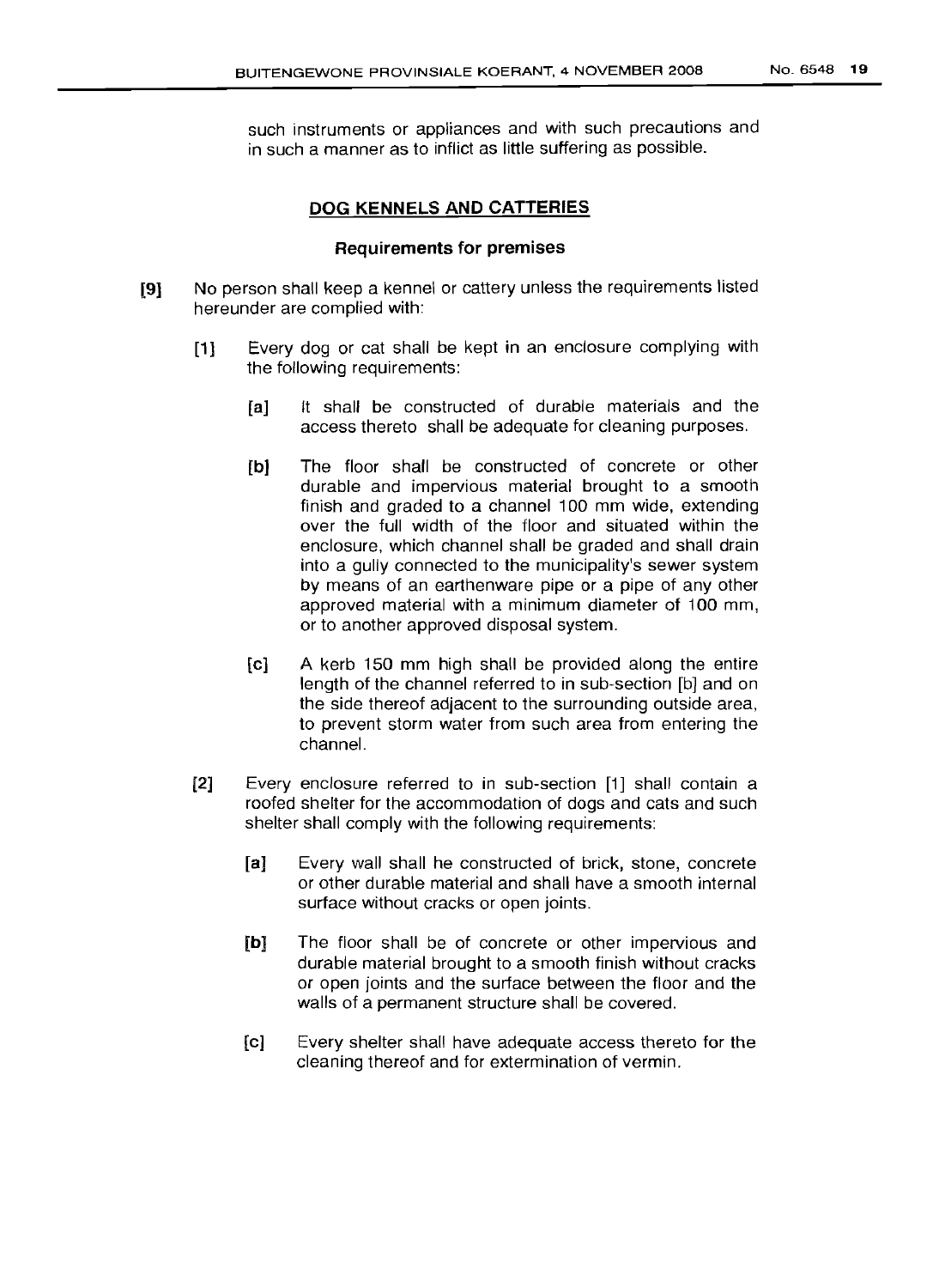- [3] In the case of dogs, a dog kennel of moulded asbestos or other similar material, which is movable and placed on a base constructed of concrete or other durable material with an easily cleaned finish, without cracks or open joints, may be provided instead of a shelter contemplated in sub-section [2], and if the base of such kennel is not rendered waterproof, a sleeping board which will enable the dog to keep dry shall be provided in every such kennel.
- [4] A concrete apron at least 1 m wide shall be provided at the entrance of the enclosure over its full width and the apron shall be graded for the drainage of water away from the enclosure.
- [5] A supply of potable water, adequate for drinking and cleaning purposes, shall be provided in or adjacent to the enclosure.
- [6] All food shall be stored in a rodent-proof store-room, and all loose food shall be stored in rodent-proof receptacles with closefittinq lids in such store-room.
- [7] At least 5 m of clear, unobstructed space shall be provided between any shelter or enclosure and the nearest point of any dwelling, other building or structure used for human habitation or any place where food is stored or prepared for human consumption.
- [8] Isolation facilities for sick dogs and cats shall be provided to the satisfaction of the municipality.
- [9] If cages are provided for the keeping of cats, such cages shall be of durable, impervious material and constructed so as to be easily cleaned.

#### PET SHOPS

#### Requirements for premises

- [10] No person shall conduct the business of a pet shop upon any premises unless the premises are constructed and equipped in accordance with the following requirements:
	- [1] Every wall, including any partition of any premises shall be constructed of brick, concrete or other durable material, shall have a smooth internal surface and shall be painted with a light coloured washable paint or given some other approved finish.
	- [2] The floor of any premises shall be constructed of concrete or other durable and impervious material brought to a smooth finish.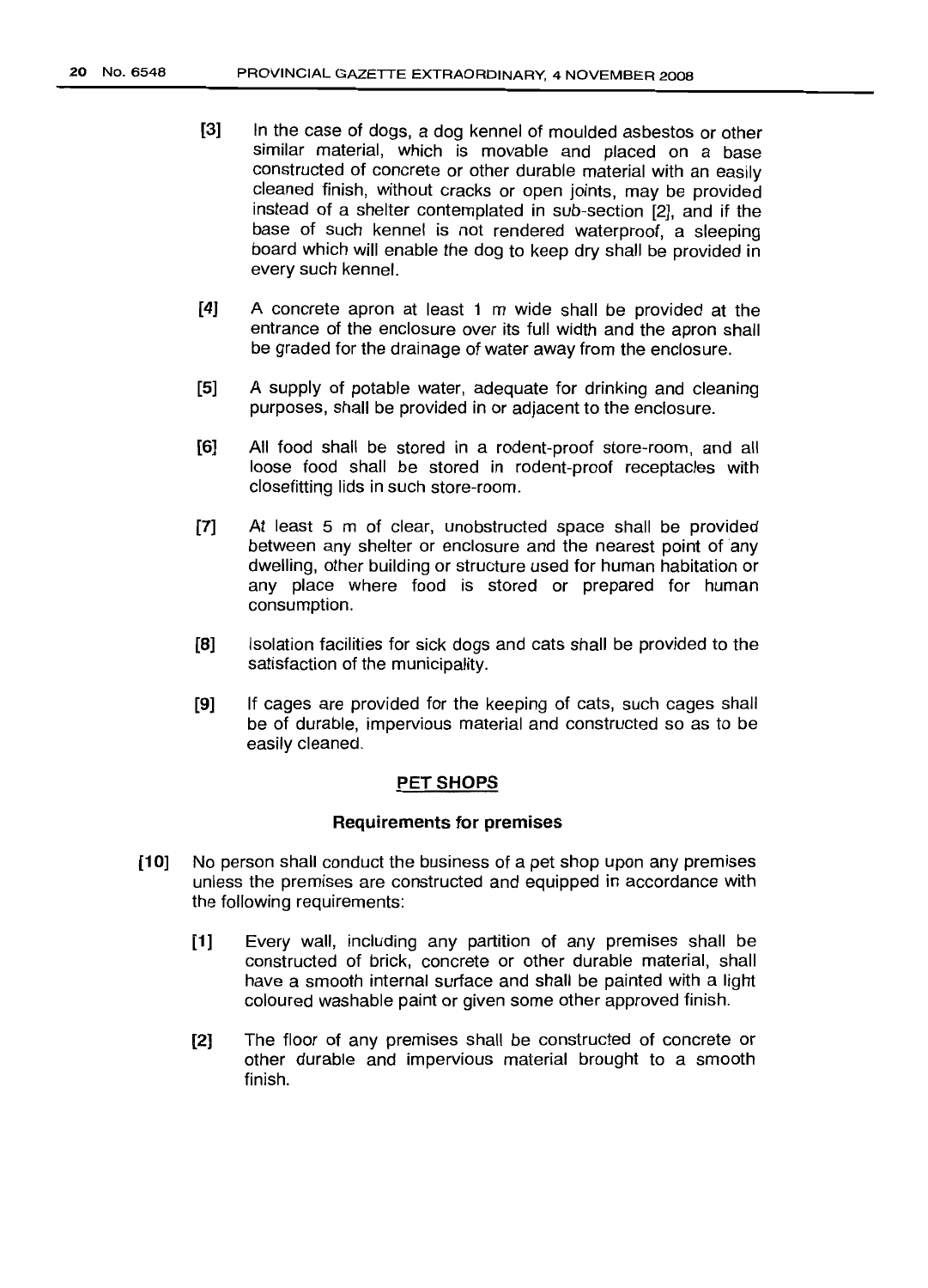- [3] The ceiling of any premises shall be constructed of durable material, have a smooth finish, be dustproof and be painted with a light coloured washable paint.
- [4] Sanitary facilities shall be provided to the premises as required by the National Building Regulations.
- [5] A rodent-proof store-room shall be provided on the premises to the satisfaction of the municipality.
- [6] Facilities for the washing of cages, trays and other equipment shall be provided on the premises to the satisfaction of the municipality.
- [7] If required, change room or locker facilities shall be provided on the premises to the satisfaction of the municipality.
- [8] No door, window or other opening in any wall of premises shall be within 2 m of any other door, window or other opening to any other building in which food is prepared, stored or sold for human consumption or is consumed by humans.
- [9] There shall be no direct access from the premises from which a pet shop is conducted to any habitable room or any room in which clothing or food for human consumption is stored.

#### Business requirements

- [11] Every person who conducts the business of a pet shop shall:
	- [1] for the separate housing of animals, poultry or birds provide movable cages complying with the following requirements:
		- [a] The cages shall be constructed entirely of metal or other durable, impervious material and shall be fitted with a removable metal tray below the floor thereof to facilitate cleaning.
		- [b] Every cage shall be free from any recess or cavity not readily accessible for cleaning and every tubular or hollow fitting used in connection therewith shall have its interior cavity sealed.
		- [e] If rabbits are kept in a cage, the metal tray referred to in sub-section [a] shall drain into a removable receptacle.
		- [d] Every cage shall be fitted with a drinking vessel kept filled with water and accessible to pets kept in the cage: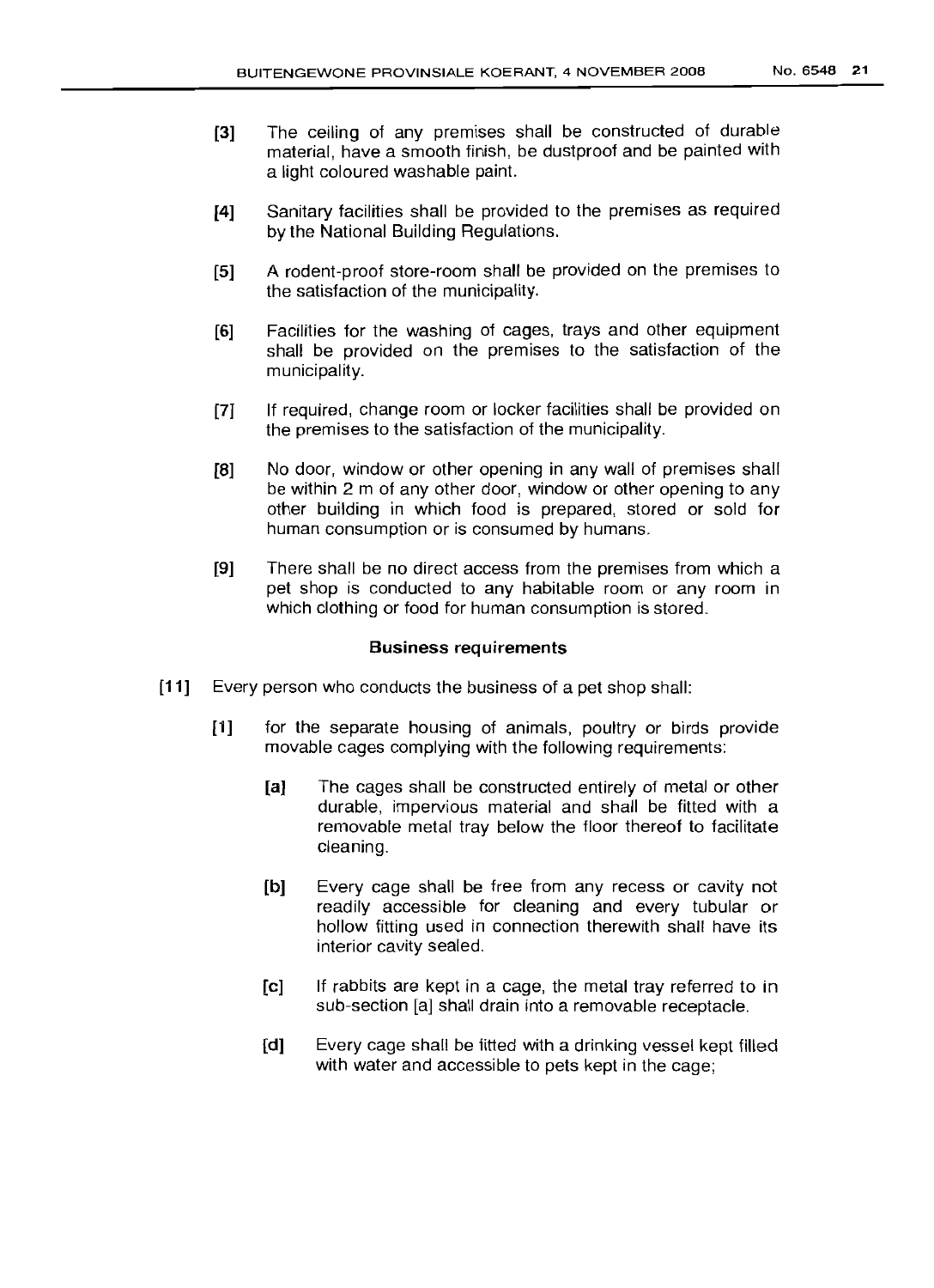- [2] provide rodent-proof receptacles of impervious material with close-fitting lids in the store-room of the pet shop in which all pet food shall be stored;
- [3] maintain the premises and every cage, tray, container, receptacle, basket and all apparatus, equipment and appliances used in connection with the pet shop in a clean, sanitary condition, free from vermin and in good repair;
- [4] take effective measures to prevent the harbouring or breeding of, and to destroy, flies, cockroaches, rodents and other vermin, and to prevent offensive odours arising from the keeping of pets on the premises;
- [5] provide overalls or other protective clothing for use by persons employed in connection with the pet shop and ensure that such apparel is worn by every employee when on duty;
- [6] at all times keep every pet in or on the premises unless otherwise approved by the Municipality;
- [7] provide isolation facilities in which every pet which is or appears to be sick shall be kept whilst on the premises;
- [8] ensure that there is a constant supply of potable water in the premises for drinking and cleaning purposes;
- [9] ensure that the premises are at all times so ventilated as to ensure sufficient movement of air for the comfort and survival of the pets, and
- [10J ensure that the number of pets per cage is not such that the free movement of such pets is impeded.

#### PET SALONS

#### Requirements for premises

- [12] No person shall conduct the business of a pet salon in or upon any premises unless the premises are constructed and equipped in accordance with the following requirements:
	- [1] A room shall be provided with a minimum floor area of 6,5 m2 for the washing, drying and clipping of dogs or cats.
	- [2] The floor of such room shall be constructed of concrete or other durable, impervious material brought to a smooth finish and graded to a channel drained in terms of the National Building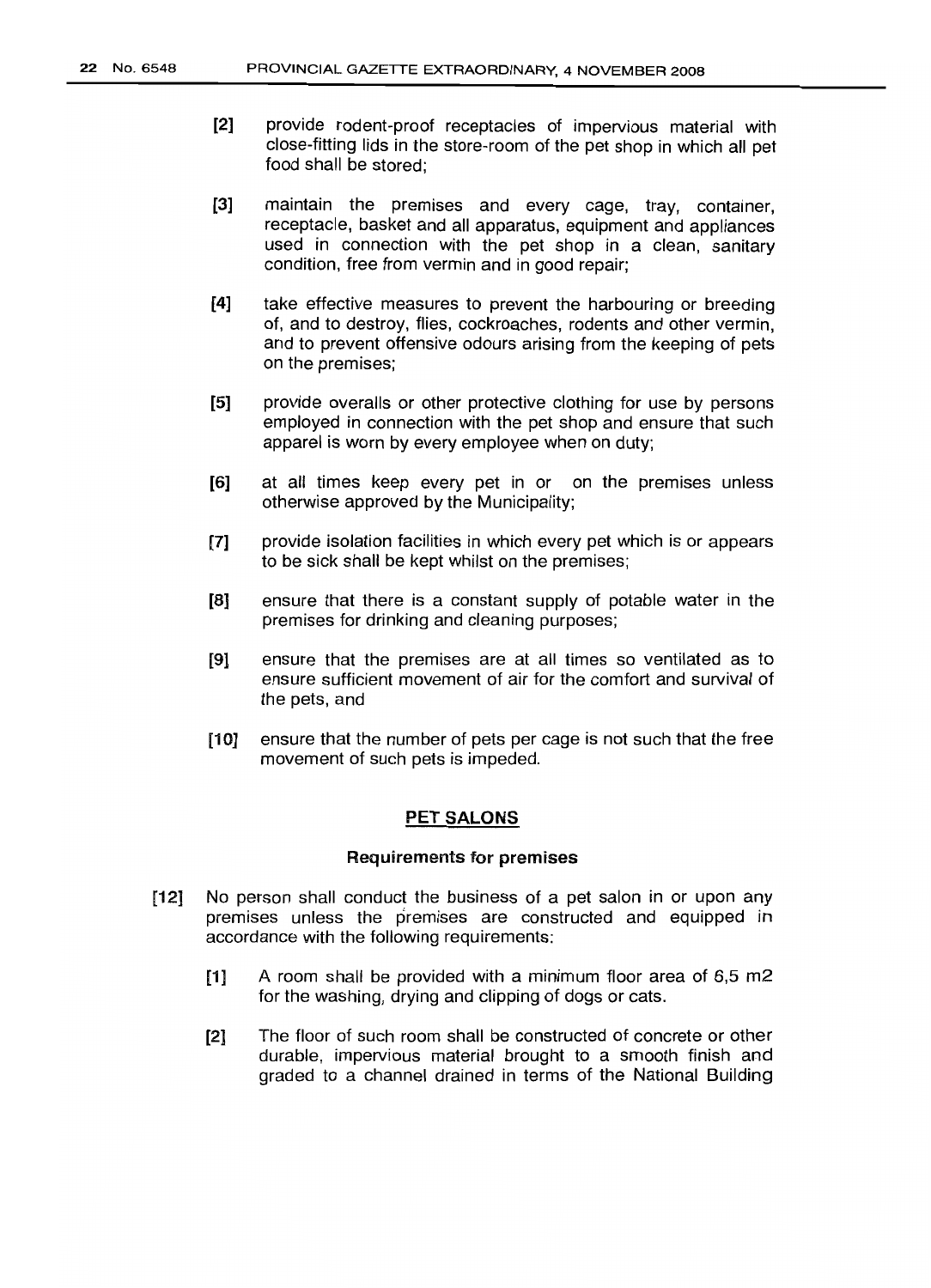Regulations.

- **[3]** The surface between the floor and the wall of such room shall be coved and the covering shall have a minimum radius of 75 mm.
- **[4]** Every internal wall surface shall be smooth-plastered and be painted with a light-coloured washable paint.
- **[5]** The room shall be equipped with
	- **[a]** a bath or similar facility with a constant supply of hot and cold water drained in terms of the National Building Regulations;
	- **[b]** an impervious-topped table, and
	- **[c]** refuse receptacles of impervious, durable material with a close-fitting lid for the storage of cut hair pending removal.
- **[6]** If cages are provided for the keeping of cats and kennels for the keeping of dogs, such cages and kennels shall be of durable material and be so constructed as to be easily cleaned.

#### **Business requirements**

- **[12]** Every person who conducts the business of a pet salon shall
	- **[1]** ensure that every cage, including its base, is of metal construction and movable;
	- **[2]** ensure that all pesticidal preparations and preparations used for the washing of dogs and cats and the cleaning of equipment and materials are stored in separate metal cupboards;
	- **[3]** ensure that all tables used for the drying and grooming of dogs and cats are of metal with durable and impervious tops;
	- **[4]** maintain the premises and every cage, tray, receptacle, basket and all apparatus, equipment and appliances used in connection with the pet shop in a clean, sanitary condition, in good repair and free of vermin;
	- **[5]** at all times keep every dog or cat inside the building on the premises, unless otherwise approved by the municipality.
	- **[6]** provide portable storage receptacles of impervious material with close-fitting lids for the storage of dog and cat litter, and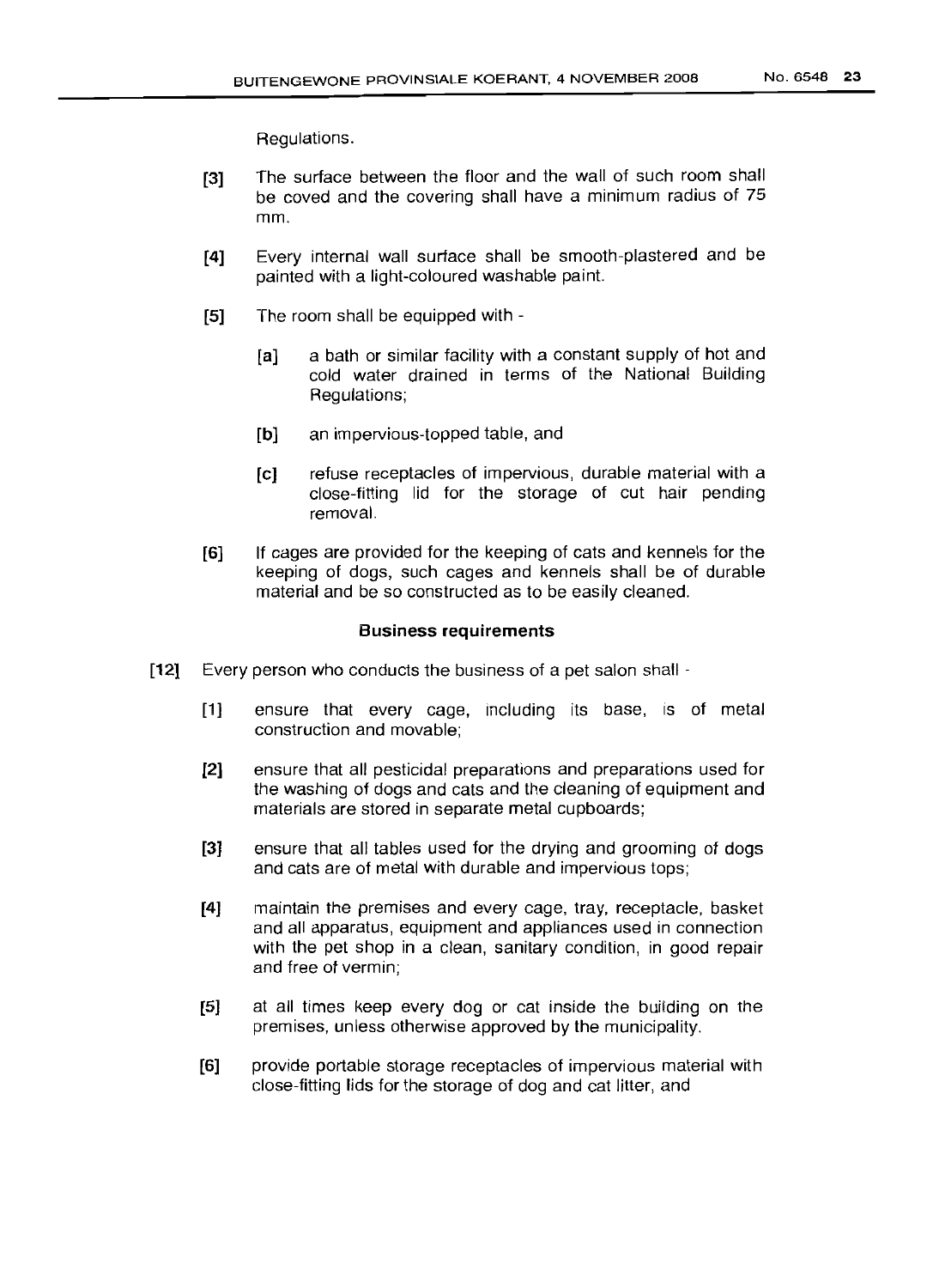[7] remove all litter and other waste matter from the enclosure and shelter at least once every 24 hours and place it in the receptacles referred to in sub-section [6].

#### Penalty

- [13] Any person who contravenes or fails to comply with any provision of this by-law shall be guilty of an offence and liable upon conviction to-
	- [1] a fine or imprisonment for a period not exceeding six months or to such imprisonment without the option of a fine or to both such fine and such imprisonment and,
	- [2] in the case of a continuing offence, to an additional fine or an additional period of imprisonment of 10 days or to such additional imprisonment without the option of a fine or to both such additional fine and imprisonment for each day on which such offence is continued; and
	- [3] a further amount equal to any costs and expenses found by the court to have been incurred by the municipality result of such contravention or failure.

#### Repeal of by-laws

[14] Any by-laws relating to the keeping of animals adopted by the municipality or any municipality now comprising an administrative unit of the municipality is repealed from the date of promulgation of this bylaw.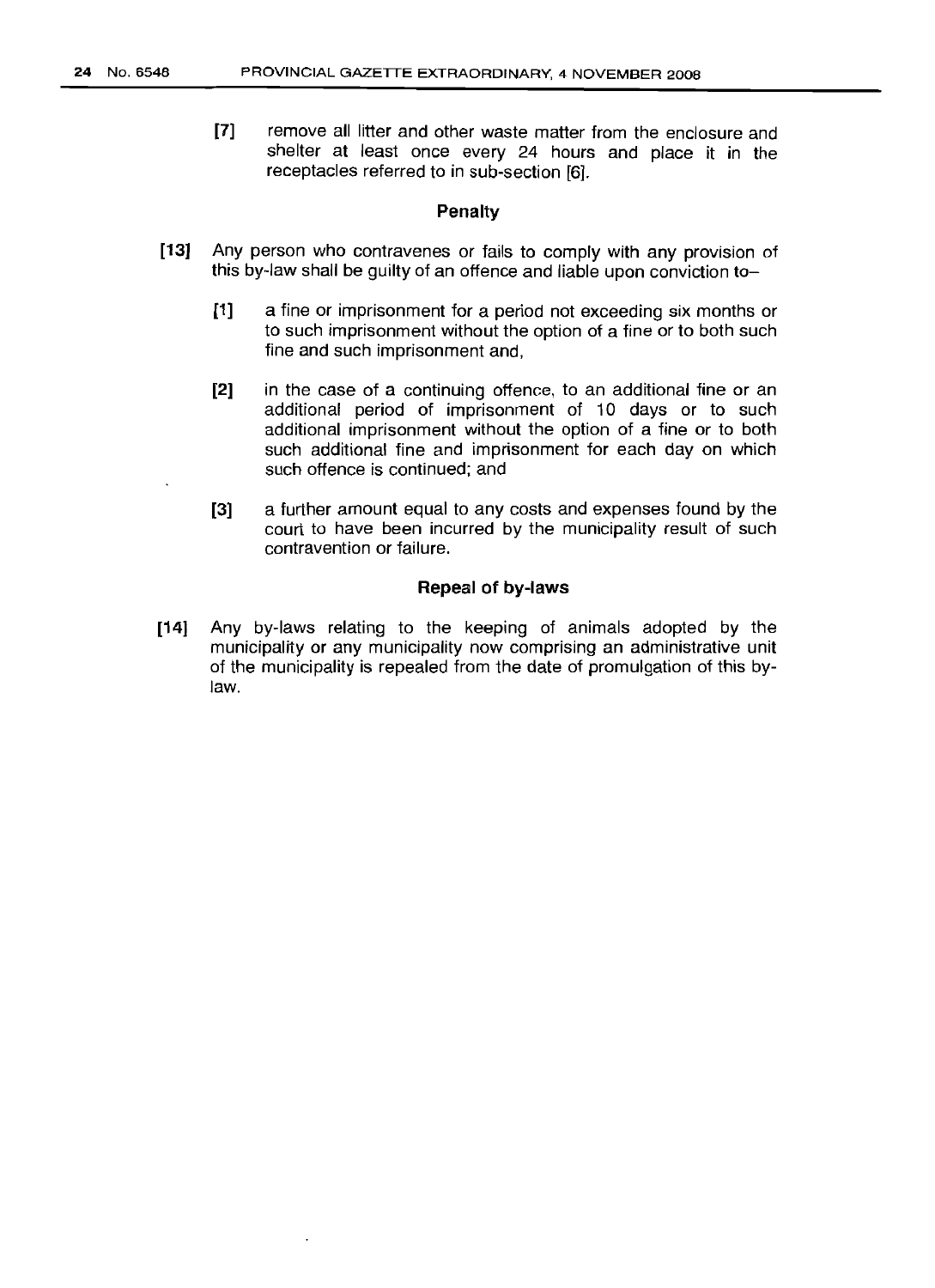### LOCAL AUTHORITY NOTICE 465

#### MAFIKENG LOCAL MUNICIPALITY

The Municipal Manager hereby publishes, in terms of Section 13 of the Local Government Municipal Systems Act, 2000 [Act 32 of 2000] read with Section 162 of the Constitution of the Republic of South Africa Act 1996 [Act 108 of 1996] the Public Passenger, Transport Services By-Law which shall come into operation on the date of publication thereof.

## PUBLIC PASSENGER, TRANSPORT SERVICES BY LAW

#### Preamble

The purpose of this by-law is to provide for the regulation and control of public transport services within the municipal area of Mafikeng Local Municipality.

# [1] Definitions

In this by-law unless the context otherwise indicates  $-$ 

"Council" means -

- [a] Mafikeng Local Municipality or its successor in title, and any committee or person to which or whom an instruction has been given or any power, function or duty has been delegated or subdelegated in terms of, or as contemplated in, section 59 of the Local Government: Municipal Systems Act, 2000 [Act No. 32 of 2000].
- [b] a service provider in respect of any power, function or duty of the Council as contemplated in paragraph [a], assigned by it for the purposes of this by-law to that service provider in terms of section 81[2] of the Local Government: Municipal Systems Act, 2000 [Act No. 32 of 2000].

"Medical Officer of Health" means a person appointed as such under section 22 or 25 of the Health Act, 1977 [Act No. 63 of 1977] or any person acting in this position or performing the duties of Medical Officer of Health and includes, in the absence of a duly appointed Medical Officer of Health, a medical practitioner appointed by Mafikeng Local Municipality;

"prescribed" means determined by resolution of Mafikeng Local Municipality from time to time;

"prescribed fee" means a fee determined by the Council by resolution in terms of section 10G[7][a][ii] of the Local Government Transition Act, 1993 [Act No. 209 of 1993], or any other applicable legislation.

"queue marshal" a person designated by a taxi association to regulate minibus and midibus operations and passengers;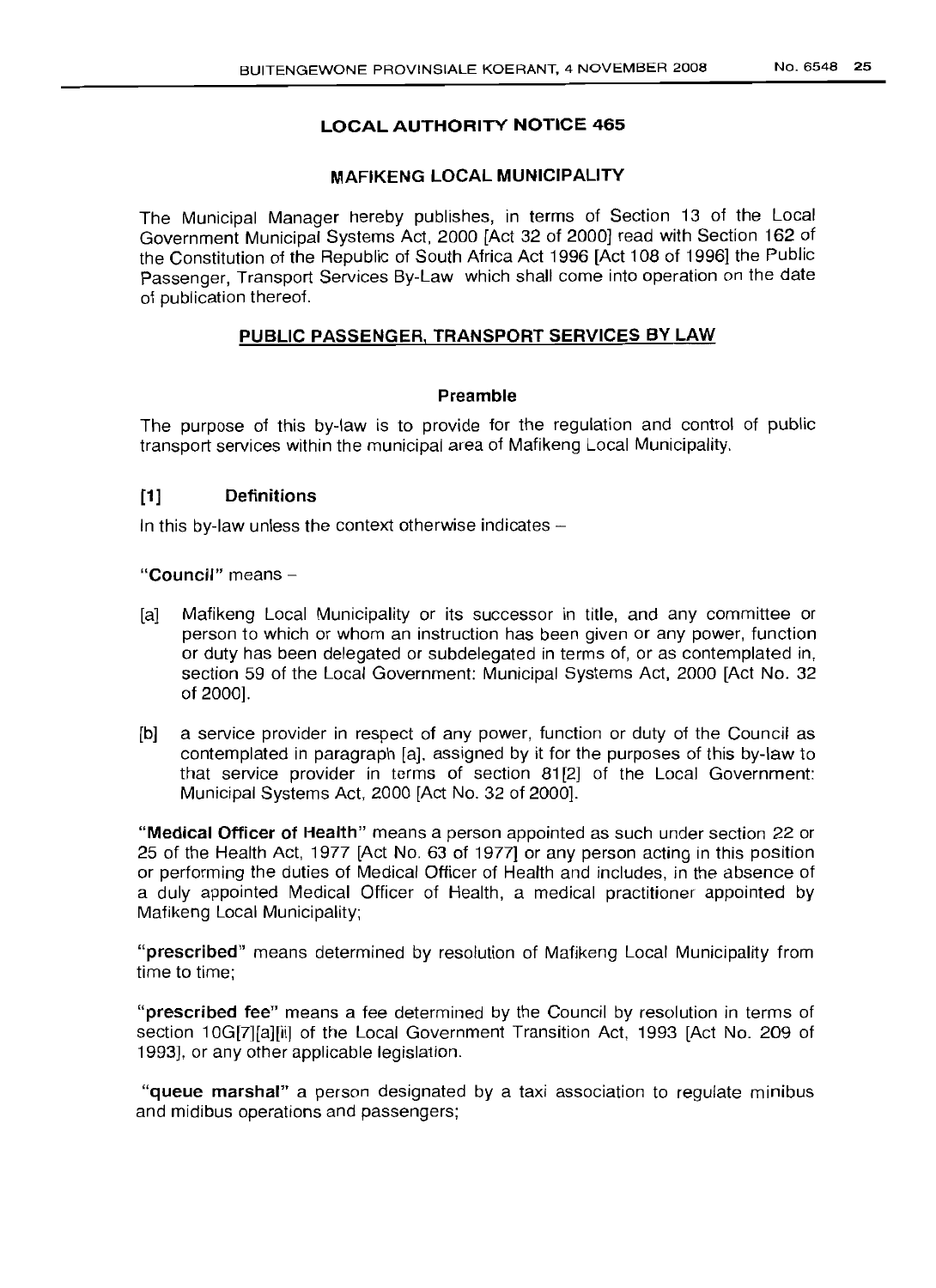### **CHAPTER 1 TAXIS**

#### 1. **Driver to take shortest route**

- [1] A driver of any metered taxi must, while the metered taxi is hired, drive to the passenger's destination along the most beneficial route to the passenger, unless otherwise directed by the passenger.
- [2] A metered taxi driver must have a current map of the municipal area in his or her possession and must be made available by the driver to a passenger on request.

# 2. **Driver to keep engagement**

- [1] A driver of any metered taxi must convey a passenger and his or her goods to the destination agreed upon between the passenger and the driver.
- [2] Should the driver for any reason whatsoever, be unable to convey the passenger and the passenger's goods to the agreed destination, the driver of a metered taxi must take all reasonable steps to arrange another metered taxi for the passenger, or let the passenger arrange for transport to get the passenger to his or her destination.

#### 3. **Operation of taximeter**

- [1] The driver of a metered taxi fitted with a taximeter must, as soon as the driver arrives at the point where his or her hiring commences and not sooner, set the taximeter in motion, and must upon the termination of hiring immediately stop the taximeter from recording.
- [2] Upon the occurrence of any stoppage not caused by traffic congestion or by the action or request of any passenger, the said driver must for the duration of such stoppage stop the taximeter from recording.

# **CHAPTER** 2 **BUSES**

#### 4. **Stopping places**

No driver of a bus may allow the bus to stop for the purpose of picking up or setting down any passengers except at such stopping places as approved and designated by the Council.

#### 5. **Entering and alighting a** bus

A prospective passenger of a bus may only enter or alight a bus at an approved stopping place.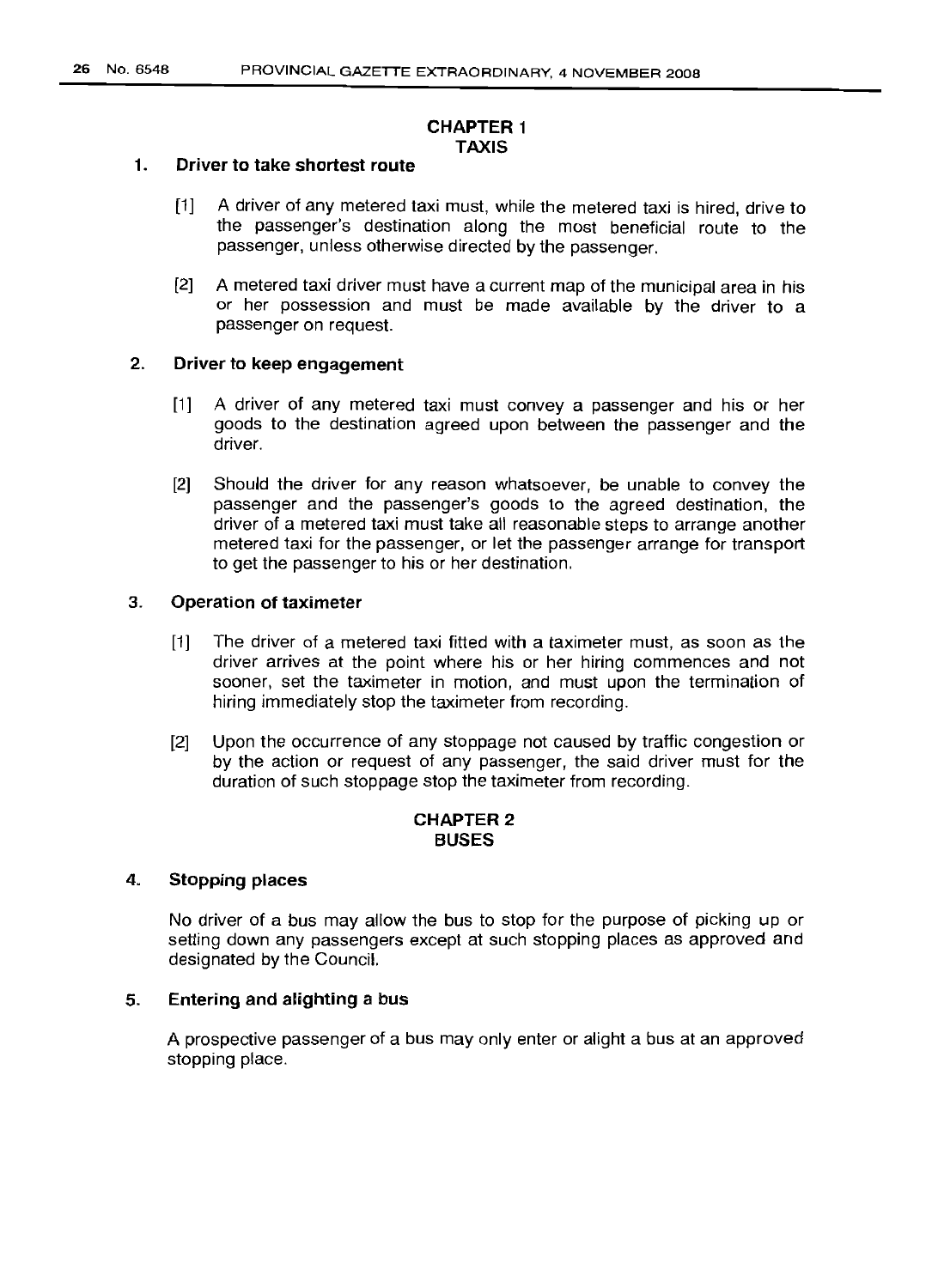# 6. Driver to stop at stopping places

The driver of a bus, which at the time is not carrying the maximum number of passengers the vehicle is lawfully entitled to carry, must stop at any prescribed stopping place if a prospective passenger is waiting at such stopping place.

# Chapter 3 GENERAL

# 7. Parking of metered taxi, minibus, midibus or bus

No person may park a metered taxi, minibus, midibus or bus on any public road for the purpose of providing a public transport service except in an exclusive parking bay marked by a road traffic sign as prescribed in terms of the National Road Traffic Act, 1996 [Act No. 93 of 1996] for that vehicle.

# 8. Parking at places of entertainment or funeral

Notwithstanding the provision of section 7 of this by-law a metered taxi may park on a public road for the purpose of providing a metered taxi service, where a party or private entertainment is in progress or from which any funeral or wedding procession is about to start.

# 9. Preventing engagement

- [1] No driver of a metered taxi, minibus, midibus or bus or any other person may by using force or threats, or in a clandestine manner or by any other means, prevent or seek to prevent any person from hiring any other metered taxi, minibus, midibus or bus or the driver of such other metered taxi, minibus, midibus or bus from obtaining or conveying passengers or loads.
- [2] No person may use force or threats or any clandestine method, to prevent or attempt to prevent any person from engaging in a lift club.

# 10. Failing or refusing to payor attempting to evade payment of the fare due

No hirer of, or passenger in or upon a metered taxi, minibus, midibus or bus may fail or refuse to pay any fare due by the hirer or passenger.

# 11. Furnishing of name and address by person conveyed in or on metered taxi, minibus, midibus or bus

Any person hiring, or conveyed in or upon, a metered taxi, minibus, midibus or bus who, having failed or refused to pay any fare due by him or her, must when requested to do so by the driver, state his or her correct name and address.

# 12. Conveyance of filthy or diseased persons

[1] No driver of a metered taxi, minibus, midibus or bus may knowingly convey or carry -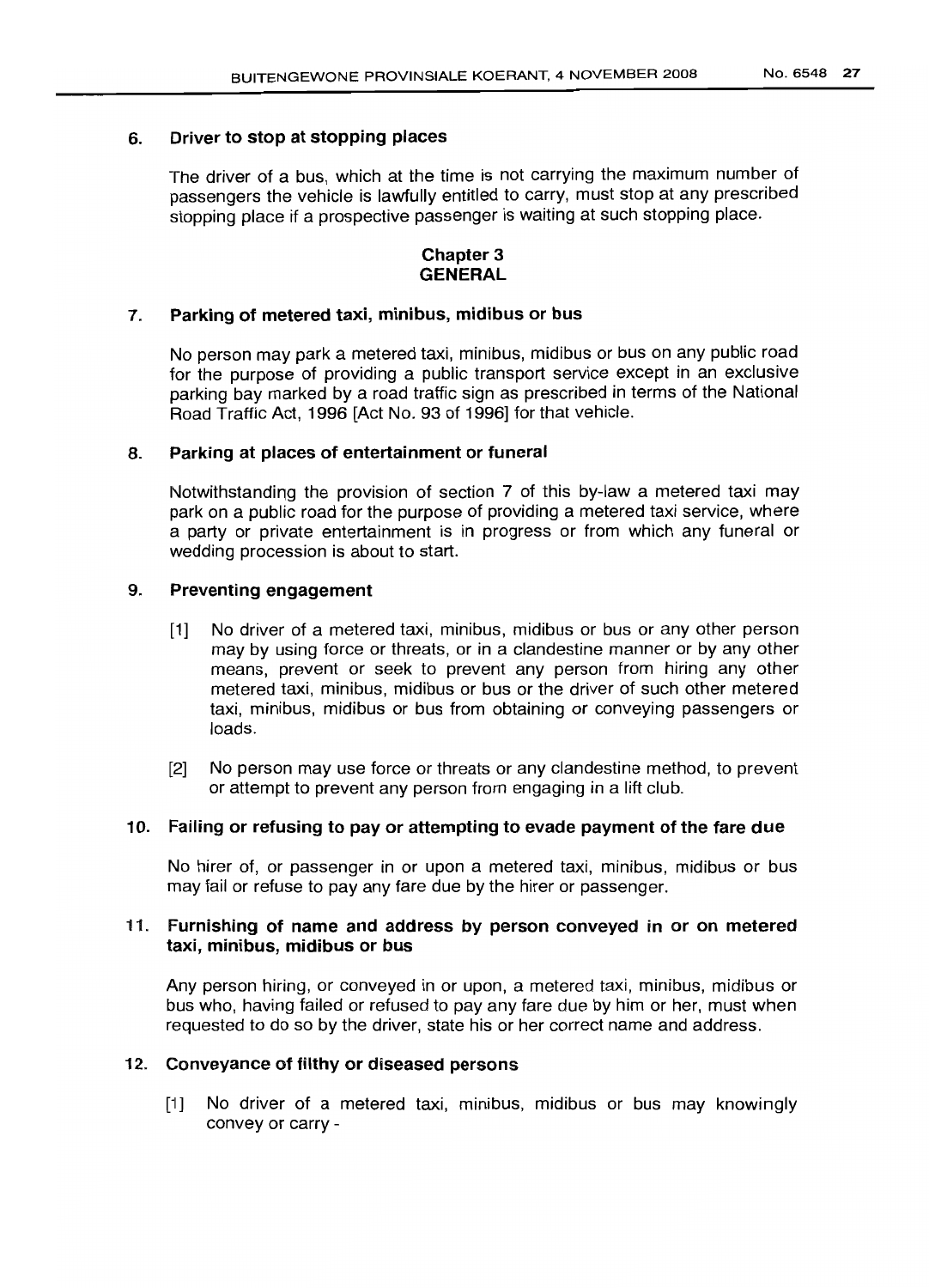- [a] any person in a state of filth or suffering from any contagious disease; or
- [b] any dead animal except animals or poultry intended for human consumption if the animal or poultry is properly wrapped.
- [2] No person who has another person in his or her care who to his or her knowledge has been exposed to, or contaminated with, any contagious disease, may place any such person in any metered taxi, minibus, midibus or bus.
- [3] No person in a state of filth or suffering from any contagious disease may enter any metered taxi, minibus, midibus or bus or, having entered, remain upon such vehicle after being requested by the driver or conductor thereof to leave the vehicle.

#### 13. Disinfection of metered taxi, minibus, midibus or bus

- [1] The owner, driver, conductor or any other person in charge of a metered taxi, minibus, midibus or bus must take immediate steps to provide for the disinfecting of the metered taxi, minibus, midibus or bus as soon as it comes to his or her knowledge that  $-$ 
	- [a] any person suffering from a contagious disease; or
	- [b] the body of any person who has died of such disease; or
	- [c] anything which has been exposed to or contaminated with such disease, has been conveyed in or upon such metered taxi, minibus, midibus or bus, and must forthwith report the matter to the Medical Officer of Health.
- [2] Such owner, driver, conductor or other person must carry out every instruction issued by the Medical Officer of Health with regard to the disinfection of such metered taxi, minibus, midibus or bus.

#### 14. Driver's right to refuse to convey passengers

- [1] The driver of a metered taxi, minibus, midibus or bus may, and at the request of any passenger must, refuse to convey any person who is in a state of intoxication or who is noisy or rowdy or otherwise misbehaving himself or herself.
- [2] No person mentioned in subsection [1], may remain in or upon such metered taxi, minibus, midibus or bus, after having been requested by the driver or conductor thereof to leave the metered taxi, minibus, midibus or bus.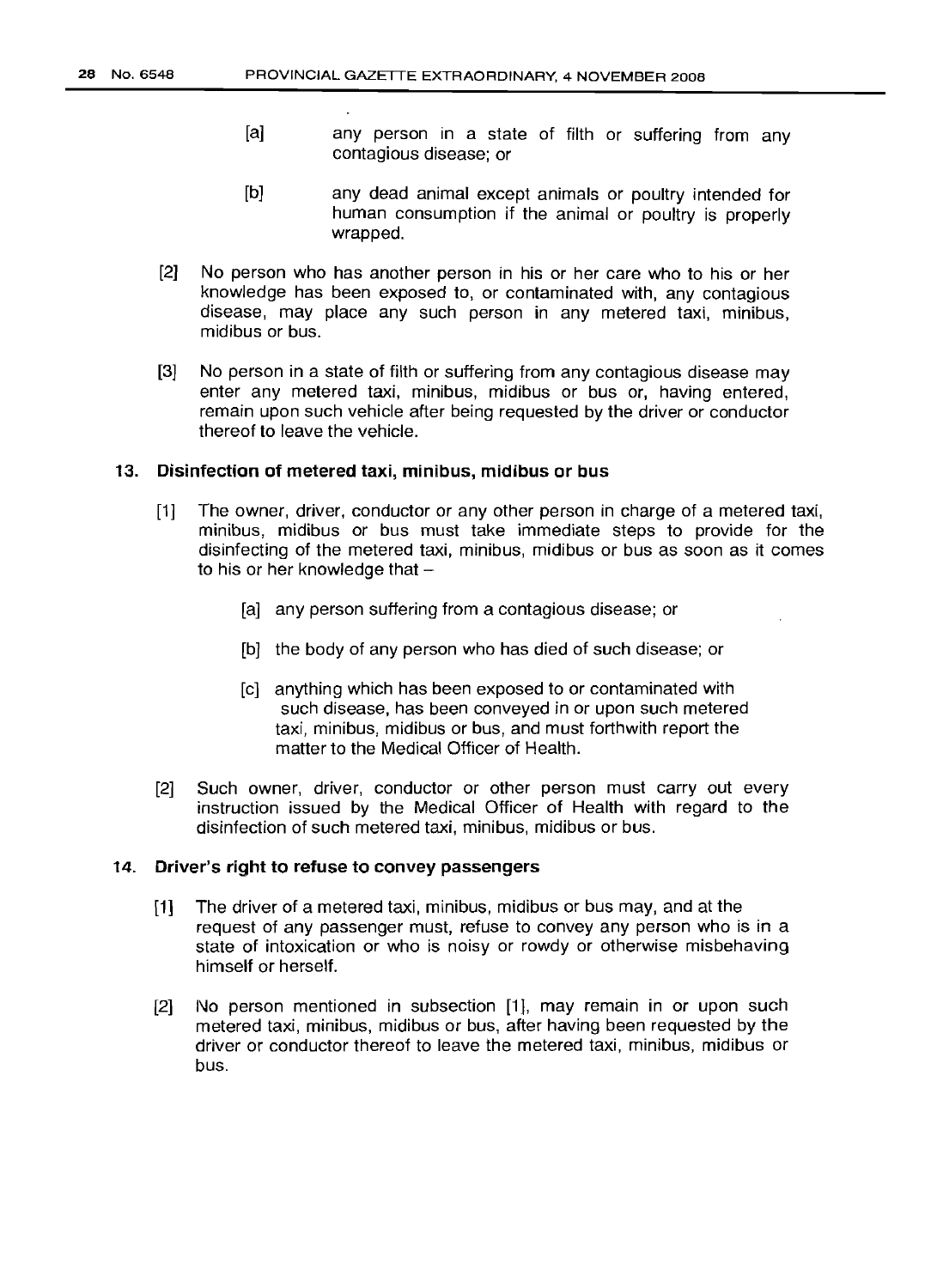# 15. Property left in metered taxi, minibus, midibus or bus

If any property left in a metered taxi, minibus, midibus or bus is not claimed within twenty-four [24] hours after it has been discovered in such metered taxi, minibus, midibus or bus, the driver or conductor must take such property to the nearest office of the South African Police Services and there deposit it with the officer on duty, who must issue a receipt for such property to the person depositing it.

# 16. Possession of dangerous or offensive articles

- [1] If the driver or conductor of a metered taxi, minibus, midibus or bus who reasonably suspects that any passenger is in possession of any dangerous or offensive article, the driver or conductor may request the passenger to produce such article.
- [2] If the passenger refuses to produce the article mentioned in subsection [1], the driver may refuse engagement to the passenger.

# 17. Cleanliness

The driver or conductor of any metered taxi, minibus, midibus or bus must be clean, neatly dressed and presentable at all times while conveying passengers and must treat passengers politely and with respect.

#### 18. Queue marshal

- [1] A queue marshall at any rank must be clearly identifiable as to who he or she is employed by and must display his or her name in a conspicuous manner on his or her clothing below the left shoulder.
- [2] A queue marshal must discharge his or her duties in a courteous and polite manner and show respect to all passengers.

# 19. Clean vehicle

The driver of any metered taxi, minibus, midibus or bus must keep the vehicle clean and in a presentable condition at all times while engaged in public passenger road transport services.

# 20. Offences and penalties

Any person who  $-$ 

- [aj contravenes or fails to comply with any provisions of this bylaws
- [bj fails to comply with any notice issued in terms of this by-laws; or
- [c] fails to comply with any lawful instruction given in terms of this bylaw; or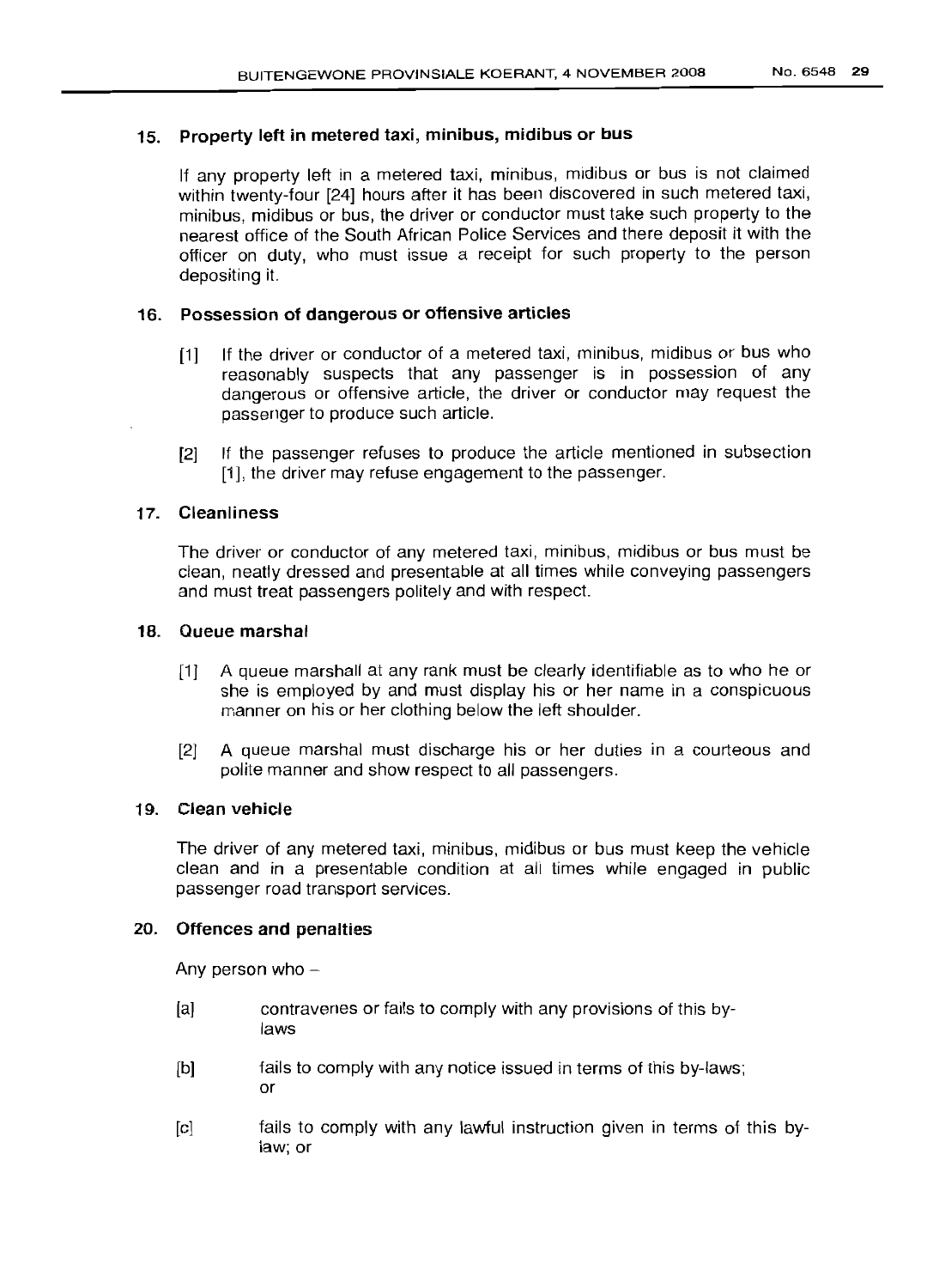[d] who obstructs or hinders any authorised representative or employee of the Council in the execution of his or her duties under this by-law,

is guilty of an offence and liable on conviction to a fine or in default of payment to imprisonment for a period not exceeding 6 months.

# **21. Repeal of by-laws**

All by-laws relating to metered taxis, minibuses, midibuses and buses previously adopted by the Council or any of the Councils comprising the administrative units situated in the area of jurisdiction of the council are, with effect from the date of promulgation of this by-law rescinded.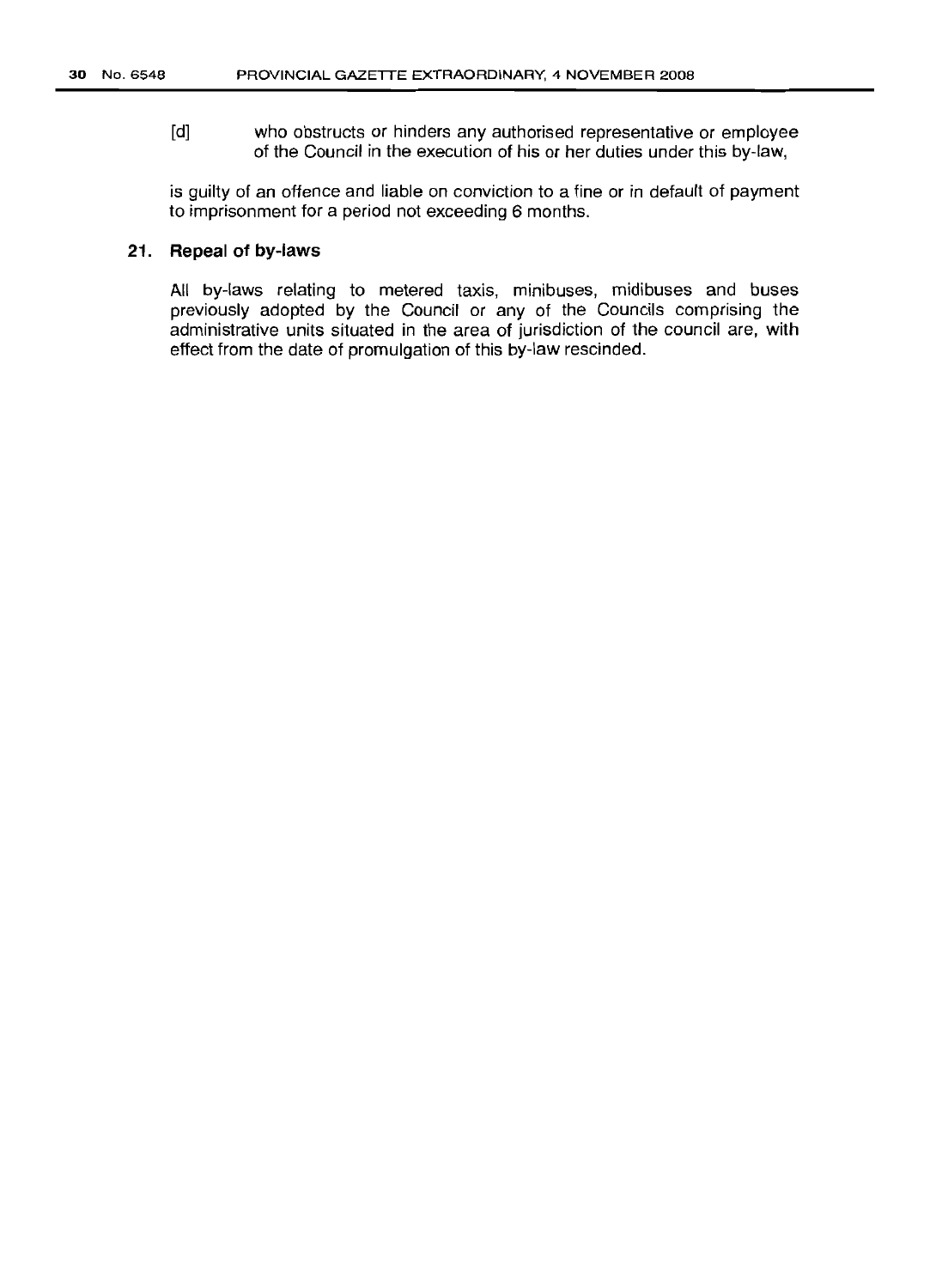# LOCAL AUTHORITY NOTICE 466

# MAFIKENG LOCAL MUNICIPALITY

The Municipal Manager hereby publishes, in terms of Section 13 of the Local Government Municipal Systems Act, 2000 [Act 32 of 2000] read with Section 162 of the Constitution of the Republic of South Africa Act 1996 [Act 108 of 1996] the By-Law Relating to the Prevention of Nuisances which shall come into operation on the date of publication thereof.

# BY-LAW RELATING TO THE PREVENTION OF NUISANCES

# Purpose of By-Law

The purpose of this by-law is to promote the achievement of a safe, peaceful and healthy environment for the benefit of residents within the area of jurisdiction of the municipality and to provide for procedures, methods and practices to regulate nuisances.

### **Definitions**

[1J In this by-law, words used in the masculine gender include the feminine, the singular includes the plural and vice versa and, unless the context otherwise indicates: -

"council" means the Mafikeng Local Municipality or any political structure, political office bearer, councillor, or any staff member acting under council's delegated or sub-delegated authority;

"erf" means any land, whether vacant, occupied or with buildings thereon;

"municipal area" means the municipal area of Mafikeng Local Municipality.

"municipality" means the Mafikeng Local Municipality established in terms of Section 12 of the Municipal Structures Act, 117 of 1998;

"objectionable material" means garden litter, rubbish, waste material, rubble, scrap metal, article or thing, disused motor cars, machinery or other vehicles, as well as the disused parts thereof, refuse from any building operations, or any refuse capable of being dumped on any land or premises, including new or used building materials not necessarily required in connection with bona fide building operations actually in progress on any land, and includes any solid, liquid or gas which is or may become offensive or dangerous or injurious to health or which materially interferes with the ordinary comfort or convenience of the public;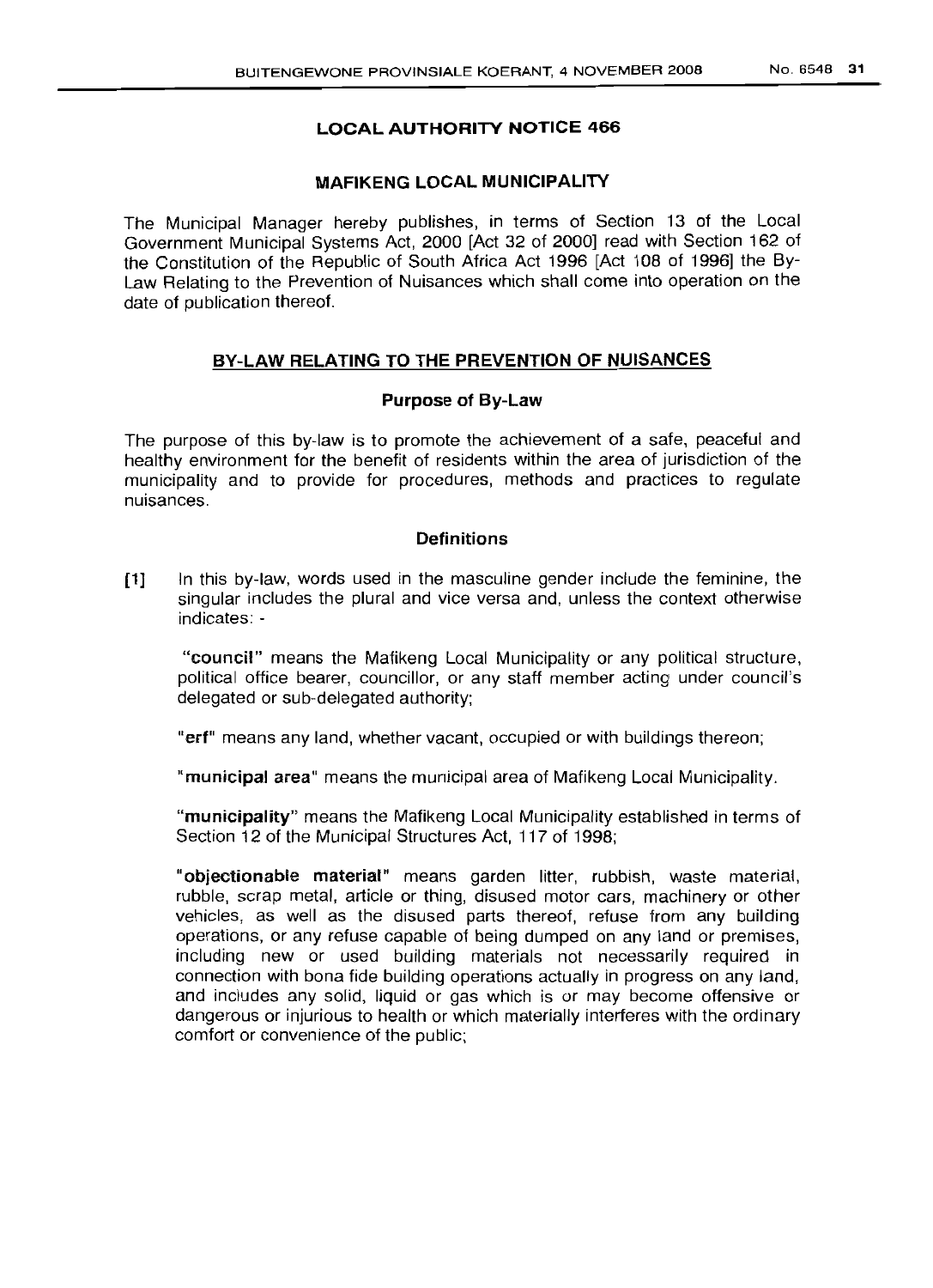"public nuisance" means any act, omission or condition which is offensive and/or injurious and/or dangerous to health and/or which materially interferes with the ordinary comfort, convenience, peace or quiet of the public and/or which adversely effects the safety of the public;

"public place" means any square, building, park, recreation ground or open space which:-

- [a] is vested in the Mafikeng Local Municipality area of jurisdiction
- [b] the public has the right to use, or
- [c] is shown on a general plan of a township filed in a deeds registry or a Surveyor-General's office and has been provided for or reserved for the use of the public or the owners of erven in such township;

"public road" means any road, street or thoroughfare or any other place [whether a thoroughfare or not] which is commonly used by the public or any section thereof or to which the public or any section thereof has a right of access, and includes:-

- [a] the verge of any such road, street or thoroughfare;
- [b] any bridge, ferry or drift traversed by any such road, street or thoroughfare. and
- [cl any other work or object forming part of or connected with or belonging to such road, street or thoroughfare;

#### Enforcement

[2] The council may, whenever it regards it necessary to do so, enter any premises at any reasonable time to ensure compliance with this by-law.

#### Behaviour and conduct

- [3] Notwithstanding the provisions of any other by-law, no person shall:
	- [a] dump, accumulate or place or cause or permit to be dumped, accumulated or placed objectionable material in or on any erf, street, drain, water furrow, sewer, thoroughfare, public square or commonage except at such place or places as the council may from time to time set aside or approve for such purposes, provided however that the council may permit public garages, workshops and other trades, subject to such conditions as may be imposed in each case, to keep, store. repair, dismantle or re-assemble any motor vehicle or other vehicle or apparatus on premises approved by the council;
	- [b] do work on any erf or use any building or land for purposes calculated, in the opinion of the council, to depreciate or to disfigure such erf or to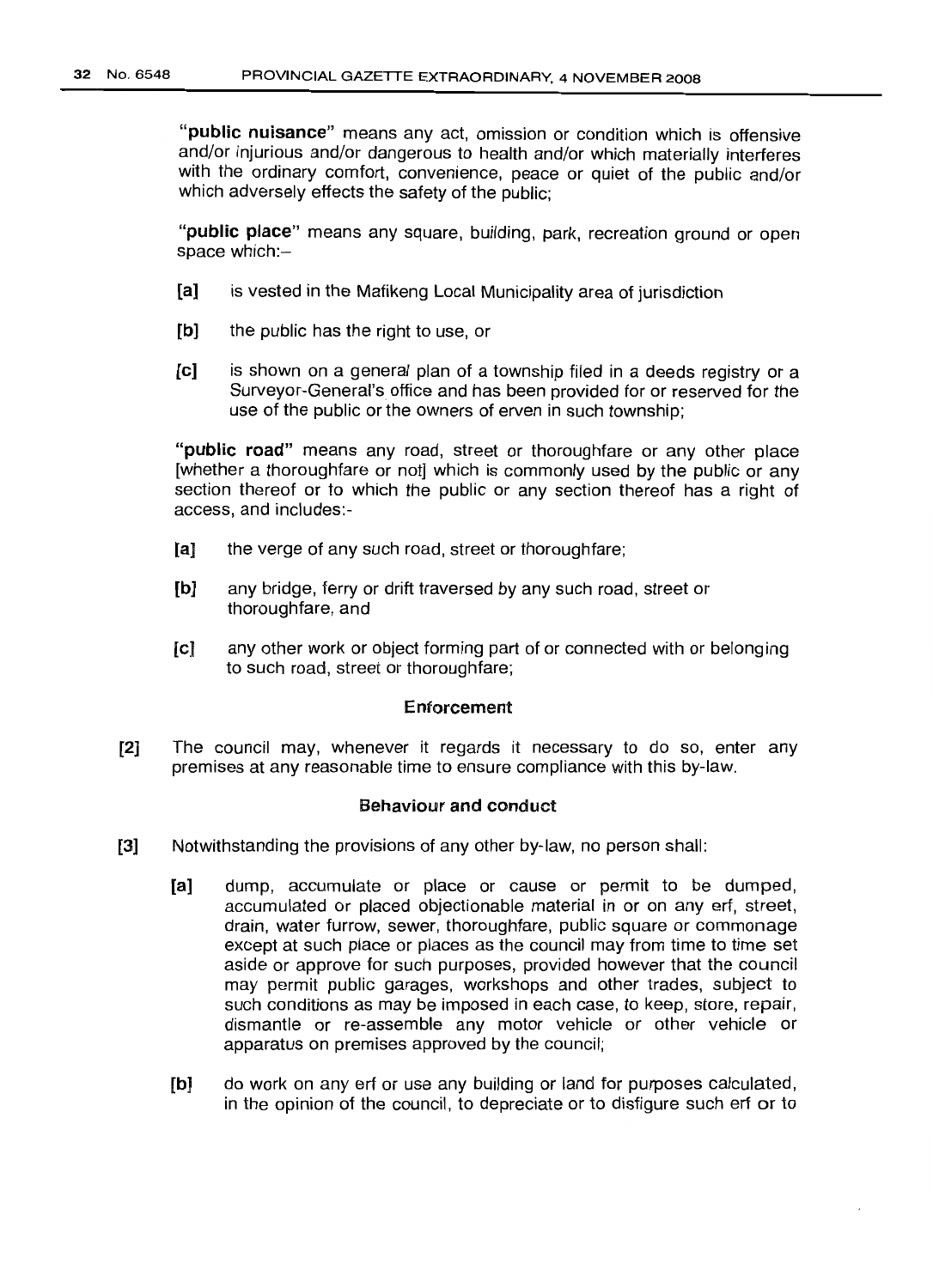interfere with the convenience or comfort of the neighbours thereof or to become a source of danger to any person;

- [e] carryon any trade, business or profession on any erf in the municipal area which may in the opinion of the council be a source or become a source of discomfort or annoyance to the neighbourhood;
- [d] deposit, leave, spill, drop or place any fruit or vegetable peels, broken bottles, glass, refuse or any objectionable material or thing which is offensive or likely to cause annoyance, danger or injury to persons in or upon any erf, street or public place;
- [e] allow any erf to be overgrown with bush, weeds or grass or other vegetation except cultivated trees, shrubs and grass to such extent that, in the opinion of the council or any duly authorised employee of the council it may be used as a shelter by vagrants, wild animals or vermin or may threaten the public health or the safety of any member of the community or may promote the spread of fires;
- [f] allow any erf to be dirty, neglected or infested with rodents, snakes, mosquitoes, flies, ticks, bugs or other insects harmful to health, or allow any offensive odours or gasses to emanate from such erf;
- [g] allow the fencing of any erf to fall into a state of disrepair or to become unsightly or dilapidated;
- [h] allow any building or structure or any portion thereof on any erf to fall into a dilapidated, neglected or unsightly state, or fail to maintain the roof-water disposal system, pipes, sewers, drains, water fittings, waste water fittings, water closet fittings and all other appurtenances forming part of or attached to any building or structure in good and sound repair, or fail to maintain the walls of any building or structure free from dampness;
- [i] use or cause or permit to be used any stoep and/or verandah of any shop or business premises or vacant land adjoining such shop or business premises for the purpose of storing, stacking, dumping, disposing, displaying, keeping, selling or offering for sale any goods, articles or merchandise;
- [j] use or cause or permit any shop or business premises or vacant land adjoining such shop or business premises or any portion thereof which is open or visible to the public for the purpose of storing, stacking, dumping, disposing, or keeping any waste material, refuse, cartons, crates, containers or other articles of a like nature;
- [k] enclose or cause or permit the enclosing of any stoep or verandah of any shop or business premises by means of movable or immovable structures, objections, articles or devices otherwise than by such means as the council may approve;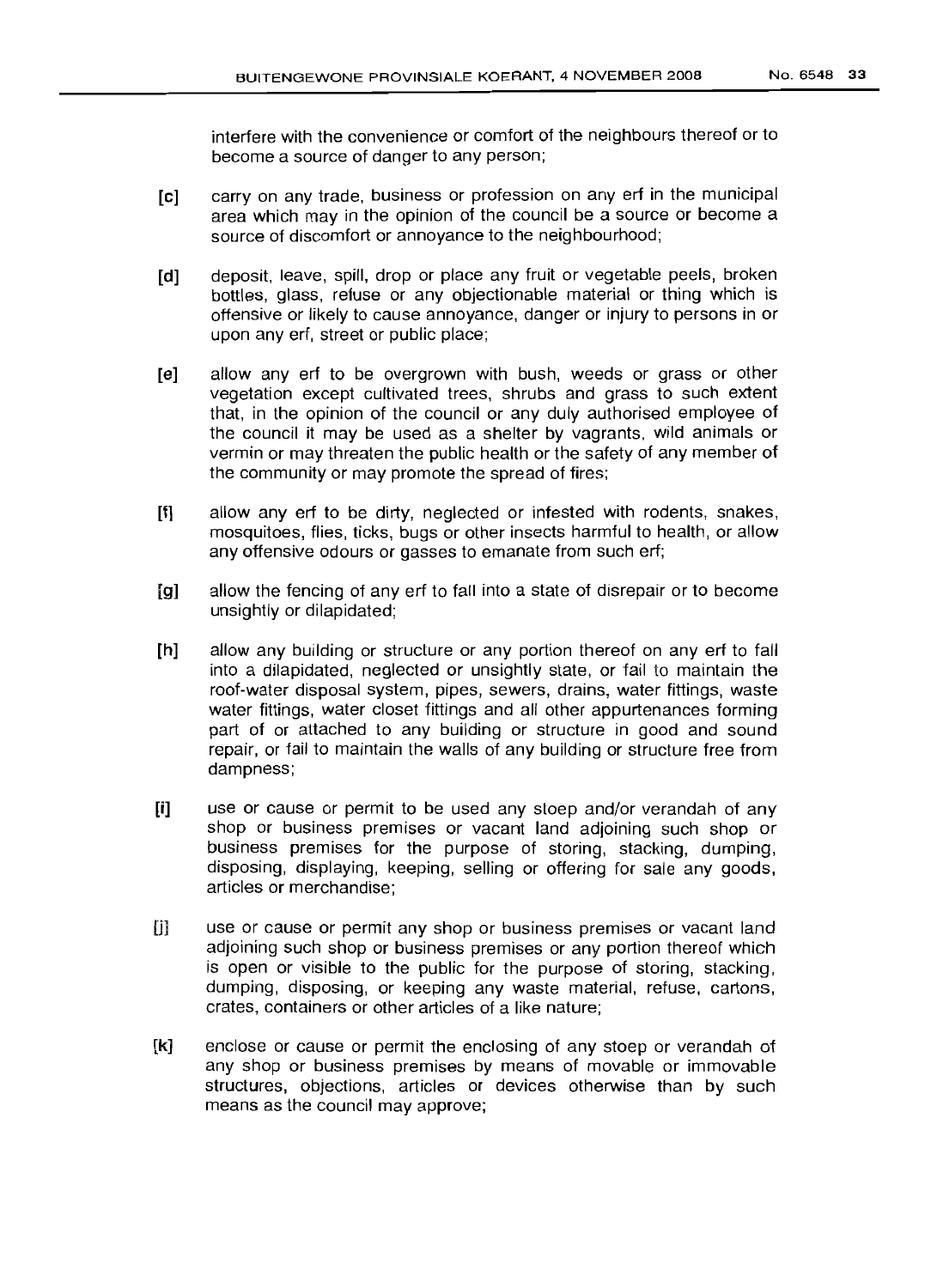- [I] keep on his premises any animal or bird which creates a disturbance or a nuisance to the neighbours by making frequent and excessive noise;
- [m] deposit or keep or cause or suffer to be deposited or kept any night soil on any premises, except in a proper sanitary convenience approved by the council and in accordance with any by-law of the council;
- [n] keep or cause or suffer to be kept upon his premises any sanitary convenience of such nature that it is a nuisance or is offensive or injurious or dangerous to health;
- [oj befoul, misuse or damage any public convenience or any convenience provided in any public building or place of public entertainment;
- [p] carry or convey, or cause or permit to be carried or conveyed through or in any street or public place, any objectionable material or thing, liquid or solid, which is or may become offensive or dangerous or injurious to health, unless such objectionable material or thing is covered with a suitable material to prevent the creation of any nuisance;
- [q] bury or dispose of any dead body in any unauthorised place;
- [r] permit the carcass of any animal, being his property or of which he is in charge, and which has died on his premises or elsewhere in the municipal area, to remain unburied;
- [s] cause or permit any stream, pool, ditch, drain, gutter, watercourse, sink, bath, cistern, water closet, privy or urinal on any land or premises owned or occupied by him or of which he is in charge to be or become so foul or in such a state or to be so situated or constructed as to be offensive or dangerous or injurious to health;
- [t] cause or permit any foul or polluted water or any foul liquid or objectionable material to run or flow from any premises owned or occupied by him, whether occupied for trade, business, manufacturing, dwelling or any other purpose, into any street or on any land;
- [u] commit or cause or permit to be committed, any act which may pollute any water which inhabitants of the municipality have the right to use or which is provided or deserved for the use of such inhabitants;
- [v] bathe or wash himself or any animal or article or clothing or any other article or thing in any public stream, pool or water trough or at any public hydrant or fountain or at any place which has not been set aside by the council for any purpose;
- [w] disturb the public peace in any street or public place by making unseemly noises or by shouting, insistent hooting, wrangling or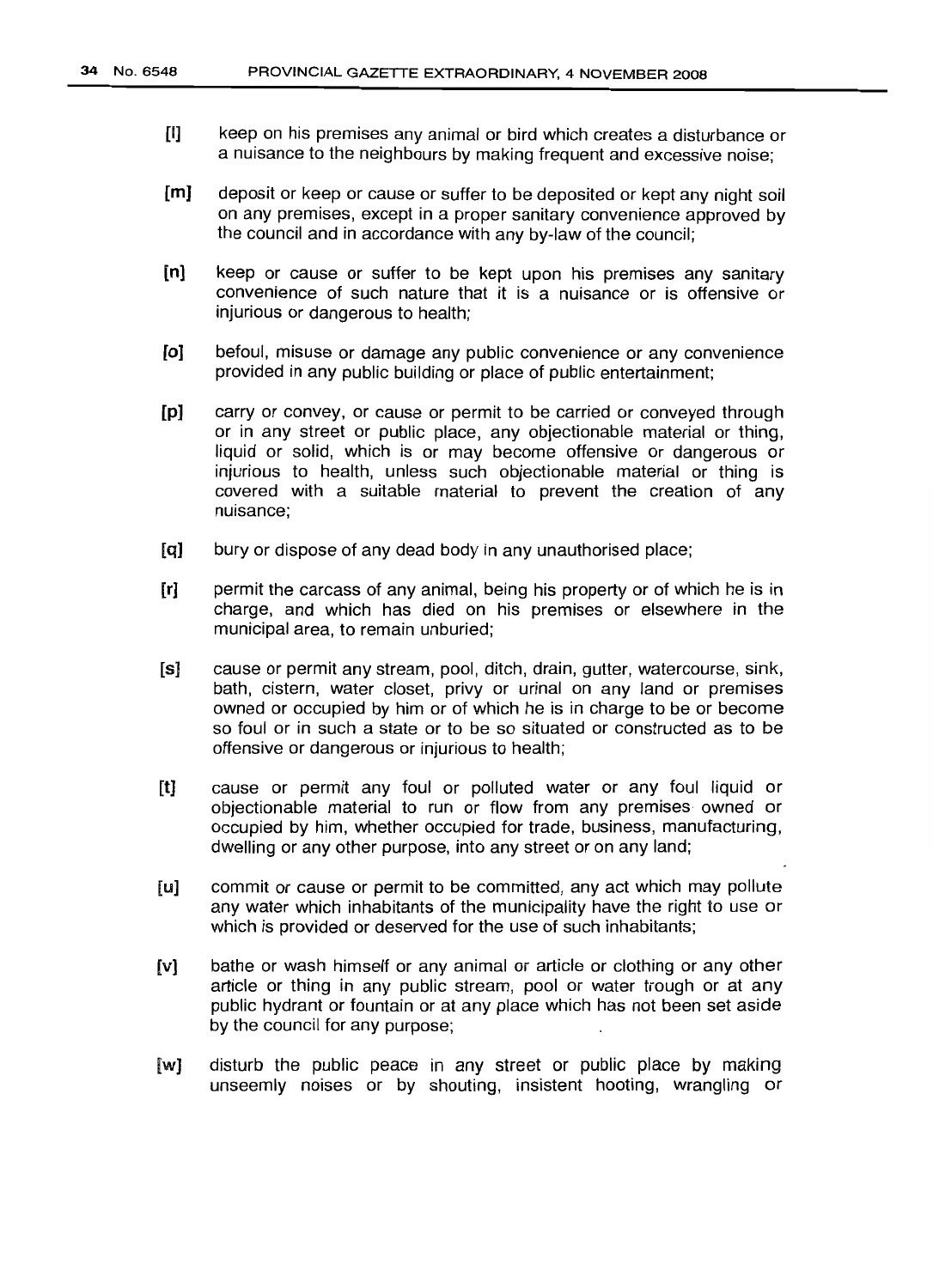quarrelling, or by collecting a crowd or by organising any demonstration or by fighting or challenging to fight, or by striking with or brandishing or using in a threatening manner any stick or other weapon or by any other riotous, violent or unseemly behaviour at any time of the day or night, or by loitering in any street or public place or by gathering in crowds on pavements;

- [x] advertise wares or services in any street or public place by means of any megaphone, loudspeaker, or similar device or by insistent shouting, striking of gongs, blowing of horns or ringing of bells in such manner as to constitute a public nuisance in the neighbourhood;
- **[y]** in or upon any property or premises disturb the public peace in the neighbourhood of such premises by making therein or thereon any unseemly noises, or by shouting, wrangling, quarrelling and singing or by playing therein or thereon a musical instrument or use or permit to be used any musical instruments, radios, television sets or the like or any loudspeaker or other device for the reproduction or amplification of sound, in such manner or at such a time or in such circumstances that the sound thereof is audible beyond the boundaries of such property or premises and materially interferes with the ordinary comfort, convenience, peace or quiet of the occupiers of surrounding properties;
- [z] in any street or public place use any abusive or threatening language or commit any act which mayor is calculated to cause a breach of the peace;
- [za] solicit alms in any street or public place or endeavour by the exposure of wounds, sores, injuries or deformities or the production of begging letters to obtain alms, or
- [zb] cleanse or wash any vehicle or part in any street or public place.

## Failure to comply with provisions

- **[4] [1]** Where any material, article or thing of whatsoever nature has been accumulated, dumped, stored or deposited on any erf, or where there is an overgrowth of bush, weeds, grass or vegetation on any erf in contravention of section 3[a], [d] and [e] the council may serve a notice on -
	- [a] the person directly or indirectly responsible for such accumulation, dumping, storing or depositing;
	- [b] the owner of such material, article or thing, whether or not he is responsible for such accumulation, dumping, storage or depositing;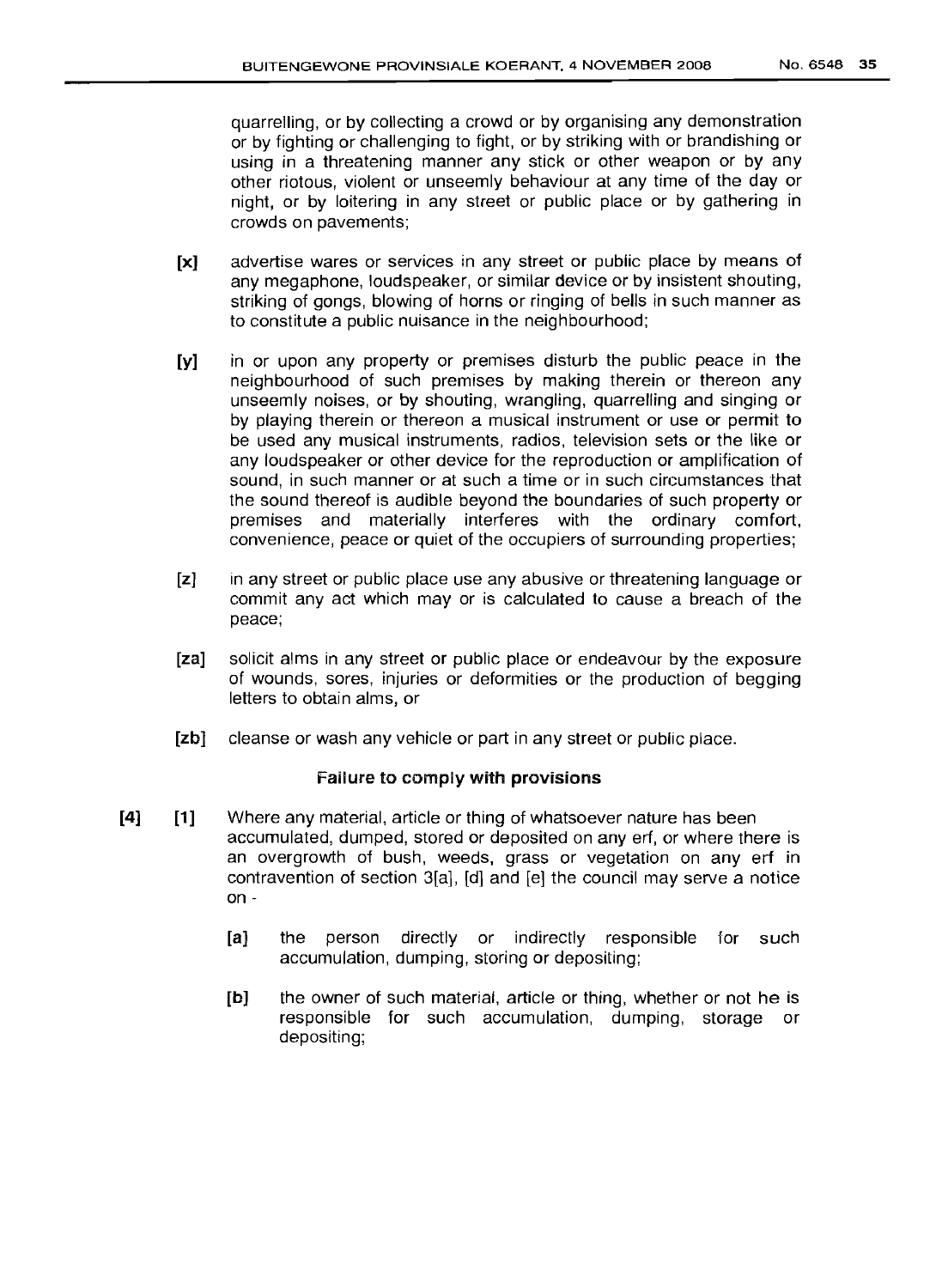- [c] the owner of the ert on which such accumulation, dumping, storage or depositing takes place, whether or not he is responsible therefor, or
- [d] the owner of the erf on which there is an overgrowth of bush, weeds, grass or vegetation -

requiring such persons or owners to dispose of, destroy or remove such material, article or thing or to clear such overgrowth to the satisfaction of the council.

- [2] Should any person or owner fail to comply with the requirements of a notice in terms of subsection  $[1]$  within the period stipulated by the council, the council may itself dispose of or destroy or remove such material, article or thing, or clear the overgrowth from any erf at the cost of anyone or more of the persons or owners mentioned in subsection  $[1][a], [b], [c]$  and  $[d].$
- [3] Where on any erf there is a contravention of section 3[b], [f], [g], [h] and [t] the council may at its discretion serve a notice on either the owner or the occupier to abate the nuisance within a defined period to be stated in such notice.

#### Sanitary facilities at construction sites

[4J Every person engaged in building operations, road construction or construction work of any nature shall, when required to do so by the council, provide adequate sanitary accommodation for himself and his employees to the satisfaction of and in accordance with any requirements specified by the council.

#### Unlawful occupation

- [5] [1] No person shall, without the permission of the council, occupy or permit to be occupied for human habitation any caravan, tent or other similar shelter of any description except on an authorised camping or caravan site controlled by the council or any other camping or caravan site which conforms with the provisions of the by-laws relating to such caravan parks or camping sites.
	- [2J The council may serve notice on any person who occupies a caravan, tent or shelter in contravention of subsection [1] to vacate such caravan, tent or shelter within 3 days after the service of such notice upon him, failing which, such person shall be guilty of an offence.

# Penalties

[6] Any person who contravenes or fails to comply with any provision of this bylaw or any notice served in terms thereof shall be guilty of an offence and be liable upon conviction to -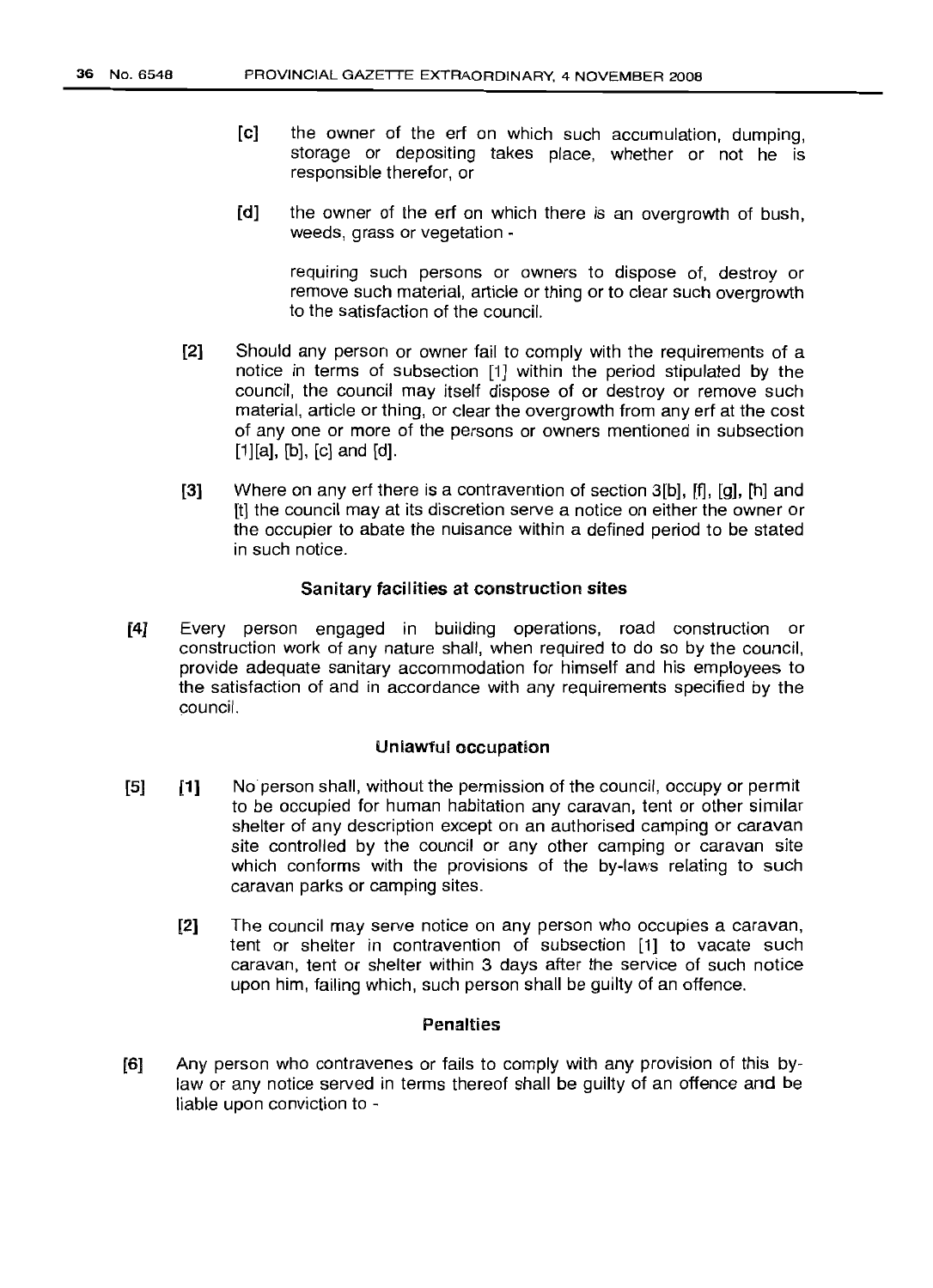- [i] a fine or imprisonment for a period not exceeding six months or to such imprisonment without the option of a fine or to both such fine and such imprisonment and,
- [ii] in the case of a continuing offence, to an additional fine or an additional period of imprisonment of 10 days or to such additional imprisonment without the option of a fine or to both such additional fine and imprisonment for each day on which such offence is continued and,
- [iii] a further amount equal to any costs and expenses found by the court to have been incurred by the municipality as a result of such contravention or failure.

# **Repeal of By-Laws**

[6] Any by-law relating to the prevention of nuisances adopted by the municipality or any municipality now comprising an administrative unit of the municipality is repealed from the date of promulgation of this by-law.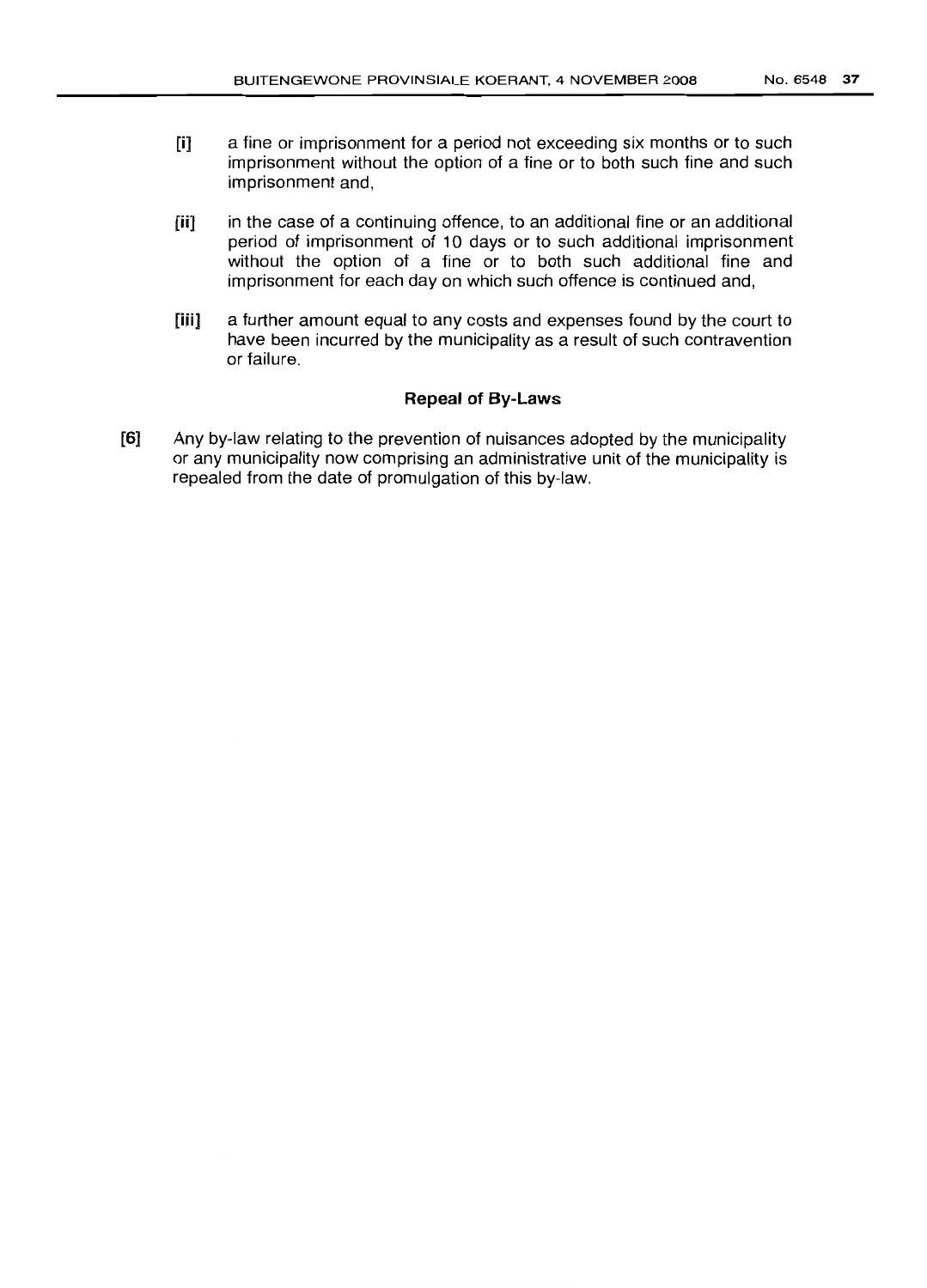# **LOCAL AUTHORITY NOTICE 467**

# THIS BY-LAW MAY ALSO APPLY TO PARKS AND GARDENS

# MAFIKENG LOCAL MUNICIPALITY

The Municipal Manager hereby publishes, in terms of Section 13 of the Local Government Municipal Systems Act, 2000 [Act 32 of 2000] read with Section 162 of the Constitution of the Republic of South Africa Act 1996 [Act 108 of 1996] the By-Law Relating to Open Spaces which shall come into operation on the date of publication thereof.

#### BY-LAW RELATING TO OPEN SPACES

# CHAPTER 1 - INTERPRETATION AND FUNDAMENTALS

#### Definitions

 $[1]$  In this by-law, unless the context indicates otherwise -

"active game" means any physical sport, game or other activity by one or more persons which is undertaken within a public open space other than in an area set aside for that purpose, and which may cause injury to other users of the public open space, a nuisance or damage to vegetation or municipal property within a public open space and includes rugby, golf, archery, football, tennis, badminton, hockey, netball, volleyball, skate-boarding, roller-skating and in-line skating;

"authorised official" means any official of the Council who has been authorised by the Council to administer, implement, and enforce the provisions of this by-laws;

"conservation public open space" means public open space that is managed by or on behalf of the Council for conservation purposes, and includes nature reserves, greenbelts, ravines, bird sanctuaries and sites of historic, ecological or archaeological value;

"Council" means-

- (a] the municipal council of Mafikeng established in terms of Section 12 of the Municipal Structures Act 1998 as amended or its successors in title, and any committee or person to which or whom an instruction has been given or any power has been delegated or sub-delegated in terms of, or as contemplated in, section 59 of the Local Government: Municipal Systems Act, 2000 [Act No. 32 of 2000] or, where the context so requires, means the Municipality of Mafikeng; or
- [b] a service provider in respect of any power, function or duty of the Council as contemplated in paragraph [a], which has been assigned for the purposes of this by-law to that service provider in terms of section 81[2] of the Local Government: Municipal Systems Act, 2000 [Act No. 32 of 2000];

"designated area" means an area designated by the Council as an area in which an active game or any other activity, which would otherwise be prohibited under Chapter III of this by-law, may be undertaken;

"enforcement officer" means any peace officer, as defined in the Criminal Procedure Act, 1977 [Act No. 51 of 1977], who is duly appointed by the Council to enforce any provision of this by-law;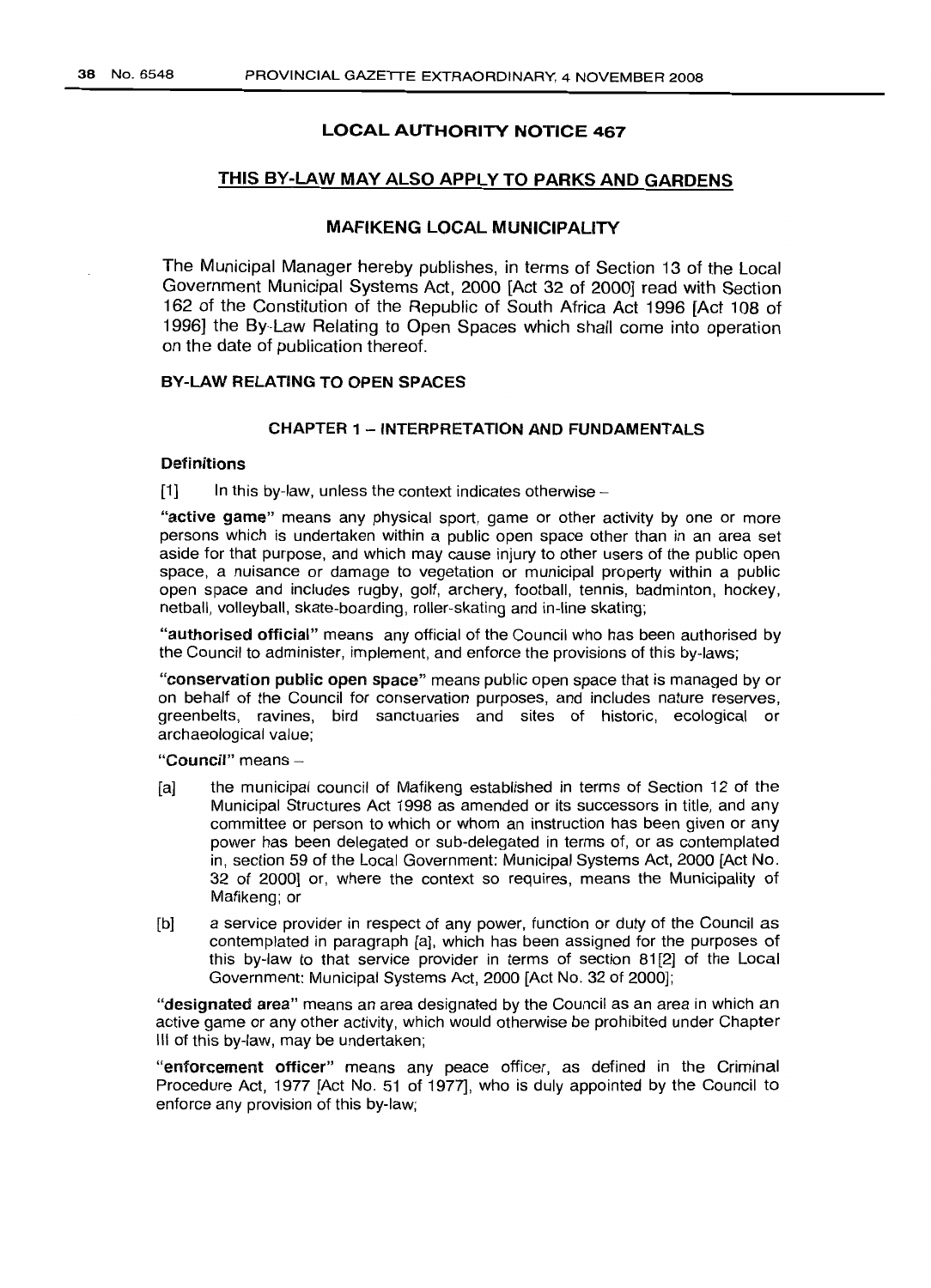"environment" means the surroundings within which humans exist and that are made up of  $-$ 

- [a] the land, water and atmosphere of the earth;
- [b] micro-organisms, plant and animal life;
- [c] any part or combination of [a] and [b] and the interrelationships among and between them; and
- [d] the physical, chemical, aesthetic and cultural properties and conditions of the foregoing that influence human health and wellbeing;

"environmentally sustainable" means the exercising of any decision-making powers or performance of any activities in a manner aimed at ensuring that -

- [a] the risk of harm to the environment and to human health and safety is minimised to the extent reasonably possible under the circumstances;
- [b] the potential benefits to the environment and to human health and safety are maximised to the extent reasonably possible under the circumstances; and
- [c] legislation intended to protect the environment and human health and safety is complied with;

"local community" means that body of persons comprising  $-$ 

- [a] the residents of the area in which the public open space is situated;
- [b] the ratepayers of the area in which the public open space is s situated; and
- [c] any civic organisations and non-governmental or private sector organisations or bodies which are involved in local affairs in the area in which the public open space is situated;

"Municipal manager" means a person appointed as such by the Council in terms of section 82 of the Local Government: Municipal Structures Act, 1998 [Act 117 of 1998];

"municipal property" means any structure or thing owned or managed by or on behalf of the Council and which is incidental to the use and enjoyment of a public open space and includes buildings, lapas, kiosks, benches, picnic tables, playground equipment, fountains, statues, monuments, fences, poles, notices and signs;

"notice" means a clear and legible official notice drawn up by the Council in the Official languages recognised by the Council and prominently erected in a public open space;

" $nuisance"$  means an unreasonable interference or likely interference with  $-$ 

- [a] the health or well-being of any person;
- [b] the use and enjoyment by an owner or occupier of his or her property; or
- [c] the use and enjoyment by a member of the public of a public open space;

"organ of State" means -

[a] any department of State or administration in the national, provincial or local sphere of government; or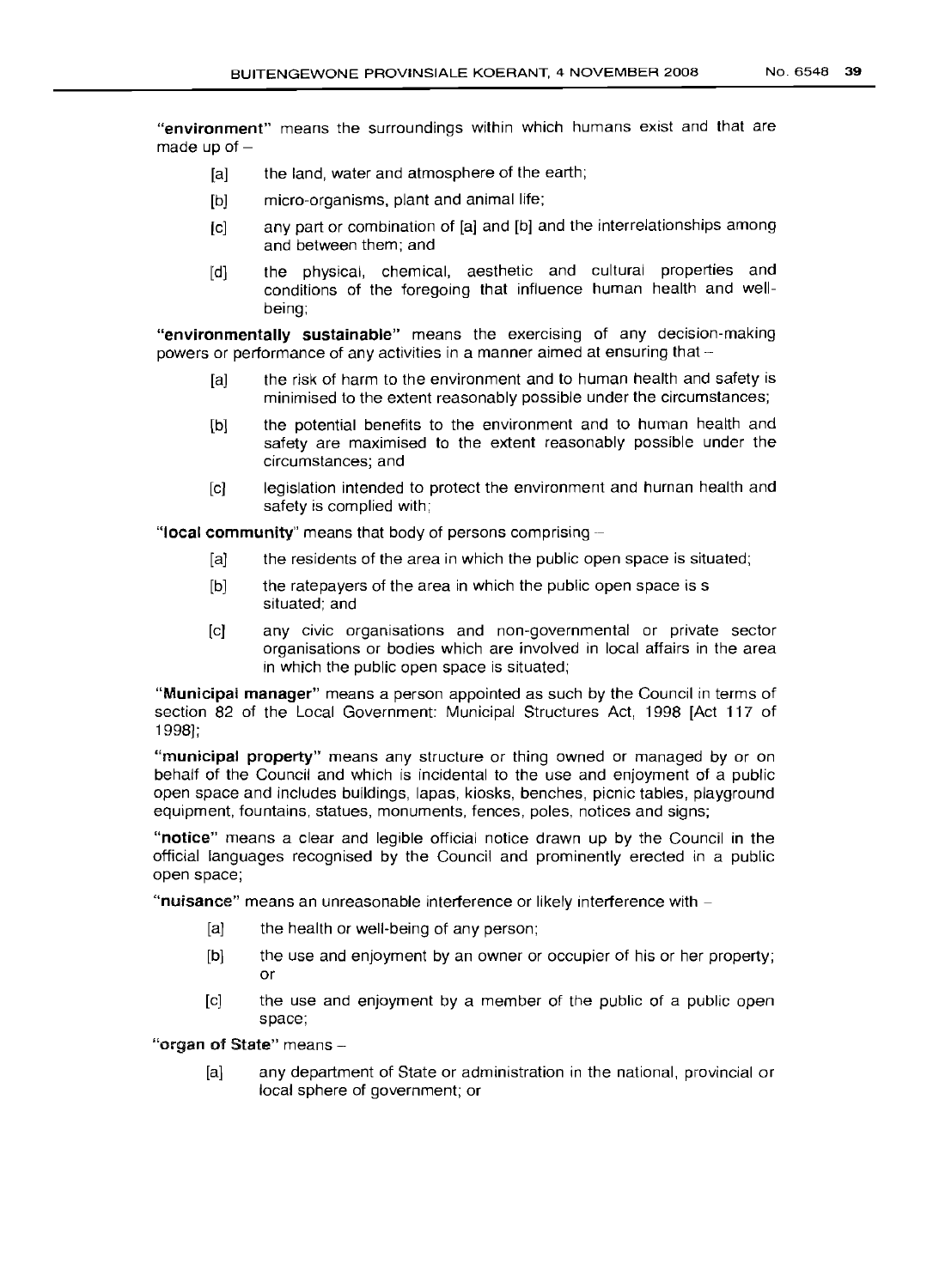- $[b]$  any other functionary or institution  $-$ 
	- [i] exercising a power or performing a function in terms of the Constitution of the Republic of South Africa Act, 1996 [Act No. 108 of 1996] or a provincial Constitution; or
	- [ii] exercising a public power or performing a public function in terms of any legislation, but does not include a court or a judicial officer;

"person" means a natural person or a juristic person, and includes an organ of State;

"prescribed fee" means a fee determined by the Council by resolution in terms of section 10G[7][a][ii] of the Local Government Transition Act, 1993 [Act No. 209 of 1993], or any other applicable legislation;

"printed matter" includes any advertisement, billboard, poster, book, pamphlet or handbill;

"prohibited activity" means any activity or behaviour that is prohibited in terms of Chapter III from being undertaken in a public open space, either completely or without permission in terms of sections 22, 23 or 24;

" $p$ ublic open space" means any land which  $-$ 

- [a] is owned by an organ of State, or
- [b] over which an organ of State has certain real rights arising from the filing in the Deeds Office or other registration office of a general plan of a township, agricultural holding or other division of land, or any alteration, addition to or amendment of such land approved by the Surveyor-General, on which is marked the land to which the public has a common right of use; and
- [c] is controlled and managed by the Council; and
- $[d]$  is either -
	- [i] set aside in terms of any law, zoning scheme or spatial plan for the purposes of public recreation, conservation, the installation of public infrastructure or agriculture; or
	- [ii] predominantly undeveloped and open and has not yet been set aside for a particular purpose in terms of any law, zoning scheme or spatial plan;

"public utility public open space" means public open space that is managed by or on behalf of the Council for the purposes of providing a public service, which includes road reserves and areas subject to electrical, pipeline and other public utility servitudes, but excludes council housing, clinics and other social services;

"recreational public open space" means public open space that is managed by or on behalf of the Council for public recreational purposes, and includes parks, botanical gardens, sports grounds and play grounds, but excludes golf courses;

"road reserve" means that portion of a road, street or thoroughfare improved, constructed or intended for vehicular traffic which is between the edges of the roadway or that portion of a road, street or thoroughfare, including the sidewalk, which is not the roadway or shoulder;

"service provider" means a person or institution or any combination of persons and institutions which provide a municipal service in terms of the Local Government: Municipal Systems Act, 2000 [Act No. 32 of 2000];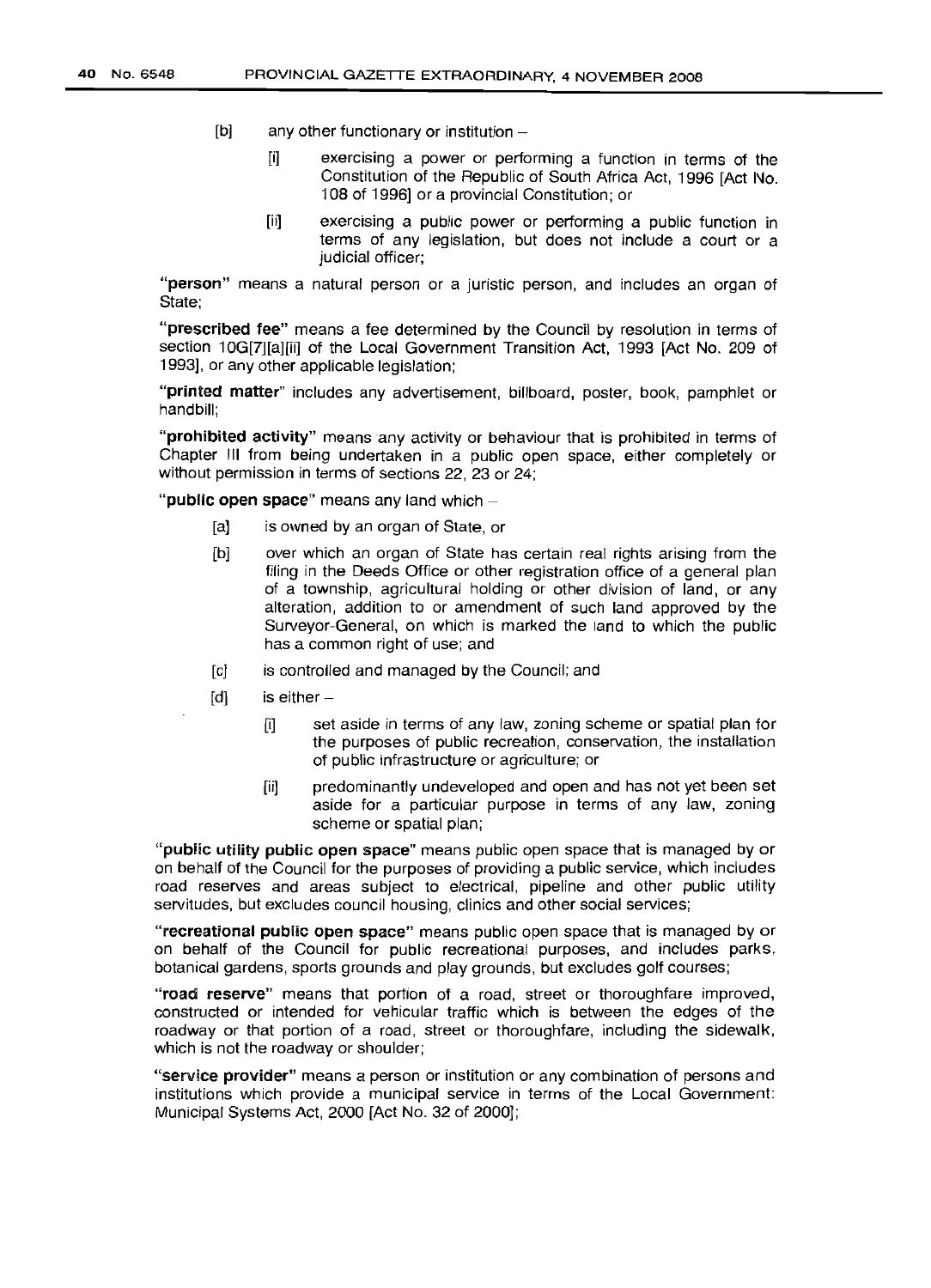"special event" means a parade, procession, race, concert, show, exhibition, festival, ceremony, film shoot, photographic shoot or similar event, which requires, for that purpose, exclusive use of a part of a public open space;

"urban agricultural public open space" means public open space that is managed by or on behalf of the Council for urban agricultural purposes;

"vehicle" means a device designed or adapted mainly to travel on wheels, but excludes wheelchairs and children's pushchairs;

"waste" means any substance or article that the owner wishes to dispose of because it is unwanted, superfluous, broken, worn out, contaminated or otherwise spoilt and that has either been discarded or has been accumulated or stored so that it can be discarded, reused, reclaimed or recycled;

"watercraft" includes any boat, raft, yacht, canoe, inflatable mattress, model ship or boat, radio-controlled boat or similar device;

"water body" means any body of water within a public open space and includes a pond, fountain, artificial watercourse, dam, lake, canal, reservoir, stream, river or wetland.

#### Application

- [2] [1] This by-law apply to all public open space that fall under the jurisdiction and control of the Council but do not apply to cemeteries.
	- [2] This by-law are binding on the State.

#### Purpose

- [3] The purpose of this by-law is to provide, in conjunction with other applicable legislation, an effective legal and administrative framework:
	- [a] to ensure that the way in which the Council controls, manages and develops public open spaces is environmentally sustainable, and is in the long-term interests of the whole community of [insert name of municipality], including future generations; and
	- [b] that clearly defines the rights and obligations of the public in relation to public open spaces.

#### CHAPTER II: MANAGEMENT AND ADMINISTRATION OF PUBLIC OPEN SPACES

#### Principles

- [4] [1] Public open spaces must be managed, and where appropriate developed, in the interests of the whole community, and in determining the interests of the whole community  $-$ 
	- [a] the long-term collective interests of the people of  $\overline{\phantom{a}}$  [insert name of municipality], and of South Africa, must be prioritised over the interests of any specific interest group or sector of society;
	- [b] a long-term perspective, that takes account the interests of future generations, must be adopted; and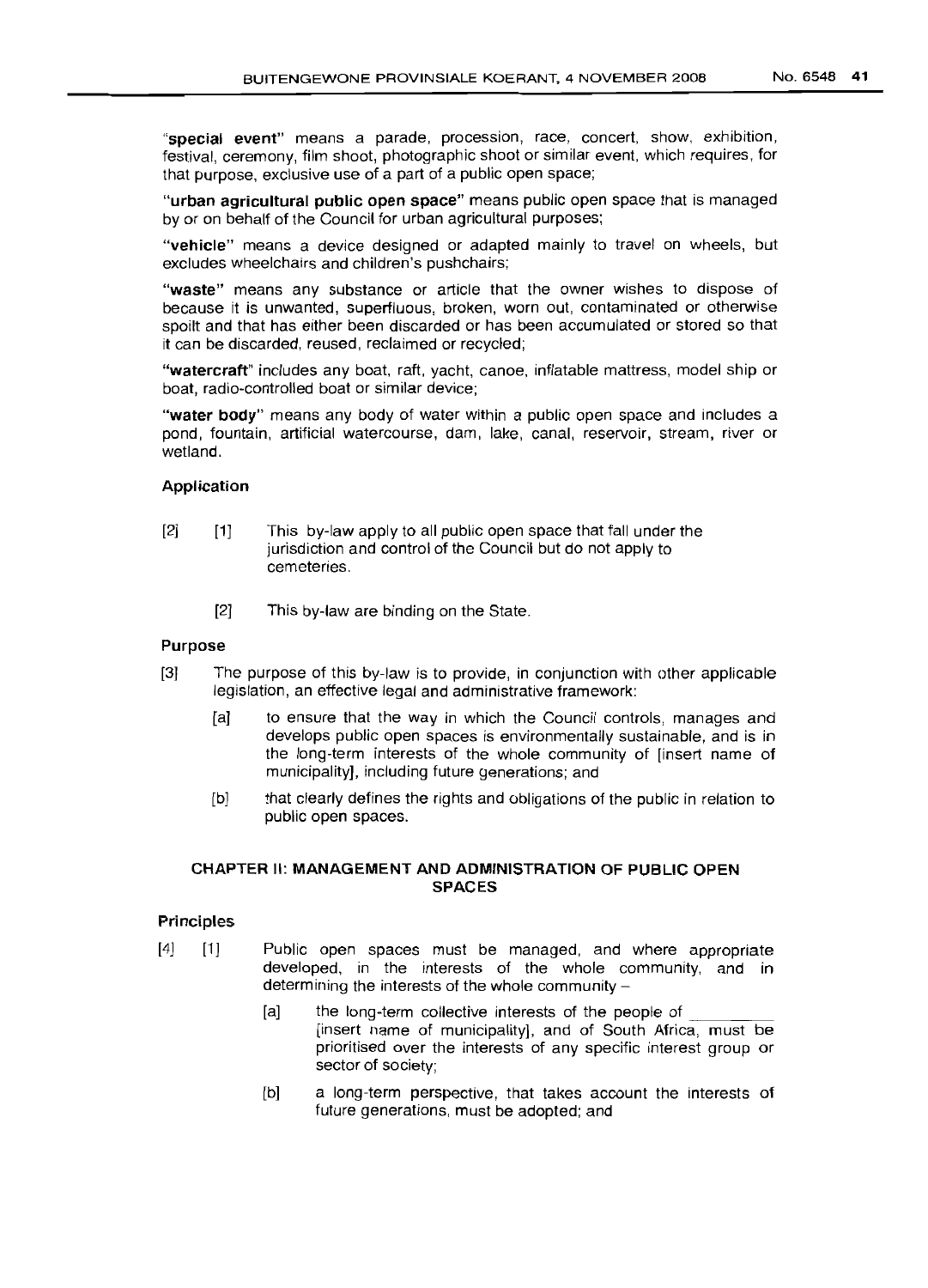- [c] the interests of other living organisms that depend on public open spaces must be taken into account.
- [2] Public open spaces must be managed in an environmentally

sustainable manner.

- [3] Subject to subsection [5] and section 7, people must be given access to public open spaces on a non-discriminatory and equitable basis.
- [4] Where necessary, special measures must be taken to facilitate access to public open spaces by historically disadvantaged persons and by disabled persons.
- [5] Access to a public open space may be restricted in a manner that does not unjustifiably discriminate against any person or class of persons -
	- [a] if the restriction is authorised by these by-laws or by any other applicable legislation; or
	- [b] in order to achieve the purposes of these by-laws.
- $[6]$ The recreational, educational, social and other opportunities which public open spaces offer must be protected and enhanced to enable local communities, particularly historically disadvantaged communities, and the public to improve and enrich their quality of life.
- [7] Local communities must be encouraged to use and care for public open spaces in their areas.
- [8] The natural environment and heritage resources within public open spaces must be identified, preserved, protected arid promoted, for the benefit of the local community, the public and future generations.

#### Application of principles

- [5] The public open space management principles set out in section 4, and the national environmental management principles set out in section 2 of the National Environmental Management Act, 1998 [Act 107 of 1998], must be considered and applied by any person  $-$ 
	- [a] exercising a power or function or performing a duty under these bylaws;
	- [b] formulating or implementing any policy that is likely to have a significant effect on, or which concerns the use of, public open spaces within the Council's jurisdiction; or
	- [c] exercising a public power or function or performing a public duty that is likely to have a significant effect on, or which concerns the use of, public open spaces.

#### General powers

- $[6]$  The Council may in relation to any public open space  $-$ 
	- [a] designate any area within a public open space as an area within which one or more activities otherwise prohibited in terms of this by-law may be undertaken, and erect a prominent notice to this effect at entrances to the designated area;
	- [b] develop any public open space in accordance with the principles set out in section 4;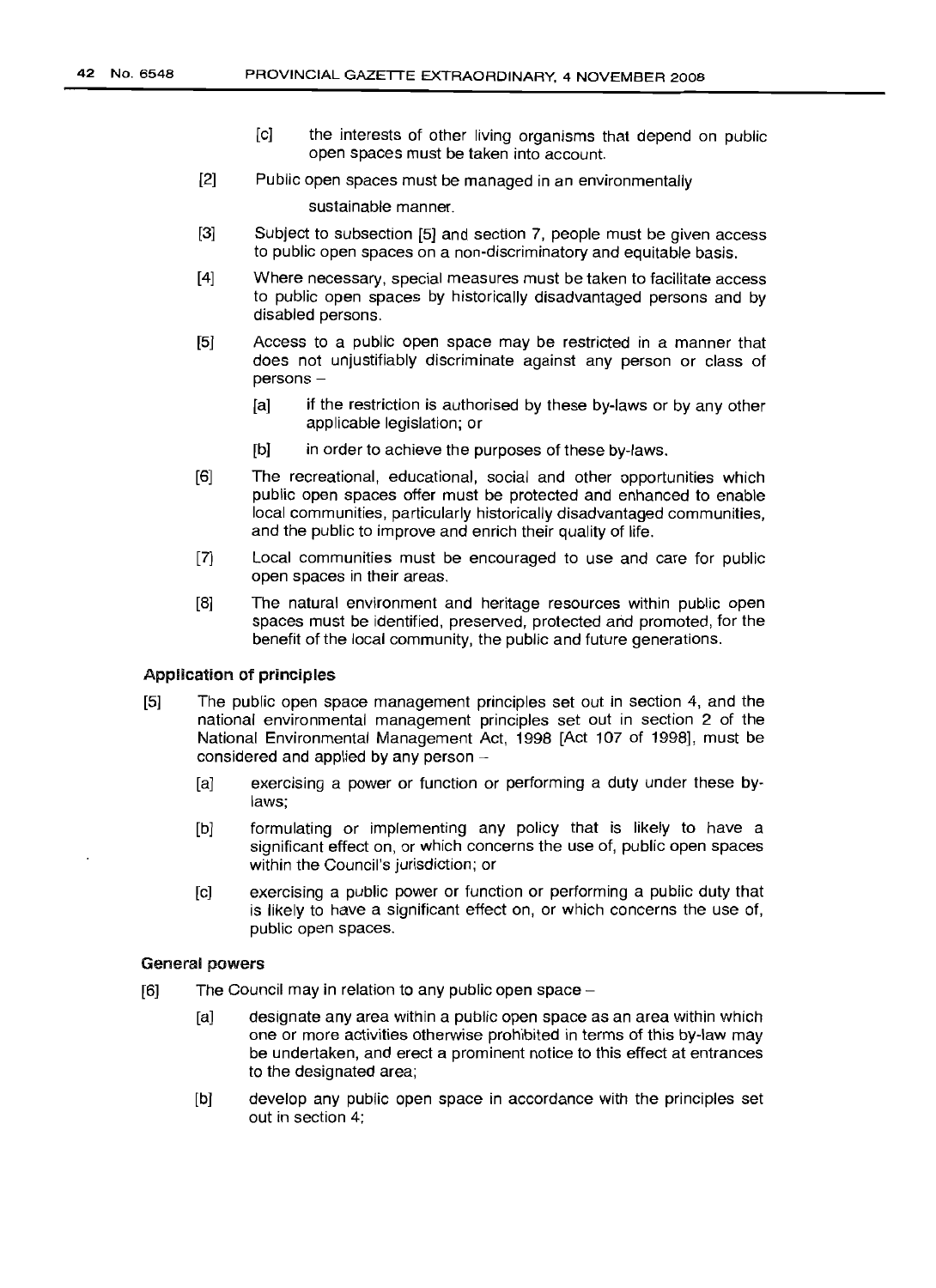- [c] erect, construct, establish or demolish municipal property; and
- [d] exercise any other power reasonably necessary for the discharge of the Council's obligations in terms of this by-law relating to the management of public open spaces.

#### **Fees**

- $[7]$  The Council may require members of the public to pay  $-$ 
	- [a] a reasonable prescribed fee to use recreational or other facilities that the Council provides within public open spaces;
	- [b] a reasonable prescribed fee for entrance to public open spaces which are significantly more expensive to maintain than other public open spaces, such as botanical gardens;
	- [c] a prescribed fee for the right to undertake a special event;
	- [d] a prescribed fee for the right to exclusively use municipal property for a specific period;
	- [e] a deposit prior to undertaking a prohibited activity;
	- [f] an annual or monthly fee for the right to use urban agricultural public open space to the exclusion of any other person; and
	- [g] a prescribed fee for processing applications for permits or letters of permission under this by-law.

#### **Restricting access**

- [8] The Council may restrict access to any public open space or to any part of a public open space for a specified period of time -
	- [a] to protect any aspect of the environment within a public open space;
	- [b] to reduce vandalism and the destruction of property;
	- [c] to improve the administration of a public open space;
	- [d] to develop a public open space;
	- $[e]$  to enable a special event that has been permitted in terms of section  $0$ to proceed; or
	- [f] to undertake any activity that the Council reasonably considers necessary or appropriate to achieve the purposes of this by-law.

#### **Procedure when exercising powers**

- [9] If the rights or legitimate expectations of any person will be materially and adversely affected by the Council exercising any power in terms of sections 6, 7 or 8, before exercising the power the Council must -
	- $[a]$  give notice of the proposed administrative action, which notice must -
		- [i] be published in the Provincial Gazette and in a newspaper circulating in the area or areas that will be directly affected by the proposed administrative action;
		- [ii] contain a clear statement of the proposed administrative action;
		- [iii] invite comments and objections within a specified period; and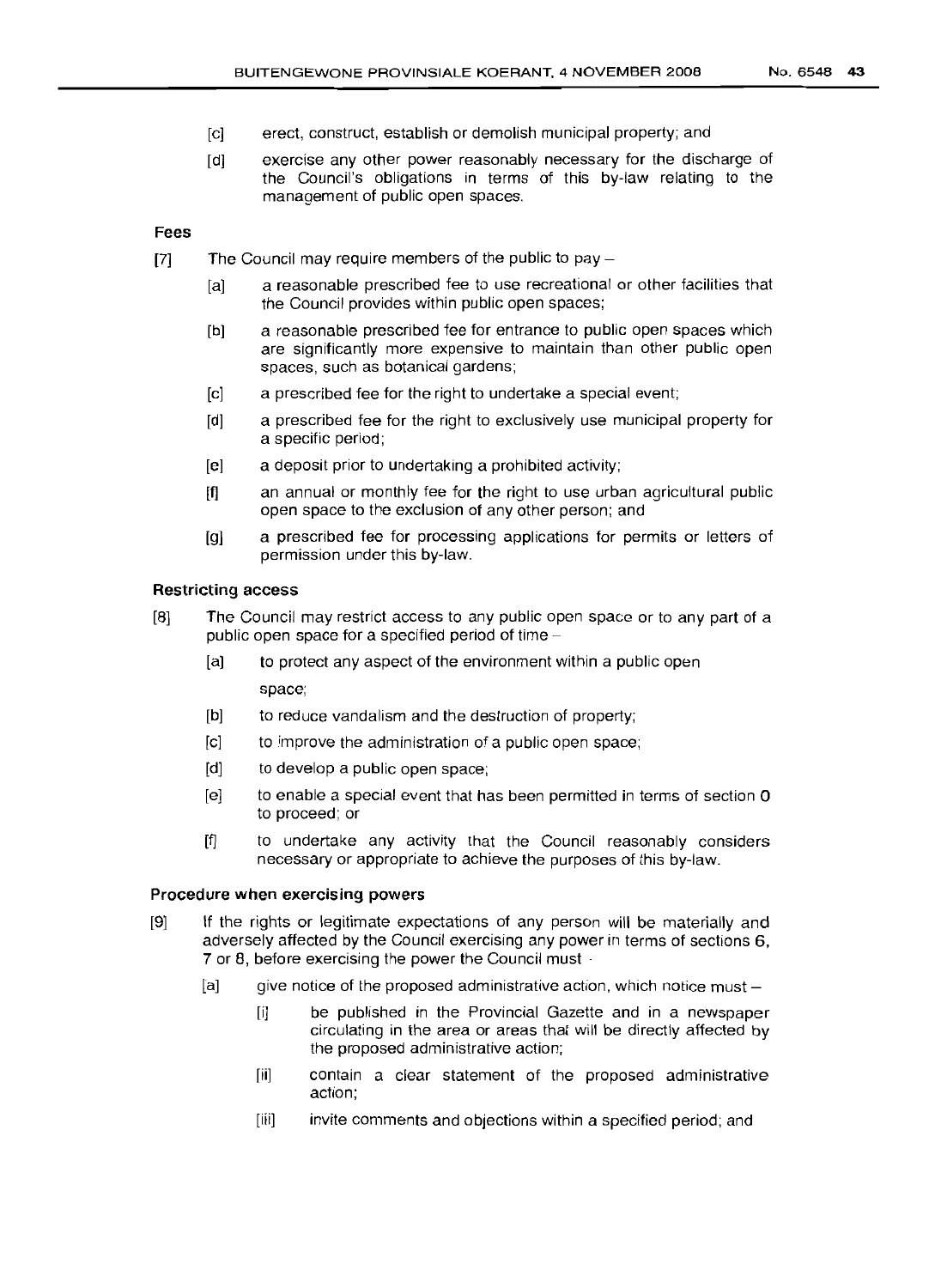[iv] consider the comments and objections received in response to the notice.

#### Powers of enforcement officers

- $[10]$  In relation to any public open space, an enforcement officer may -
	- [a] issue a notice in terms of section 341 of the Criminal Procedure Act, 1977 [Act No. 51 of 1977];
	- [b] issue a notice under section 21:
	- [c] order any person to leave a public open space if the enforcement officer reasonably believes that that person has not complied with any provision of this by-law; and
	- [d] exercise any other power that may be exercised by a peace officer under the Criminal Procedure Act, 1977 [Act No. 51 of 1977].

#### Obligations in relation to public open spaces

- [11] [1] The Council must within a public open space, erect any notice required under this by-law.
	- $[2]$  In relation to recreational public open spaces, the Council must
		- [a] ensure that they are open to the public between sunrise and sunset, unless specified otherwise in terms of a notice; and
		- [b] erect prominently displayed notices at every entrance indicatihg:
			- [i] the opening and closing times of that recreational public open space; and
			- [ii] any rules made in relation to that recreational public open space.

#### CHAPTER III: PROHIBITED CONDUCT

#### Prohibited activities

- $[12]$   $[1]$ Any person who undertakes an activity or behaves in a manner that is prohibited under sections 13 to 20 commits an offence unless the activity or conduct in question -
	- [a] took place in a designated area within which that activity was allowed;
	- [b] is authorised in terms of a permission granted or permit issued under sections 22. 23 or 24; or
	- [c] was deemed to have been authorised by the Council under subsection [2].
	- [2] Subject to subsection [3], a person is deemed to have permission to undertake a prohibited activity if that person needs to undertake the prohibited activity  $-$ 
		- [a] to perform his or her obligations as an employee, agent or subcontractor of the Council under his or her contract with, or mandate from, the Council or to achieve the purposes of this by-law;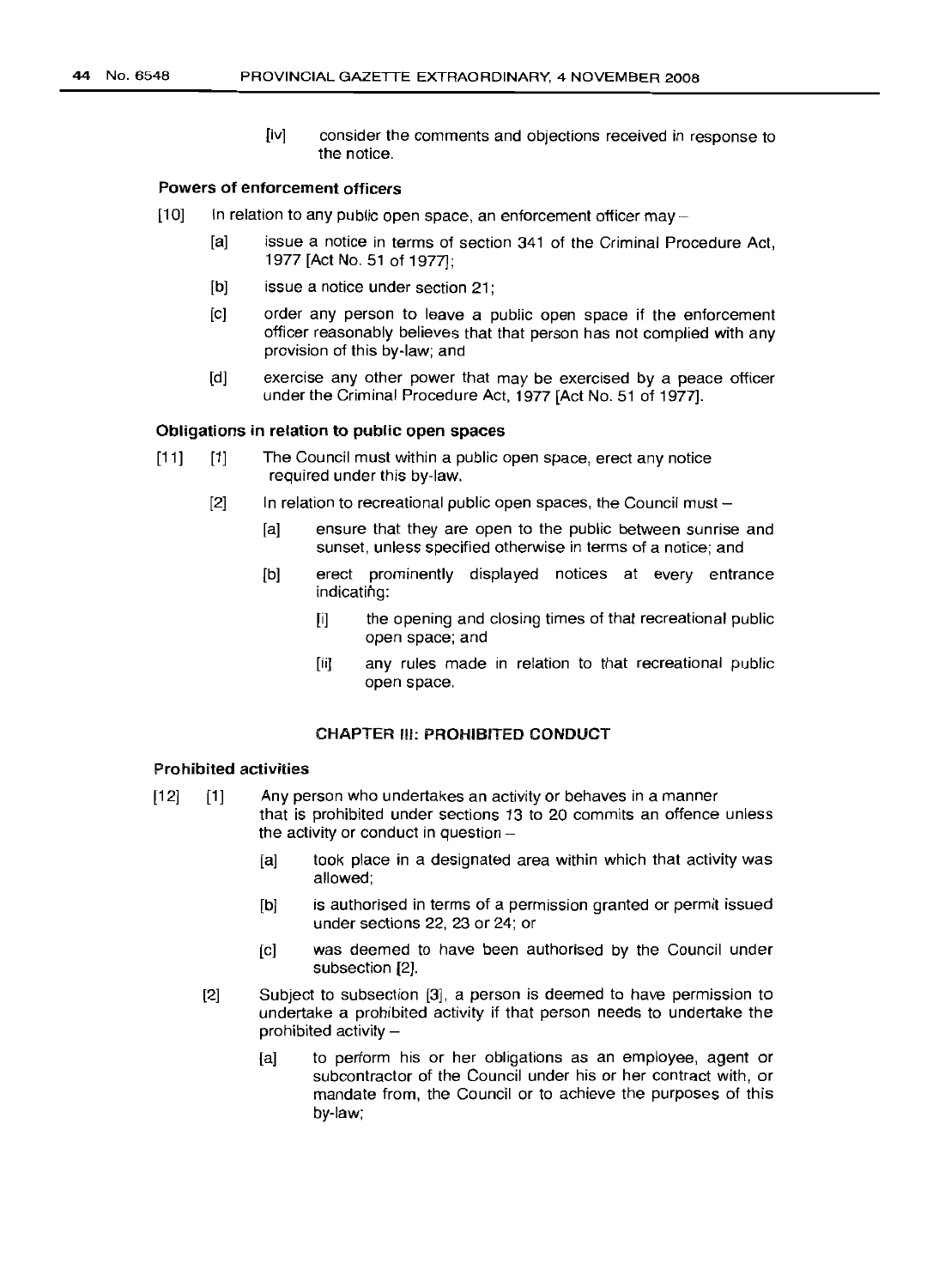- [b] to carry out public duties as an employee, agent or subcontractor of an organ of State within a public open space which is subject to a public utility servitude in favour of an organ of State;
- [c] to fulfil his or her duties as an authorised officer to implement this by-law; or
- [d] to fulfill his or her duties as a peace officer.
- [3] No person is deemed to have permission to undertake an activity that is prohibited under Section 13 [aJ, [e] or [f] or an activity that the Council has expressly refused to permit.

#### **General**

- $[13]$  No person shall within a public open space -
	- [a] act in a manner that is dangerous to life or property;
	- [b] contravene the provisions of any notice within any public open space;
	- [c] unlawfully enter a public open space to which access has been restricted in terms of section 8;
	- [d] cause a nuisance;
	- [e] behave in an indecent or offensive manner; or
	- [f] obstruct any authorised official who is exercising a power under this by-law.

#### **Use**

- $[14]$  No person shall within a public open space  $-$ 
	- [a] bathe, wade, or swim in or wash him- or herself, an animal or any object, including clothing, in any water body;
	- [b] sail, row, paddle, propel or control any watercraft on any water body;
	- [c] make, light or otherwise start a fire;
	- [d] camp or reside in any public open space;
	- [e] consume, brew, store or sell any alcoholic beverage;
	- [f] use any sound equipment, including a radio, portable hi-fi or car stereo;
	- [g] play an active game, except in an area designated for that purpose, on sport playing fields or on a golf course;
		- [a] shoot a projectile of any nature; or
		- [b] ride a horse or bicycle.

#### **Waste**

- $[15]$  No person shall within a public open space -
	- [a] deposit, dump or discard any waste, unless in a receptacle provided by the Council for that purpose; or
	- [b] pollute or deposit any waste or thing in a manner which may detrimentally impact on a water body.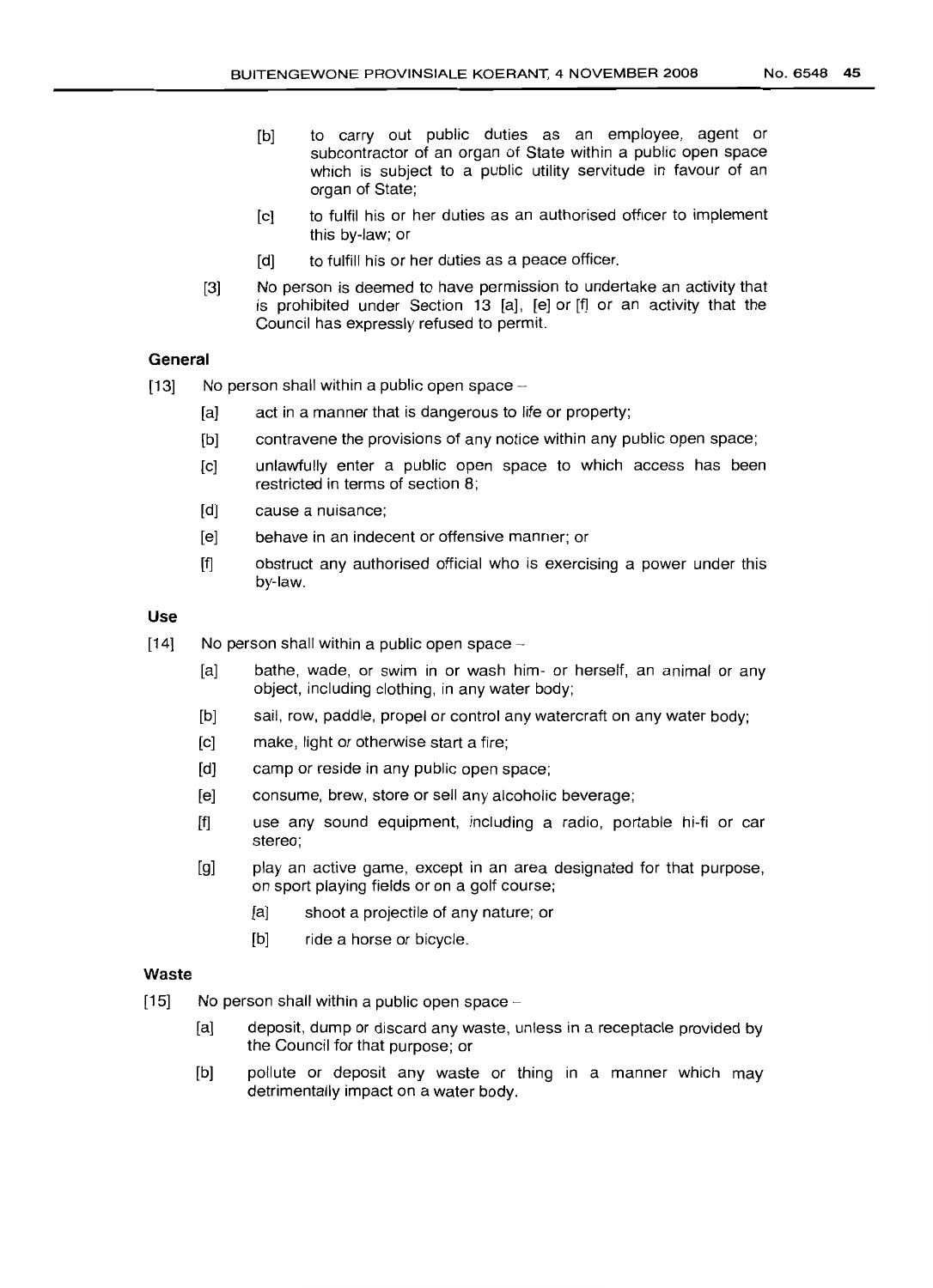#### Vehicles

- $[16]$  No person shall within a public open space -
	- [a] except at times and on roads or pathways prescribed by the Council, drive, draw or propel any vehicle;
	- [b] drive, draw or propel a vehicle in excess of 5 kilometres per hour; or
	- [c] park a vehicle in a public open space.

#### Animals **and** vegetation

- $[17]$  [1] Subject to subsection  $[2]$ , no person shall within a public open space -
	- [a] disturb, damage, destroy or remove any vegetation;
	- [b] plant any vegetation;
	- [c] alter the slope or drainage pattern so as to interfere with the access of water, air or nutrients to any tree;
	- [d] capture or attempt to capture, chase, shoot at, injure, throw objects at, tease, molest or in any other way disturb any fish, bird or animal;
	- [e] disturb, damage or destroy any bird nest or eggs;
	- [f) walk, carry, ride or bring an animal, unless the animal is a guide dog and is accompanied by a person with a sight disability; or
	- [g] affix or place on any tree any printed matter.
	- [2] The provisions of subsections [1][a] and [b] do not apply to any person who has obtained a permit in terms of section 24 to undertake agricultural activities in an urban agricultural public open space.

#### Municipal property and erection of structures

- [18] [1] Subject to subsection [2], no person shall within a public open space-
	- [a] deface, damage, destroy or remove any municipal property;
	- [b] disturb the surface of any land, whether by digging or undertaking any earthworks;
	- [c] erect, build or assemble any structure, including a hut, tent, screen, bulletin board, pole, stand or stage;
	- [d] affix or place on any municipal property, or distribute, any printed matter; or
	- [e] plug, tamper with, or in any way damage any plumbing, electrical, heating or other fixtures or installations in any public open space.
	- [2] The provisions of subsection [1][b] do not apply to any person who has obtained a permit in terms of section 24 to undertake agricultural activities in an urban agricultural public open space.

#### Selling and special events

 $[19]$  [1] No person shall within a public open space  $-$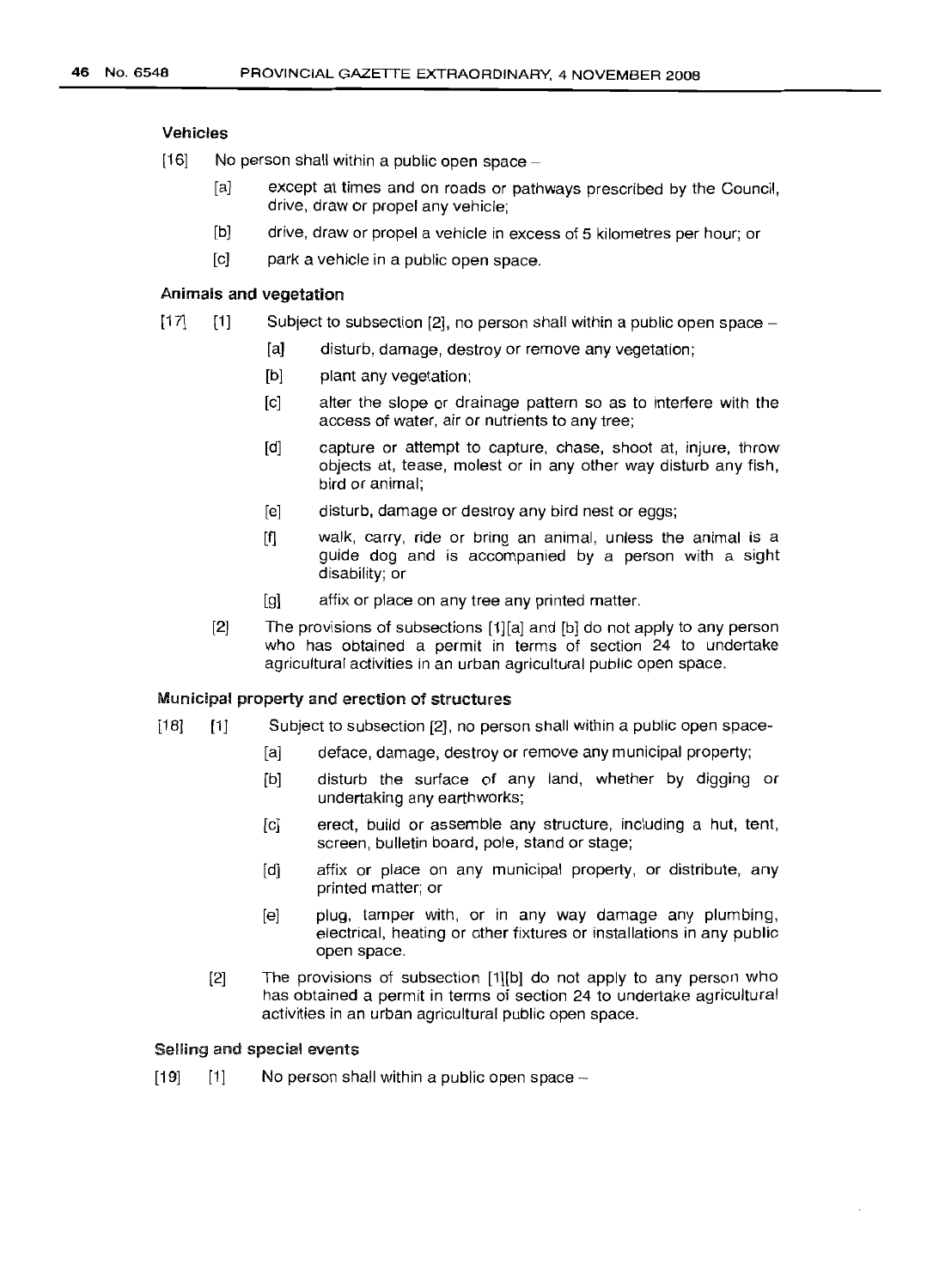- [a] use municipal property in a way that unfairly restricts or prevents other users of the public open space from enjoying that municipal property; or
- [b] sell, hawk, offer or display any goods or articles for sale or hire;
- [2] No person may undertake a special event, except in terms of a permit issued in terms of section O.

#### Community service

[20] No person shall within a public open space undertake any community or voluntary work of any description,

#### Restoration or removal notices

- [21] [1] Unless permission or a permit to do so has been obtained under sections 21, 23 or 24, an enforcement officer may issue a restoration or removal notice to any person who has directly or indirectly in a public open space  $-$ 
	- [a] damaged, defaced, disturbed, destroyed, demolished or removed vegetation or a municipal structure;
	- [b] erected, built or assembled a structure; or
	- [c] dumped, discarded or deposited any waste, unless in a receptacle provided by the Council for that purpose.
	- [2J The restoration or removal notice may direct the person within the reasonable time stated in the notice to take stated reasonable action:
		- [a] to restore or rehabilitate the affected area to the reasonable satisfaction of the Council; or
		- [b] to remove a structure or thing and restore the affected site, as nearly as practicable, to its former condition.

#### CHAPTER IV: APPLICATIONS FOR AUTHORISATION

#### Application for permission

#### $[22]$   $[1]$ Any person who wants to undertake a prohibited activity must

apply in writing to the Council for permission to do so.

- $[2]$ The Council may, after receiving an application, request the applicant to provide additional information which the Council reasonably requires in order to consider the application.
- $[3]$ The Council may refuse to consider an application until it has been provided with the information that it reasonably requires to make an informed decision and until the prescribed fee [if any] has been paid.
- [4] Subject to subsections [2] and [3], the Council must consider the application within a reasonable time and must either:
	- [a] refuse the application; or
	- [b] grant permission in writing subject to whatever conditions the Council considers appropriate to best achieve the purposes of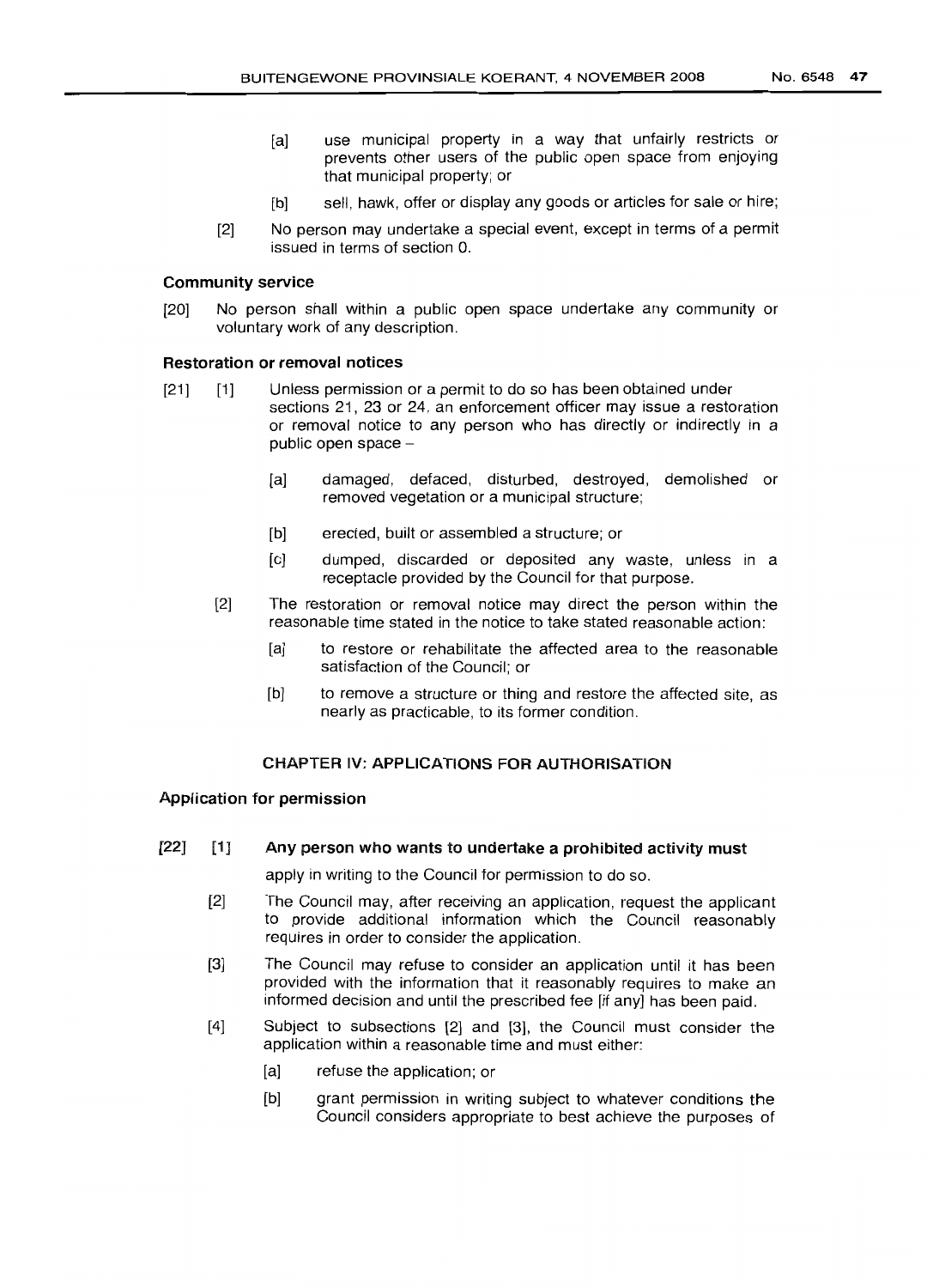this by-law, which may include payment of a deposit and/or a fee.

[5] The Council must not grant permission for any person to behave in a manner that is prohibited under section 13[1][a], [e] or [f].

#### Application for a special event permit

- [23] [1] An application for permission to hold a special event in a public open space must be made at least three weeks before the proposed date of the special event.
	- [2] The time period referred to in subsection [1] may be reduced on good cause at the Council's discretion.
	- $[3]$  The application must contain the following information  $-$ 
		- [a] the name and full contact details of the applicant [including name, organisation [if any], address, telephone and fax numbers and email address, if available];
		- [b] the nature and purpose of the special event;
		- [c] the intended route or area proposed to be used by the special event; and
		- [d] the permissions, if any, required under Chapter III of this bylaw.
	- [4] Subject to any permit conditions imposed by the Council, the holder of a special events permit has the right to use the area of public open space specified on the permit to the exclusion of any other person during the period specified in the permit.

#### Application for permission to farm in an urban agricultural public open space

- [24] [1] An application for permission to farm in an urban agricultural public open space must contain the following information  $-$ 
	- [a] the name and full contact details of the applicant [including] name, organisation [if any], address, telephone and fax numbers and email address, if available];
	- [b] the nature of the agricultural activity that the applicant proposes to undertake; and
	- [c] the size and location of the area on which the applicant wishes to undertake the proposed agricultural activity.
	- [2] A permit under this section may require the permit holder to pay an annual or monthly fee for the use of the land.
	- [3] The holder of an urban agricultural permit may, subject to any conditions in the permit, use the area of public open space specified in the permit for agricultural purposes to the exclusion of any other person.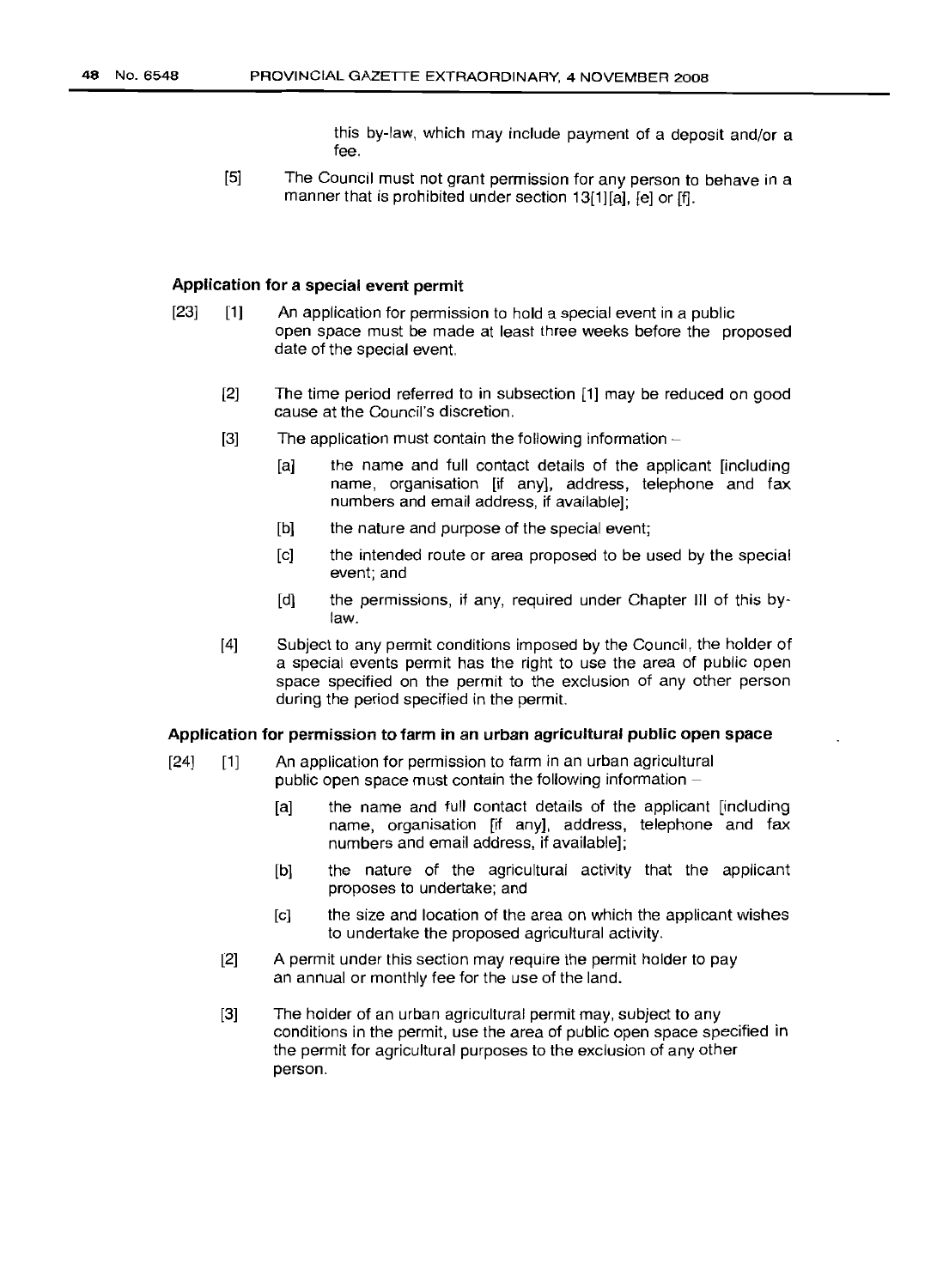# **CHAPTER V: CO-OPERATIVE MANAGEMENT AGREEMENTS**

- [25] [1] The Council may enter into a written agreement with any organ of State, local community or organization to provide for-
	- [a] the co-operative development of any public space; or
	- [b] the co-operative management of any public open space; and
	- [c] the regulation of human activities within a public open space.
	- [2] The Council shall not enter into a co-management agreement in relation to a public open space unless it is reasonably believed that entering into the co-management agreement will promote the purpose of this by-law.
	- [3] The Council must monitor the effectiveness of the co-management agreement in achieving the purposes for which it was entered into and may cancel the agreement after giving reasonable notice to the other party if the Council has reason to believe that the co-management agreement is not effective, or is inhibiting the attainment of the purpose of this by-law.

# **CHAPTER** VI: **TREE PRESERVATION ORDERS**

#### **General**

- [26] [1] If the Council believes that any tree or group of trees in a public open space requires legal protection the Council may issue a tree preservation order in respect of that tree or group of trees.
	- [2J A tree preservation order:
		- [a] must indicate the tree or trees to which it relates; and
		- [b] may provide that any person who cuts, disturbs, damages, destroys, removes, transports, exports, purchases, sells, donates or in any other manner acquires or disposes of the tree or trees to which it relates, commits an offence.
	- [3J The Council must erect a prominently displayed copy of any tree preservation order granted at or in the vicinity of the tree or trees to which the order relates.

# **Procedure**

- [27] Unless, in the Council's reasonable opinion, the issuing of a tree preservation order is required as a matter of urgency, the Council must, before issuing a tree preservation order under section 26 -
	- [a] give notice of the proposal to protect the tree or group of trees and invite comments and objections within a specified period, by publishinq a notice in the Provincial Gazette and in two newspapers circulating in the area in which the tree or group of trees is situated;
	- [b] notify any affected organs of State; and
	- [c] consider the comments and objections received in response to the notice.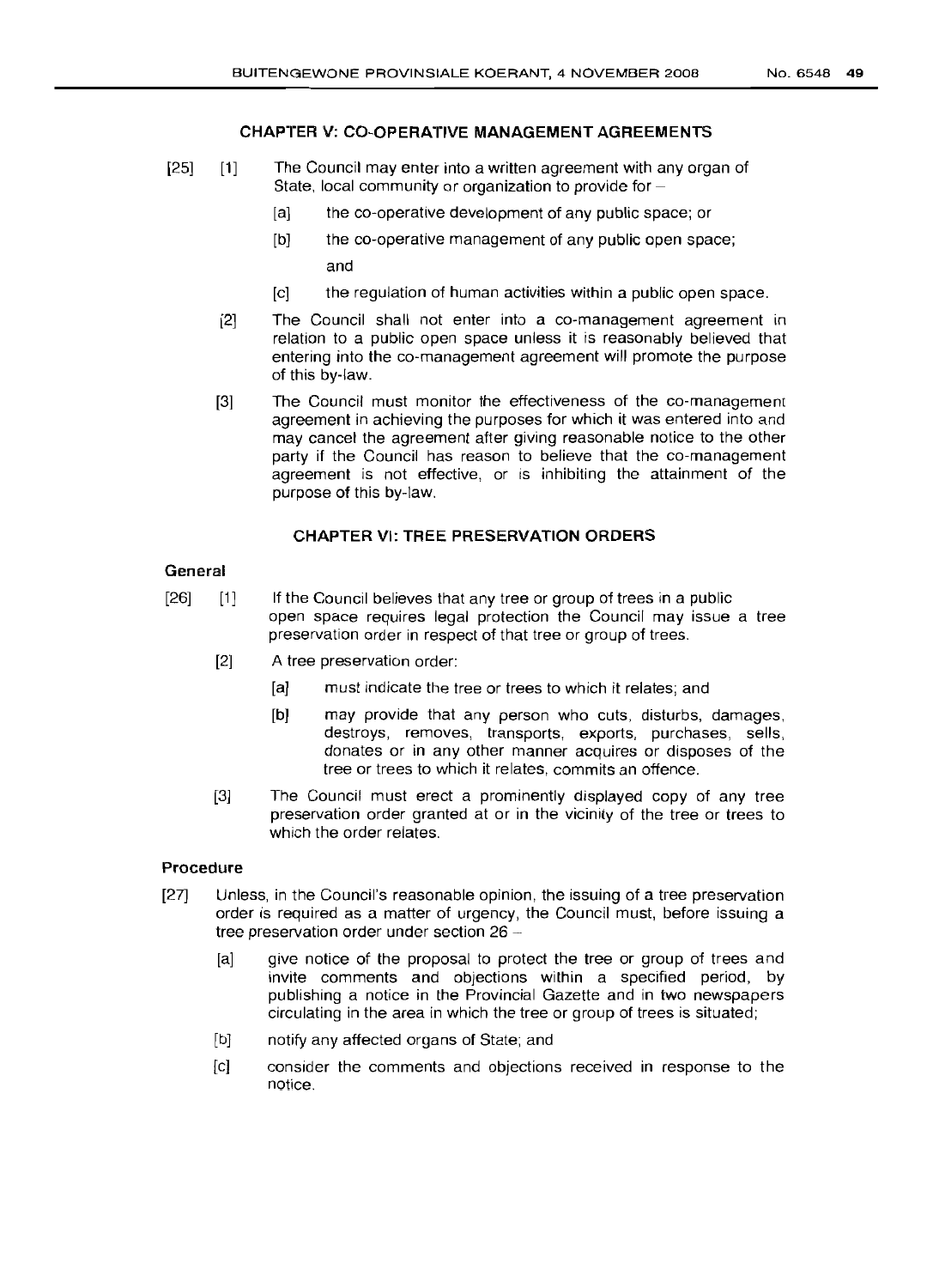#### CHAPTER VII: APPEALS

- $[1]$ [28] A person whose rights are affected by a decision taken by any authorised official under this by-law, may appeal against that decision by giving written notice of the appeal and reasons to the municipal manager within 21 days of the date of the notification of the decision.
	- [2] The municipal manager must promptly submit the appeal to the appropriate appeal authority mentioned in subsection [4].
	- [3] The appeal authority must consider the appeal, and confirm, vary or revoke the decision, but no such variation or revocation of a decision may detract from any rights that may have accrued as a result of the decision.
	- [4] An appeal submitted in terms of this section shall be dealt with in the manner prescribed by Section 62 of the Municipal Systems Act 32/2000.

#### [4] CHAPTER Viii: GENERAL PROVISIONS

#### Offences and penalties

- [29] [1] Any person who -
	- [a] contravenes or fails to comply with any provisions of this bylaw;
	- [b] fails to comply with any notice issued in terms of this by-law;
	- [c] fails to comply with any lawful instruction given in terms of this by-law; or
	- [d] obstructs or hinders any authorised official in the execution of his or her duties under this by-law is guilty of an offence and liable on conviction to a fine or in default of payment to imprisonment for a period not exceeding 6 months.

#### Repeal

[30] Any by-law relating to open spaces, parks and/or gardens adopted by the municipality or any municipality now comprising an administrative unit of the municipality is repealed from the date of promulgation of this by-law.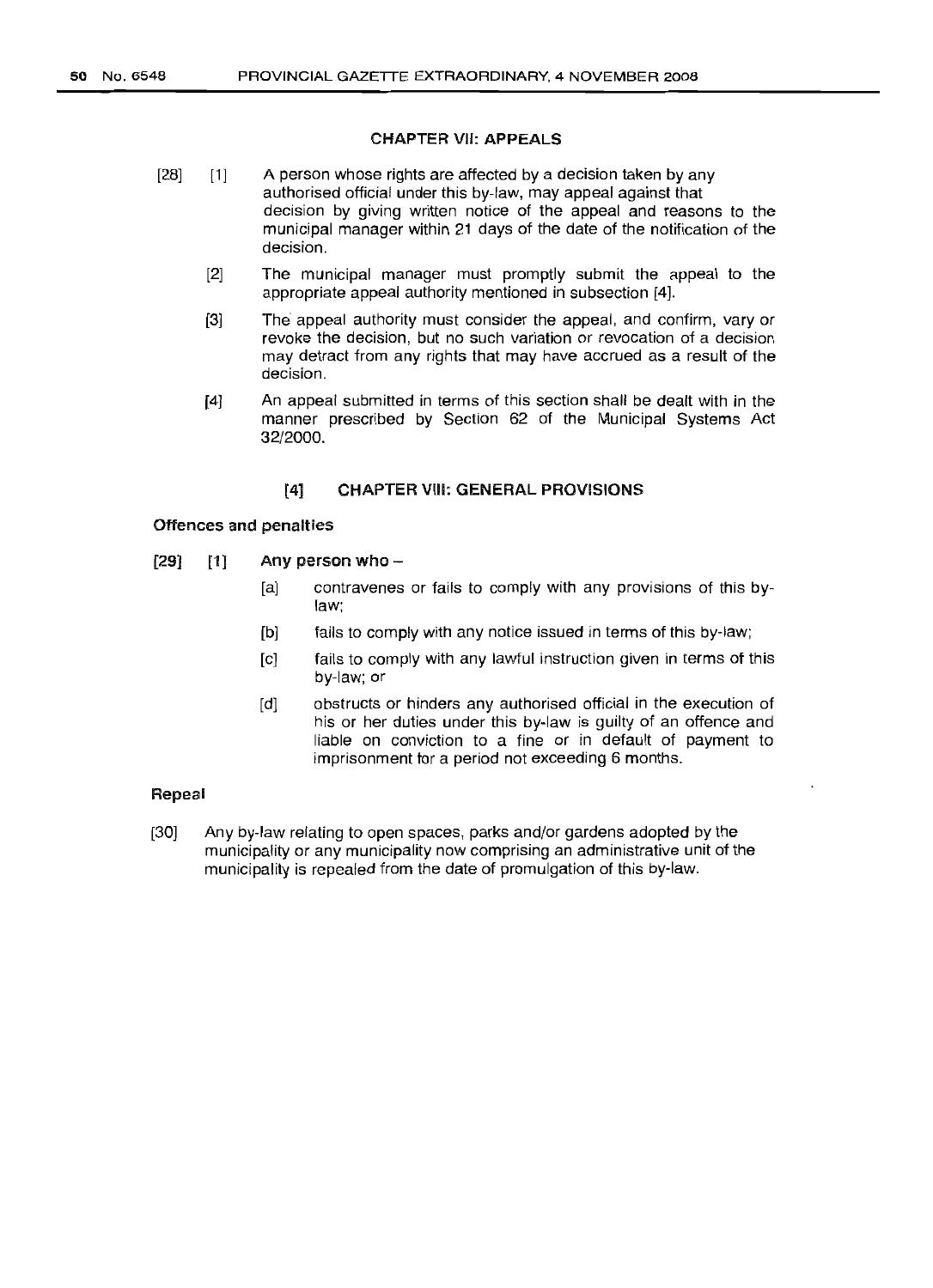# LOCAL **AUTHORITY NOTICE** 468

# MAFIKENG LOCAL MUNICIPALITY

The Municipal Manager hereby publishes, in terms of Section 13 of the Local Government Municipal Systems Act, 2000 [Act 32 of 2000] read with Section 162 of the Constitution of the Republic of South Africa Act 1996 [Act 108 of 1996] the By-Law in respect of the Control of Temporary Advertisements which by-law shall come into operation on the date of publication thereof.

# BY-LAW IN RESPECT OF THE CONTROL OF TEMPORARY ADVERTISEMENTS

#### [1] Purpose

The purpose of this by-law is to regulate, limit, prohibit, inspect, supervise and levy moneys with regard to the erection, display and use of temporary advertisements of whatever nature, on or visible from any street or public space.

#### [2] Definitions

For the purposes of this by-law, unless the context otherwise indicates-

"advertisement trailer" means any trailer on which an advertisement sign is mounted with the sole purpose of displaying the advertisement to the public;

"advertising" means the act or process of notifying, warning, informing, making known or any other act of transferring information in a visible manner;

"aerial sign" means an aerial sign and includes any sign in the form of an air balloon or a sign which is displayed in the sky by means of balloons, searchlights, aeroplanes or similar aids;

"banner" means any flag-type temporary advertisement which is tied to poles with ropes or similar material;

"commercial poster" means any temporary advertisement of a commercial nature advertising any event, meeting, gathering, activity, product, service or the sale of any goods;

"control areas" means those areas as determined by the municipality from time to time in which degrees of advertising control are applied in accordance with the visual sensitivity of such areas and traffic safety conditions;

"directional sign" means any sign with the purpose to make known or which indicates the route to and location of any meeting, gathering, event, exhibition, show house or any property which is for sale or to let, excluding any such sign erected by the municipality;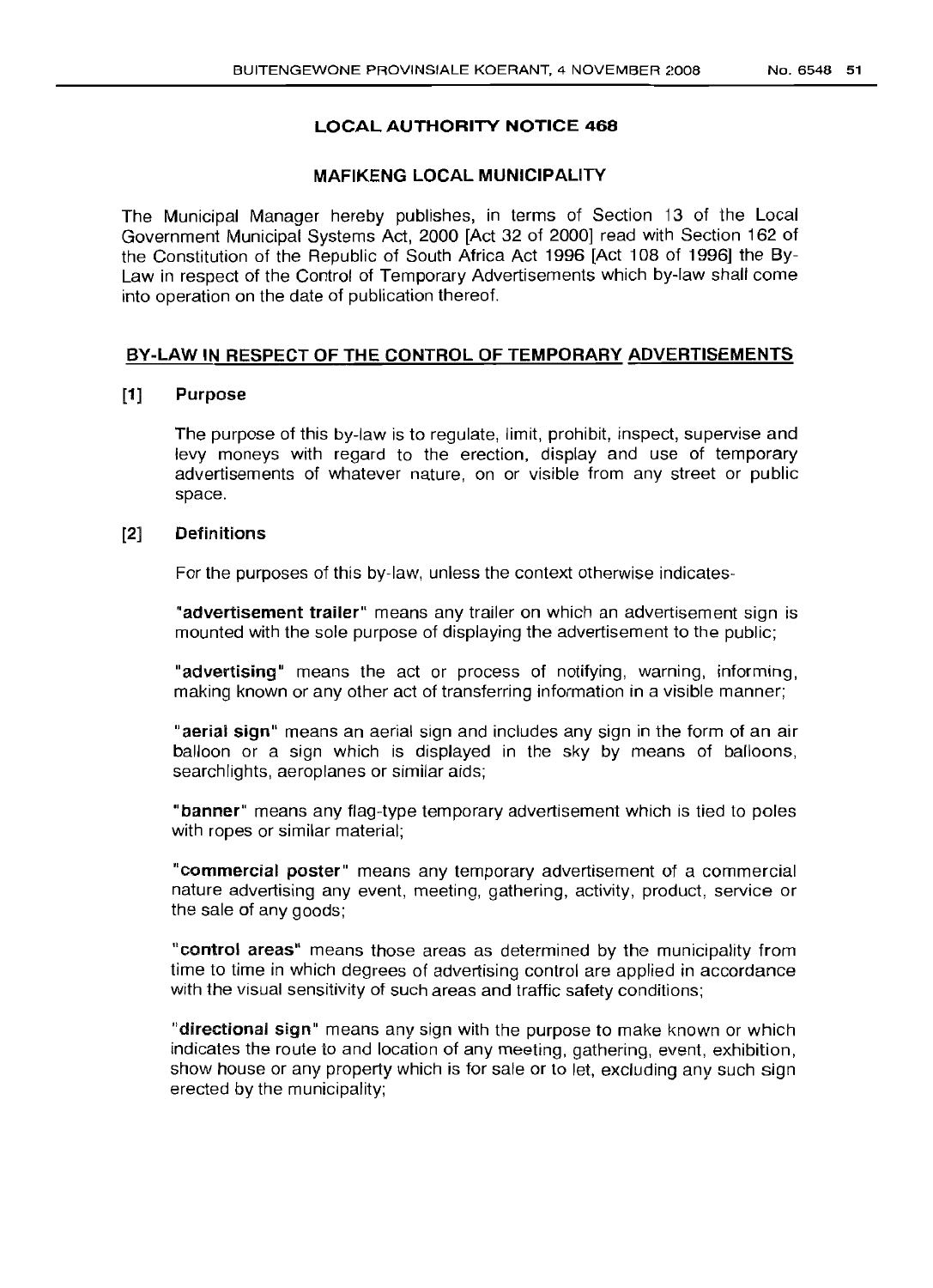"election material" means any advertisement or advertising device which is displayed or is in any way whatsoever visible from a street or any public place and which is used in connection with a parliamentary or municipal election, referendum or plebiscite;

"municipality" means the Mafikeng Local Municipality established in terms of Section 12 of the Municipal Structures Act, 117 of 1998 and includes any political structure, political office bearer, councillor, duly authorised agent or any employee thereof acting in connection with this by-law by virtue of a power vested in the municipality and delegated or sub-delegated to such political structure, political office bearer, councillor, agent or employee.

"non-commercial poster" means any temporary advertisement which is not of a commercial nature announcing or attracting public attention to any meeting, event, function, activity, show, market or undertaking of a sports, welfare, educational, political or religious nature or to the candidature of any person nominated for election to parliament, local government or any similar body or to a referendum;

"public place" includes any road, street, thoroughfare, bridge, overhead bridge, subway, foot pavement, foot-path, sidewalk, lane, square, open space, garden, park or enclosed space vested in or under the control of the municipality.

"street" includes any street, road or thoroughfare shown on the general plan of a township, agricultural holdings or other division of land or in respect of which the public have acquired a prescriptive or other right of way and includes a sidewalk adjacent to such a street, a traffic island, bridge or subway forming part of such a street.

"tariff" means any charge or deposit determined from time to time by Municipality in terms of section 10G [7J of the Local Government Transition Act, Second Amendment Act, 1996 [Act No. 97 of 1996] or any other applicable law in respect of the display or any temporary advertisement in terms of this by-law;

"temporary advertisement" means any visible representation of a word, name, letter, figure object, mark or symbol or of an abbreviation of a word or name, or of any combination of such elements with the object of transferring information including any non-commercial poster, commercial poster, banner, aerial sign, directional sign, election material, advertisement trailer, "For sale" or "Sold" sign which is not permanently fixed and where it is not intended to be permanently fixed.

#### [3] Permission to display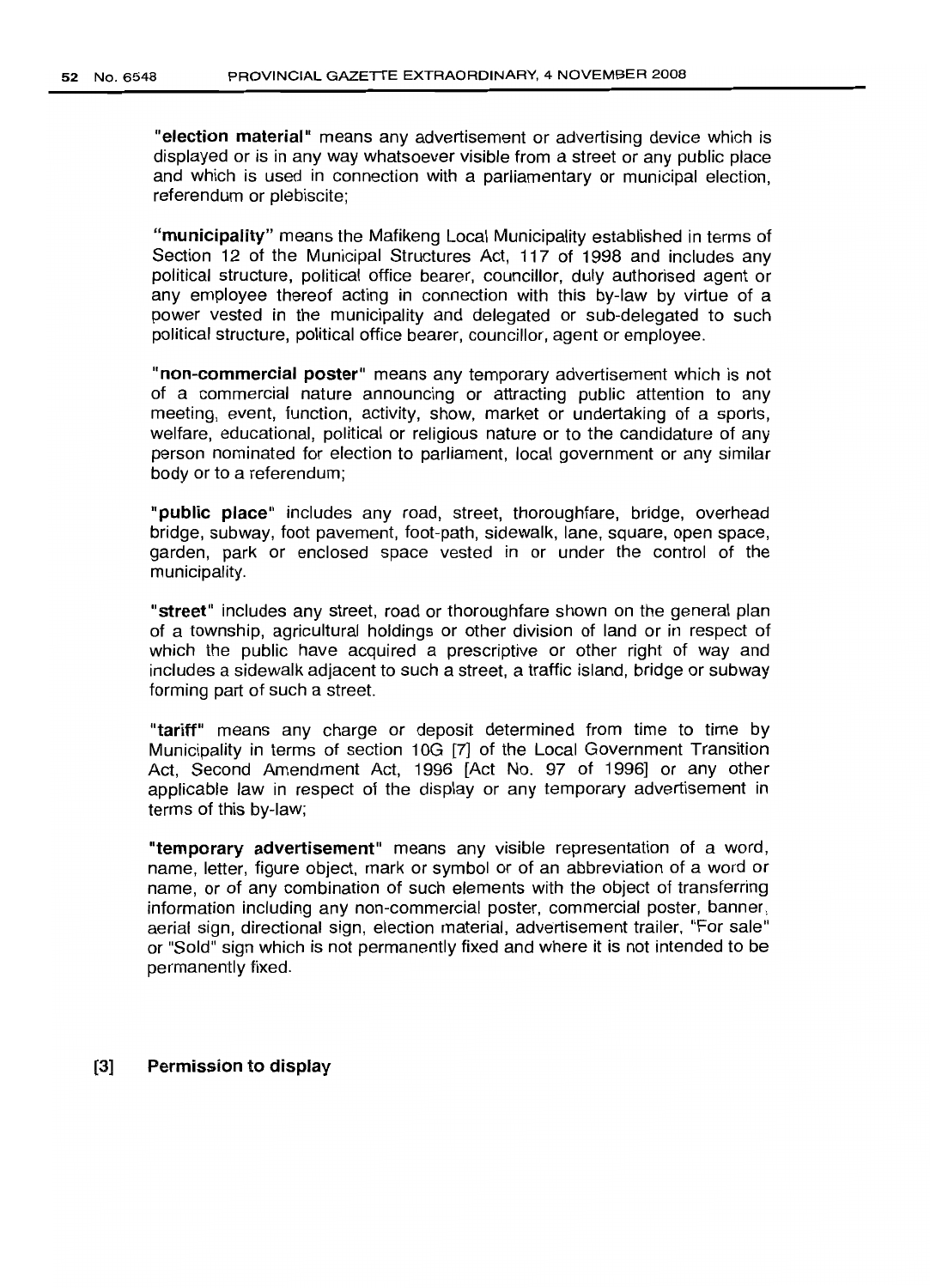- [1] The Municipality shall from time to time define control areas and allocate the types of temporary advertisements which shall be allowed and/or prohibited in each of the aforesaid control areas.
- [2] Unless the prior written approval of Municipality has been obtained, no person shall affix, attach, secure, place, display, distribute or have displayed or distributed or allow or permit the display or distribution of any temporary advertisement in or in view of any street or public place within the relevant control area where that type of temporary advertisement is allowed.
- [3] Where temporary advertisements are prohibited within the control areas as defined by Municipality, no person shall in or in view of any street or public place affix, attach, secure, place, display, distribute or have displayed or distributed or allow or permit the display or distribution of any temporary advertisement.

#### [4] Manner of application to obtain permission

An application for permission to display or distribute a temporary advertisement shall be made on the prescribed application form and be accompanied by the applicable tariff and deposit as determined by the Municipality plus a sketch plan or sample of the temporary advertisement if feasible as the case may be. Such sketch plan or sample shall contain sufficient detail describing the nature, dimensions, wording and method of affixation of the temporary advertisement to which it relates, provided that the Municipality shall, at all times, reserve the right to obtain such additional information as it may deem necessary from the applicant.

# [5] Approval in respect of the display of temporary advertisements

- [1] If the Municipality, having considered an application referred to in Section 4, is satisfied that the application in question complies with the requirements of this by-law and any other applicable law, it shall grant its approval in respect thereof.
- [2] [a] If the Municipality, having considered an application referred to in Section 4, is not so satisfied, it shall refuse to grant its approval in respect thereof and give the applicant written reasons for such refusal.
	- [b] If the Municipality, having considered an application referred to in Section 4, is satisfied that the temporary advertisement to which the application in question relates-
		- [i] is to be erected in such manner or will be of such nature or appearance that-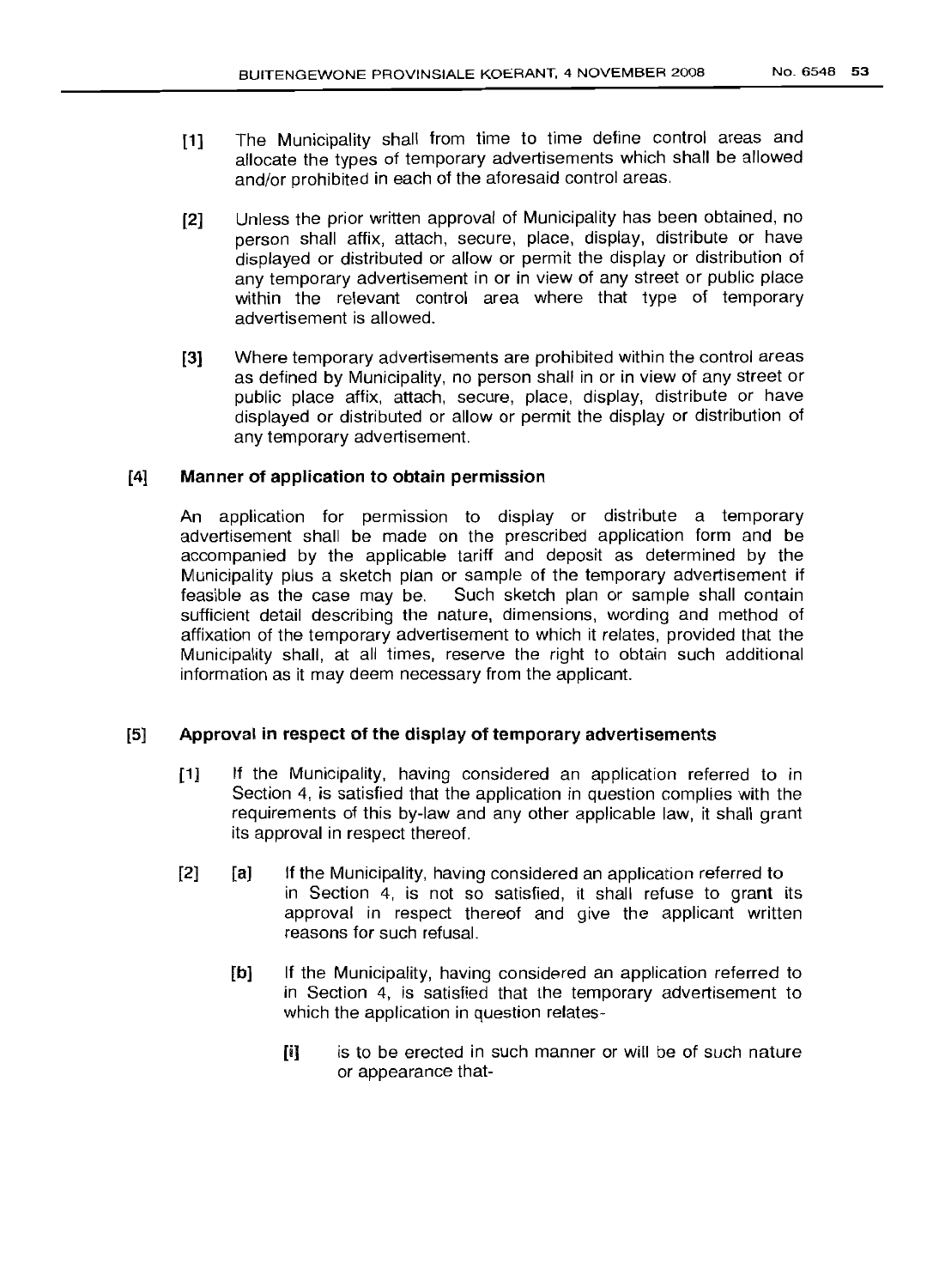- [aa] the area in which it is to be erected will probably or in fact be disfigured thereby;
- [bb] it will probably or in fact be unsightly or objectionable;
- [ee] it will probably or in fact derogate from the value of adjoining or neighbouring properties;
- [ii] will probably or in fact be dangerous to life or property, the Municipality must refuse to grant its approval in respect thereof and give the applicant written reasons for such refusal.

# [6] Deposits and charges

Whether or not permission therefor has been granted in terms of this by-law, no temporary advertisement shall be erected or displayed, unless the prescribed tariff or tariffs have been paid to Municipality by the applicant.

#### [7] Refund of deposit

A deposit paid in terms of Section 6 shall be refunded to the applicant, subject to the provisions of Section 18, only when-

- [1] all the temporary advertisements to which the deposit relates, have been removed to the satisfaction of Municipality; or
- [2] an application for approval has been refused by Municipality.

# [8] Exempted advertisements

- [1] The following temporary advertisements are exempted from the provisions of this by-law:
- [a] Applications in terms of Municipality's town-planning scheme or other legally prescribed advertisements regarding building or similar activities where such advertisements are erected within the boundaries of the site where the activities are taking place; and
- [b] temporary advertisements which are erected in or on business premises with the previously obtained permission of the owner or tenant of the building.
- [2] A temporary advertisement of a newspaper or magazine which is offered for sale to the public at a specific time, is exempted from the other provisions of this by-law, only if such display is undertaken-
	- [a] on a stand or container, or place previously approved by Municipality; and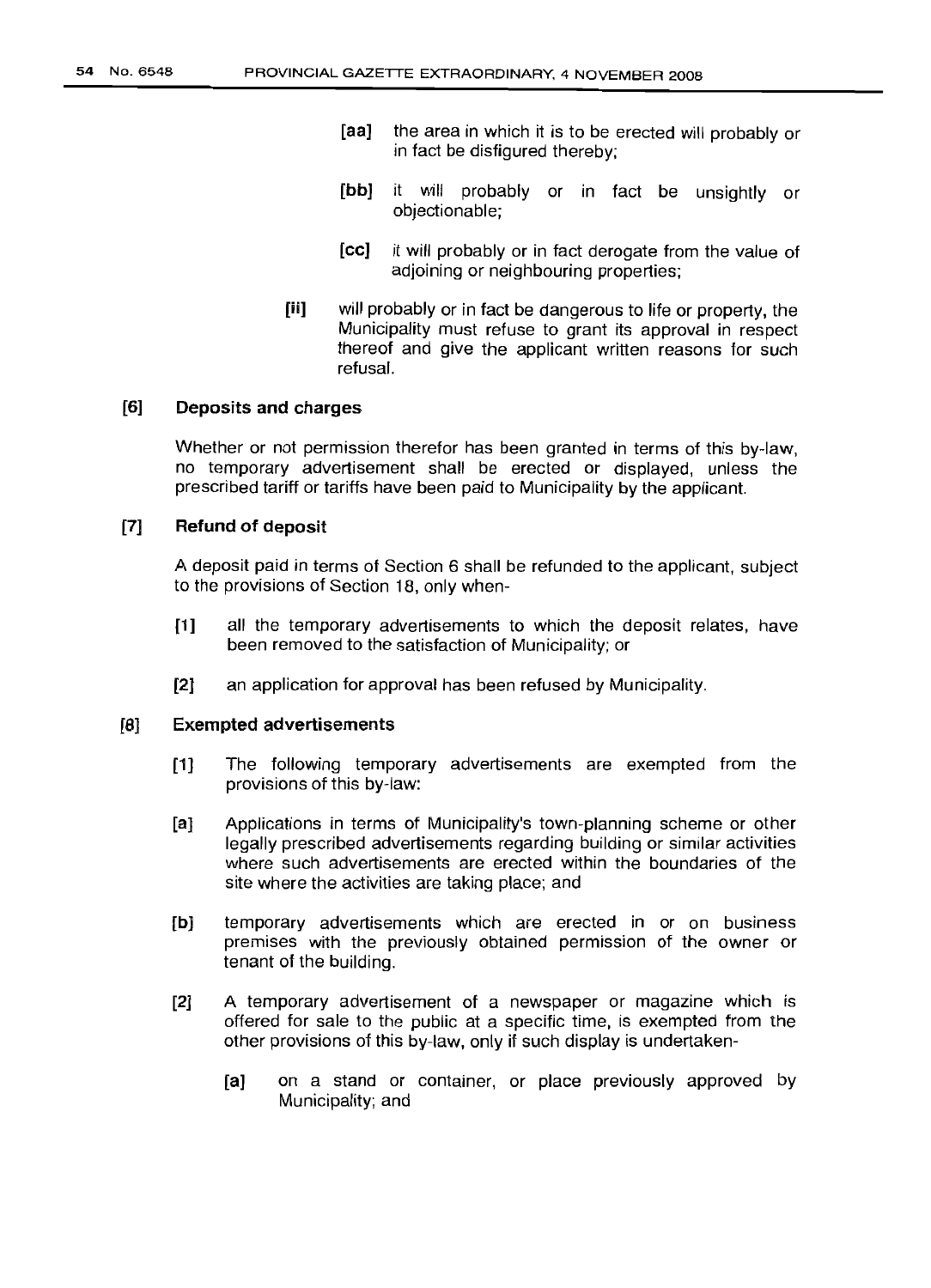- [b] the sign only shows headlines of the newspaper or magazine concerned.
- [3] The Municipality may, in its sole discretion, in writing deviate from or grant an exemption in respect of one or more of the provisions of this by-law after an application in writing has been received for such exemption and it shall be lawful for the Municipality to impose such conditions as it may deem fit in granting such exemption.

# [9] Prohibited advertisements

- [1] No temporary advertisement which, in the opinion of Municipality-
	- [a] is suggestive of anything indecent or which may prejudice the public morals;
	- [b] is blasphemous or offensive to the religious convictions or feelings of any inhabitant of the municipal area;
	- [c] brings any section of the inhabitants of the municipal area into ridicule or contempt;
	- [d] is harmful to the relations between persons or groups of persons;
	- [e] is prejudicial to the safety, general public welfare or the peace or the good order; or
	- [1] is repugnant with any other law, shall be displayed or distributed in any form whatsoever.

# [10] General requirements regarding temporary advertisements

- [1] No temporary advertisement shall be placed in such a position or be attached in such a manner that it may, in the discretion of the Municipality, be dangerous to vehicular traffic or pedestrians in a street or in any other public place.
- [2] Every temporary advertisement shall be maintained by the owner or applicant in a good and safe condition at all times and to the satisfaction of Municipality.
- [3] No temporary advertisement shall be positioned in such a way that any road traffic sign or robot shall be obscured thereby.

# [11] General requirements regarding posters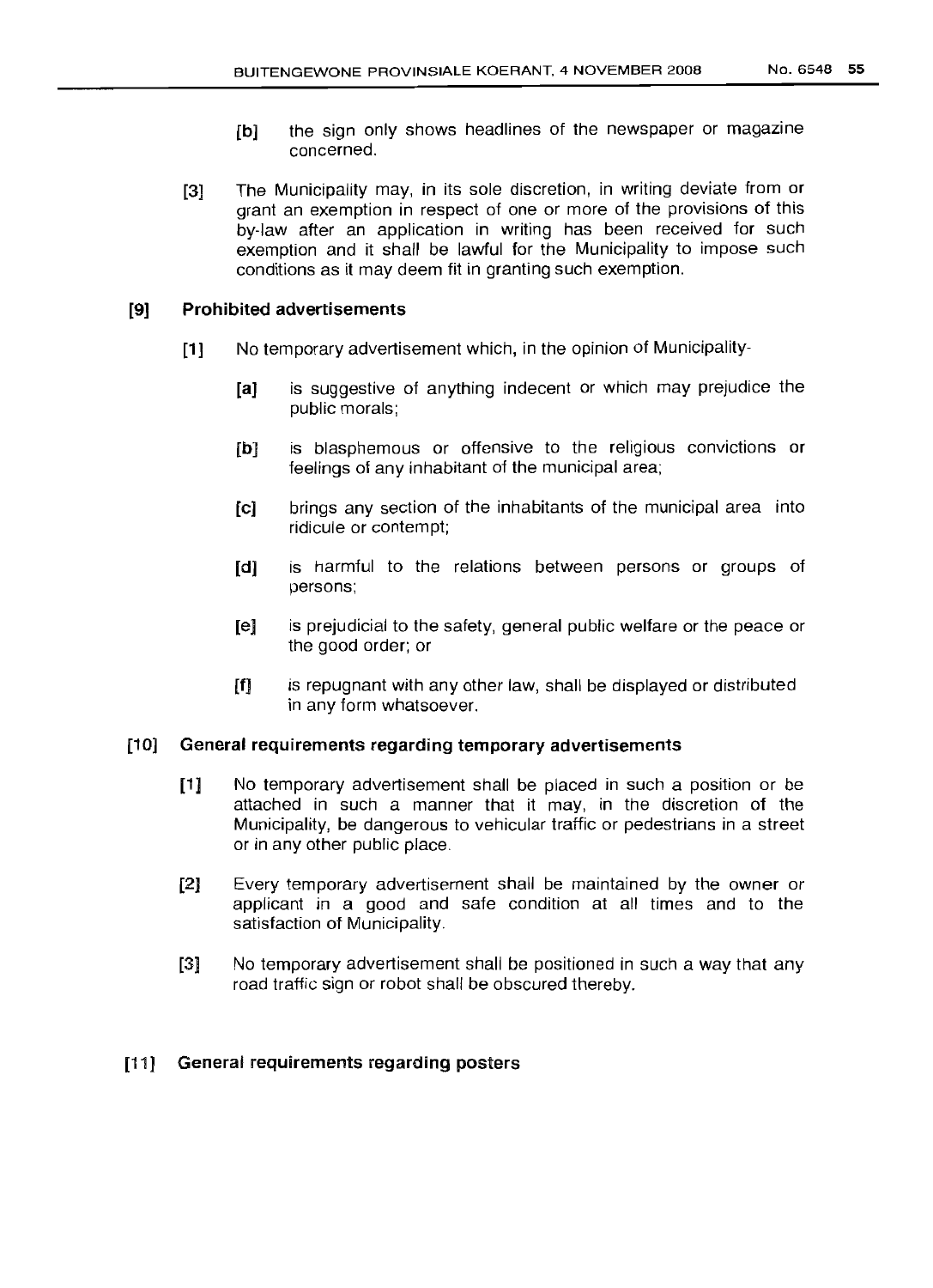- [1] Unless otherwise specifically specified in this by-law, every commercial and non-commercial poster and election material shall comply with the following requirements:
	- [a] The poster shall be affixed to a suitable and solid material, in such a way that it will not become totally or partially detached owing to wind or rain.
	- [b] Neither the material nor the poster itself may in extent exceed 600mm by 900mm.
	- [e) The poster shall be placed only on or against or be affixed to or against an electrical pole in a street.
	- [d) The poster shall be attached to electric poles with wire or string or any other material approved by the Municipality.
	- [e) The top end of all posters which are fixed to an electrical pole in a street, shall not be closer than 1,5m of the conductors.
	- [f) No poster shall be erected lower than 2m from ground level on street corners.
	- [9] No poster shall be erected on or against or affixed to or against any tree, road traffic sign or robot pole.
	- [h] No poster shall be displayed for a longer period than between fourteen days prior to the day on which the activity to which the poster relates begins to three days after the day of such activity.
	- [i) A sticker for control purposes shall be issued by the Municipality for each poster, excluding election material, and the applicant himself shall affix such sticker to each of the approved posters.
	- [j] With the exception of election material, not more than one hundred posters in respect of any meeting, event, function, activity, show, market or undertaking shall be displayed at any one particular time.

# [12] Election material

- [1] In respect of any election material, the following further conditions and/or requirements shall be compiled with:
	- [a] No election material shall be displayed for longer than a period stretching from the announcement of the election, referendum or plebiscite to the end of the fourth day after midnight of the election day or the polling day; provided that nothing contained in this section shall have any bearing on specific election material regarding such election which is-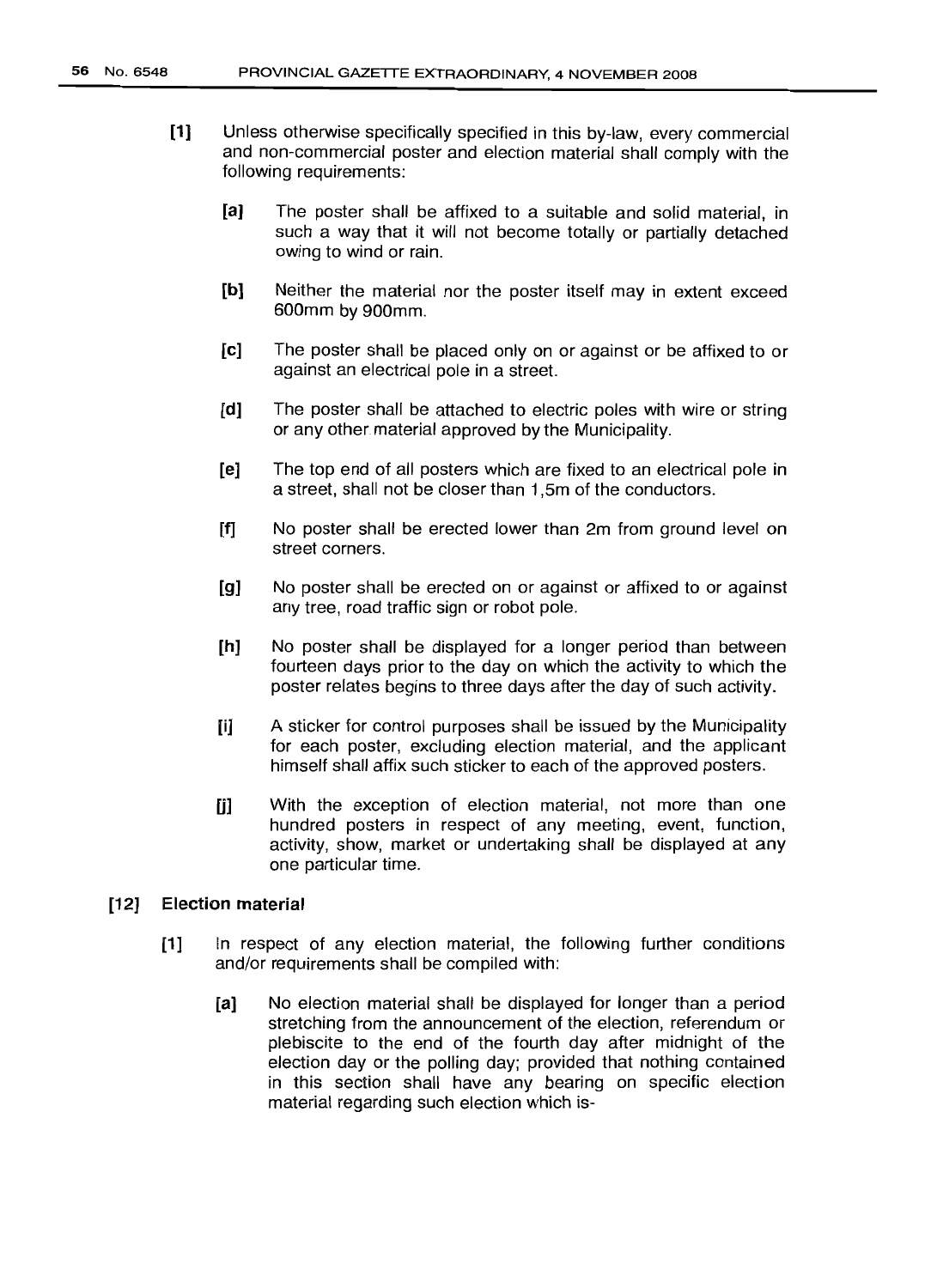- **[i]** displayed in or on a private motor vehicle which is parked or driven in a street or in another public place;
- **[ii]** erected on the premises of the polling station as determined by the Returning Officer on the day before an election, by-election, referendum or plebiscite and which is to be removed not later than the day following the election.
- **[2]** No. election material by political parties shall be erected or affixed on the premises of a polling station at a position determined by the Returning Officer earlier than a day prior to the election day concerned and such material shall be removed on the day following the election day by political parties responsible for same.
- **[3]** Not more than the number of posters as indicated hereunder shall be displayed at anyone particular time with regard to a parliamentary or municipal election, referendum or plebiscite:

Parliamentary election: 1 500 per party.

Municipal election: 300 per candidate per ward and 1 500 per party.

Referendum: 1 500 per party.

Plebiscite:

- **[i]** Municipal: 1500 per party.
- **[ii]** Parliamentary: 1 500 per party.

# **[13] Banners**

- [1] With regard to banners, the following further conditions and/or requirements shall be complied with:
	- **[a]** The Municipality shall from time to time determine such sites where banners may be displayed.
	- [b] Only one banner may be displayed per determined site.
	- [c] The municipality shall allocate a specific site to successful applicants for a period of seven days, provided that the period of allocations shall not overlap.
	- **[d]** The municipality shall have the right to remove any banner which becomes unsightly, untidy or which is torn or damaged on account of wind or for any other reason, and, as a result becomes dangerous to the public and the municipality shall not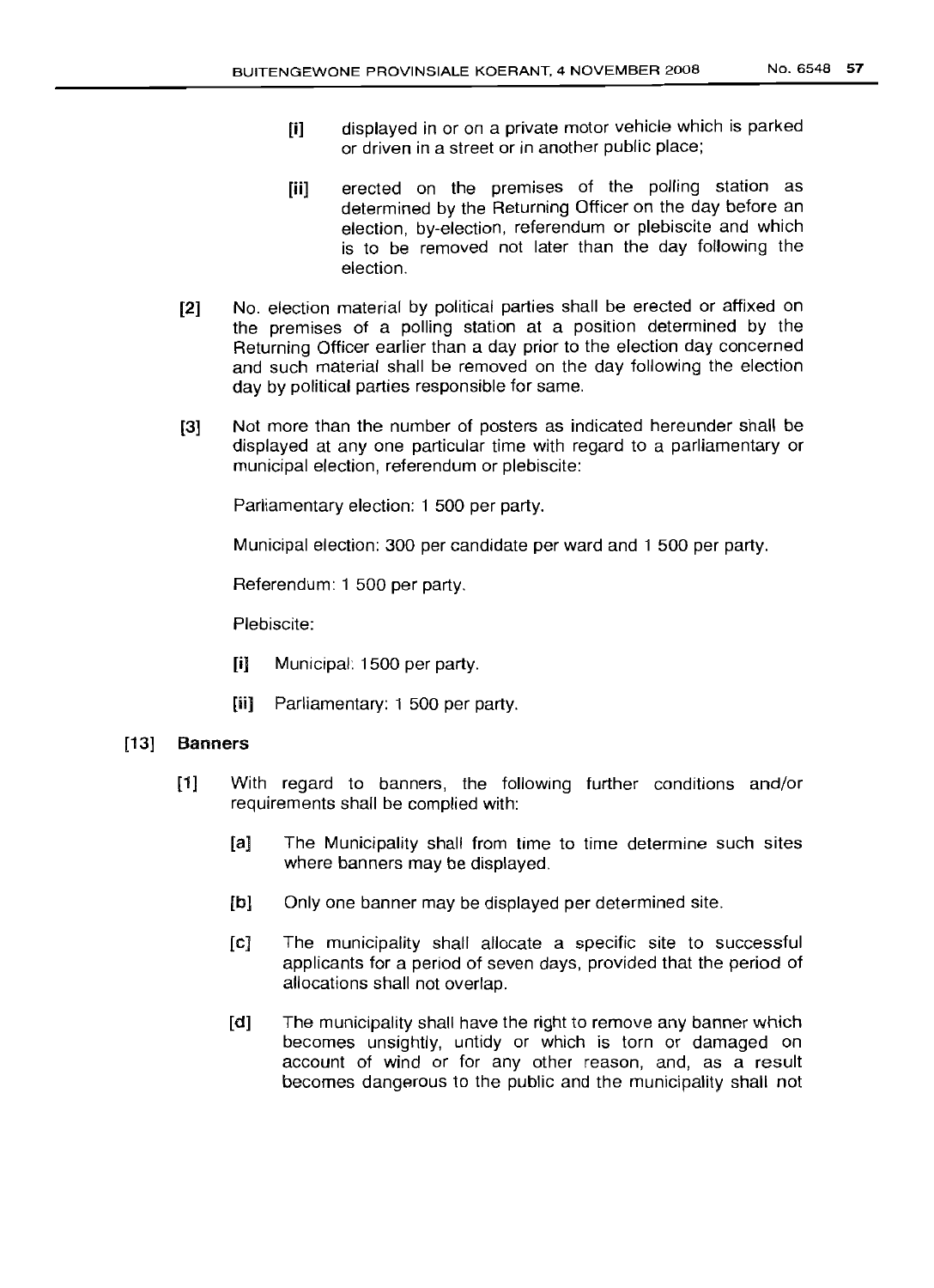be obliged to refund to the applicant any tariffs paid in respect of a banner so removed.

- [e] The banner shall, in extent not exceed 1m x 8m and shall be made of a material acceptable to the municipality.
- (f] Only one banner may be erected per candidate or per party during a parliamentary election, referendum or plebiscite irrespective of the number of determined sites.

#### (14] Aerial signs

- [1] With regard to aerial signs, the following further conditions and/or requirements shall be complied with:
	- [a] The mooring-ropes must be tied in such a way that no road traffic sign, surrounding construction or overhead electricity lines will be damaged or affected.
	- [b] The erection of the aerial sign shall be in the discretion of the Municipality and the Municipality shall retain the right to withdraw its permission, should the aerial sign become unsightly or untidy or dangerous to the public and request the owner or applicant to remove same, at his or her own cost, if the sign has already been erected.
	- [c] Should the owner or applicant fail or refuse to remove the aerial sign referred to in subsection [b] the Municipality shall be entitled to remove same and recover the cost of removal from the owner or applicant as the case may be.
	- [d] The Municipality shall not be obliged to refund to the applicant any tariffs paid in respect of an aerial sign removed in terms of this section..
	- [e] The aerial sign may be displayed for a maximum period of twenty one days before the date of the activity to which it relates and shall be removed within 48 hours after such activity has ended.

# [15] "For Sale" and "Sold" signs

- [1] With regard to "For Sale" and "Sold" signs of fixed property the following further conditions and/or requirements shall be complied with:
	- [a] The sign shall, in extent, not exceed *600* mm x 450mm.
	- [b] The sign shall be erected or attached within or on the boundaries of any site or erf.
- [2] The person who erects a "For Sale" and "Sold" sign on a site or erf is, notwithstanding the provisions of Section 6, exempted from the requirement relating to the obtaining of the prior written approval from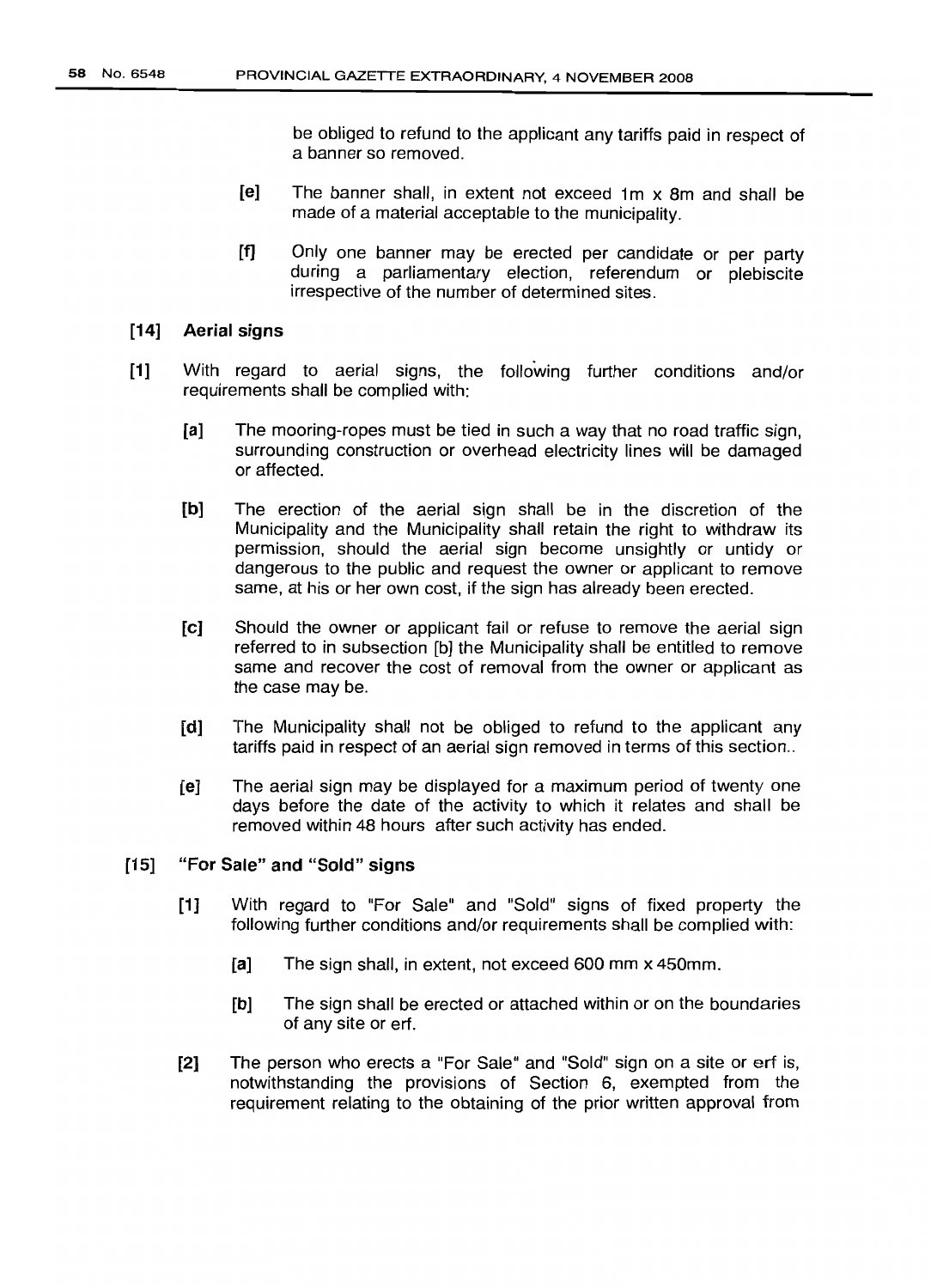Municipality in terms of this by-law as well as from the obligation to pay any tariff to the Municipality in terms of this by-law.

# [16] Directional signs

- [1] With regard to directional signs, the following further conditions and/or requirements shall be complied with:
	- [a] A maximum of twenty [20] directional signs in respect of any specific meeting, gathering, event, exhibition, show house or any property which is for sale or to let may be exhibited at anyone time.
	- [b] No directional sign may be exhibited for more than seven days before and two days after the occurrence of the event to which it relates.
	- [c] No directional sign shall be erected in such a way that the free movement of pedestrians on a pavement may be obstructed thereby.
- [2] The person who erects a directional sign is, notwithstanding the provisions of Section 6 exempted from the requirement to obtain the prior written approval of Municipality and also from the obligation to pay any tariff to the Municipality in terms of this by-law.

# [17] Advertisement trailers

- [1] With regard to advertisement trailers, the following further conditions and/or requirements shall be complied with:
	- [a] The Municipality shall from time to time determine specific parking bays for the parking of advertisement trailers on municipal and/or private property.
	- [b] The advertisement trailer may only be parked on the designated parking bay determined by Municipality, and only one advertisement trailer may be parked on one parking bay.
	- [c] The advertisement trailer may be parked on one specific parking bay for a maximum period of seven days.
	- [d] The advertisement trailer shall be properly secured in order to withstand strong winds and weather conditions.
	- [e] The advertisement trailer shall not be towed for the sole purpose of displaying the advertisement sign, which is mounted on the trailer, to the public during the movement and may only be towed to and from the designated parking bay.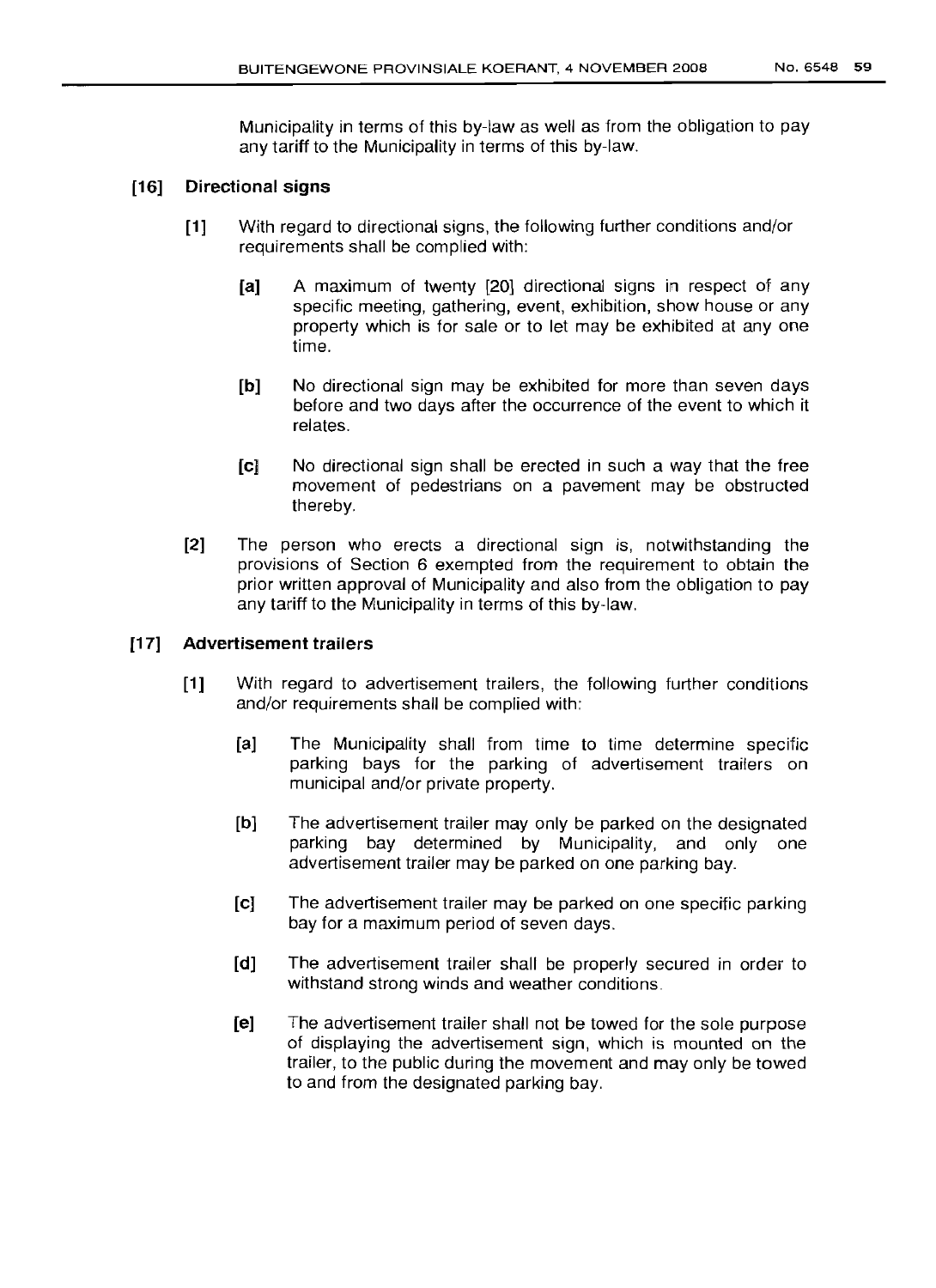- [f] The advertisement trailer shall not be towed in any public street if, in the opinion of Municipality, it will probably or in fact cause a hindrance to or an obstruction to any traffic in such street.
- [g] The advertisement sign on an advertisement trailer shall not be self illuminated.
- [h] The design and construction of any advertisement trailer shall conform to the requirements of the Road Traffic Act, 1989 [Act No. 29 of 1989], and SABS Standards for trailers.

### [18] Failure to remove signs

Any person who, after he has displayed or caused to be displayed any temporary advertisement, fails to remove it or have it removed after the permission therefor has lapsed or is withdrawn in terms of this by-law, commits an offence and, apart from any fine which he has to pay in terms of Section 21 of this by-law, shall also forfeit the deposit paid by him to the municipality in terms of this by-law.

#### [19] Damage to municipal property

No damage shall be caused to any tree, electrical pole or any municipal property or services as a result of the erection and or display of any temporary advertising sign in terms of this by-law and any person who causes such damage or negligently fails to prevent such damage from occurring shall guilty of an offence and, apart from the fine imposed upon him in terms of this bylaw, shall be responsible for the repair, at his own expense and to the satisfaction of the Municipality of such damage; provided that Municipality may repair such damage and recover the cost thereof from such person.

#### [20] Exemption from liability

The municipality shall not be responsible for any loss, damage, injury or death to anything or any person in respect of any action taken by such person or the Municipality in terms of this by-law.

#### [21] Offences and penalties

- [1] Any person who:-
	- [a] contravenes any of the provisions of this by-law or fails to comply therewith, or
	- [b] contravenes or fails to comply with any order made hereunder or any notice served in connection herewith,

shall be guilty of an offence and upon conviction be liable to -